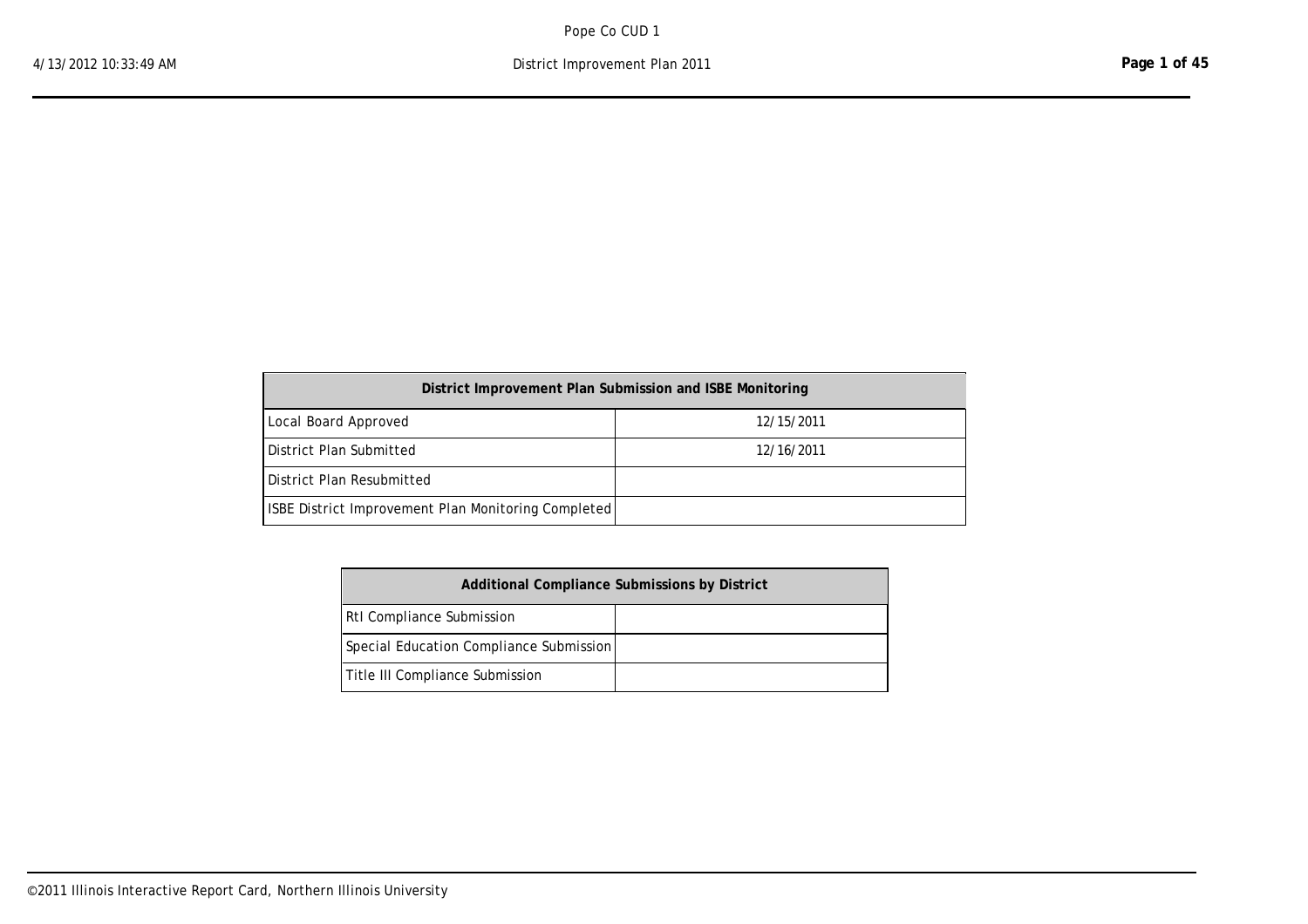# District Information

| <b>RCDT Number:</b>                                      | 200760010260000        |                 |                |  |
|----------------------------------------------------------|------------------------|-----------------|----------------|--|
| District Name:                                           | Pope Co CUD 1          | Superintendent: | Mr. Rob Wright |  |
| 22 RR 2<br>District Address:                             |                        | Telephone:      | 6186832301     |  |
| Golconda, IL 62938 9503<br>City/State/Zip:               |                        | Extn:           | 703            |  |
| Email:                                                   | rwright@pope.k12.il.us |                 |                |  |
| Is this for a Title I district?                          |                        | ⊙ Yes           | $\odot$ No     |  |
| Is this for a Title III district that did not meet AMAO? |                        | $\circ$ Yes     | $\odot$ No     |  |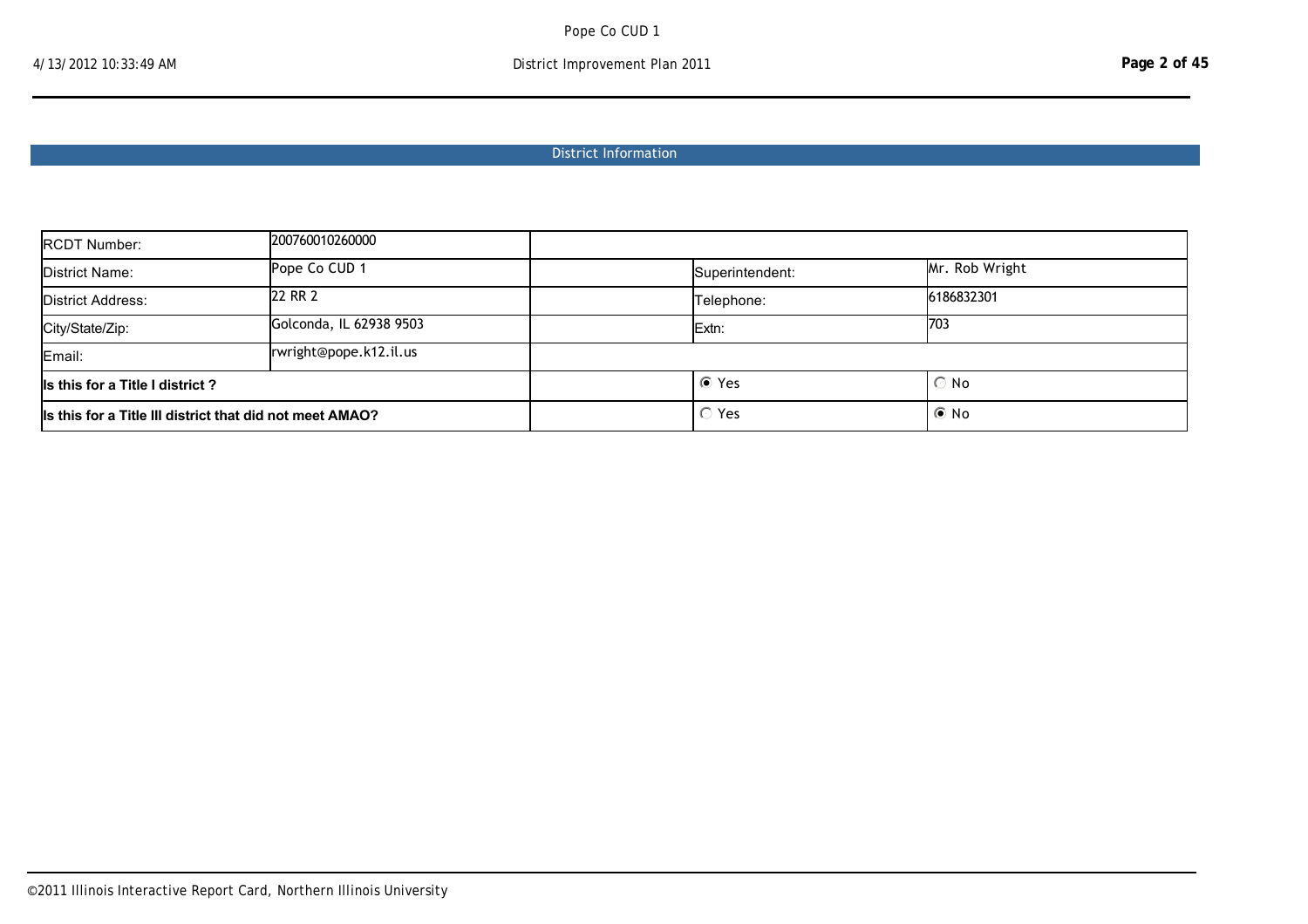# Section I-A Data & Analysis - Report Card Data Item 1 - 2011 AYP Report

| Is this District making Adequate Yearly Progress (AYP)? | No   Has this District been identified for District Improvement according to the<br>AYP specifications of the federal No Child Left Behind Act? |  |  |  |  |
|---------------------------------------------------------|-------------------------------------------------------------------------------------------------------------------------------------------------|--|--|--|--|
|                                                         | <b>Yes</b>                                                                                                                                      |  |  |  |  |
| Is this District making AYP in Reading?                 | No 2011-12 Federal Improvement Status<br>District Improvement Year 1                                                                            |  |  |  |  |
| Is this District making AYP in Mathematics?             | Academic Early Warning Year 1<br>No   2011-12 State Improvement Status                                                                          |  |  |  |  |

|                                    |                | <b>Percentage Tested on State Tests</b> |                    |                |      | Percent Meeting/Exceeding Standards* |                |      |                         |                |      | <b>Other Indicators</b> |      |                        |  |
|------------------------------------|----------------|-----------------------------------------|--------------------|----------------|------|--------------------------------------|----------------|------|-------------------------|----------------|------|-------------------------|------|------------------------|--|
|                                    | <b>Reading</b> |                                         | <b>Mathematics</b> |                |      | <b>Reading</b>                       |                |      | <b>Mathematics</b>      |                |      | <b>Attendance Rate</b>  |      | <b>Graduation Rate</b> |  |
| <b>Student Groups</b>              | $\%$           | Met AYP                                 | %                  | <b>Met AYP</b> | %    | Safe**<br><b>Target</b>              | Harbor Met AYP | %    | Safe**<br><b>Target</b> | Harbor Met AYP | %    | Met AYP                 | $\%$ | Met AYP                |  |
| State AYP Minimum<br><b>Target</b> | 95.0           |                                         | 95.0               |                | 85.0 |                                      |                | 85.0 |                         |                | 91.0 |                         | 82.0 |                        |  |
| <b>All</b>                         | 99.3           | <b>Yes</b>                              | 99.3               | Yes            | 66.4 |                                      | <b>No</b>      | 73.0 |                         | <b>No</b>      | 92.3 | Yes                     | 79.4 | <b>No</b>              |  |
| White                              | 99.3           | <b>Yes</b>                              | 99.3               | Yes            | 66.7 | 67.5                                 | <b>No</b>      | 73.0 | 80.1                    | <b>No</b>      | 92.8 |                         | 81.3 |                        |  |
| <b>Black</b>                       |                |                                         |                    |                |      |                                      |                |      |                         |                |      |                         |      |                        |  |
| Hispanic                           |                |                                         |                    |                |      |                                      |                |      |                         |                |      |                         |      |                        |  |
| Asian                              |                |                                         |                    |                |      |                                      |                |      |                         |                |      |                         |      |                        |  |
| American Indian                    |                |                                         |                    |                |      |                                      |                |      |                         |                |      |                         |      |                        |  |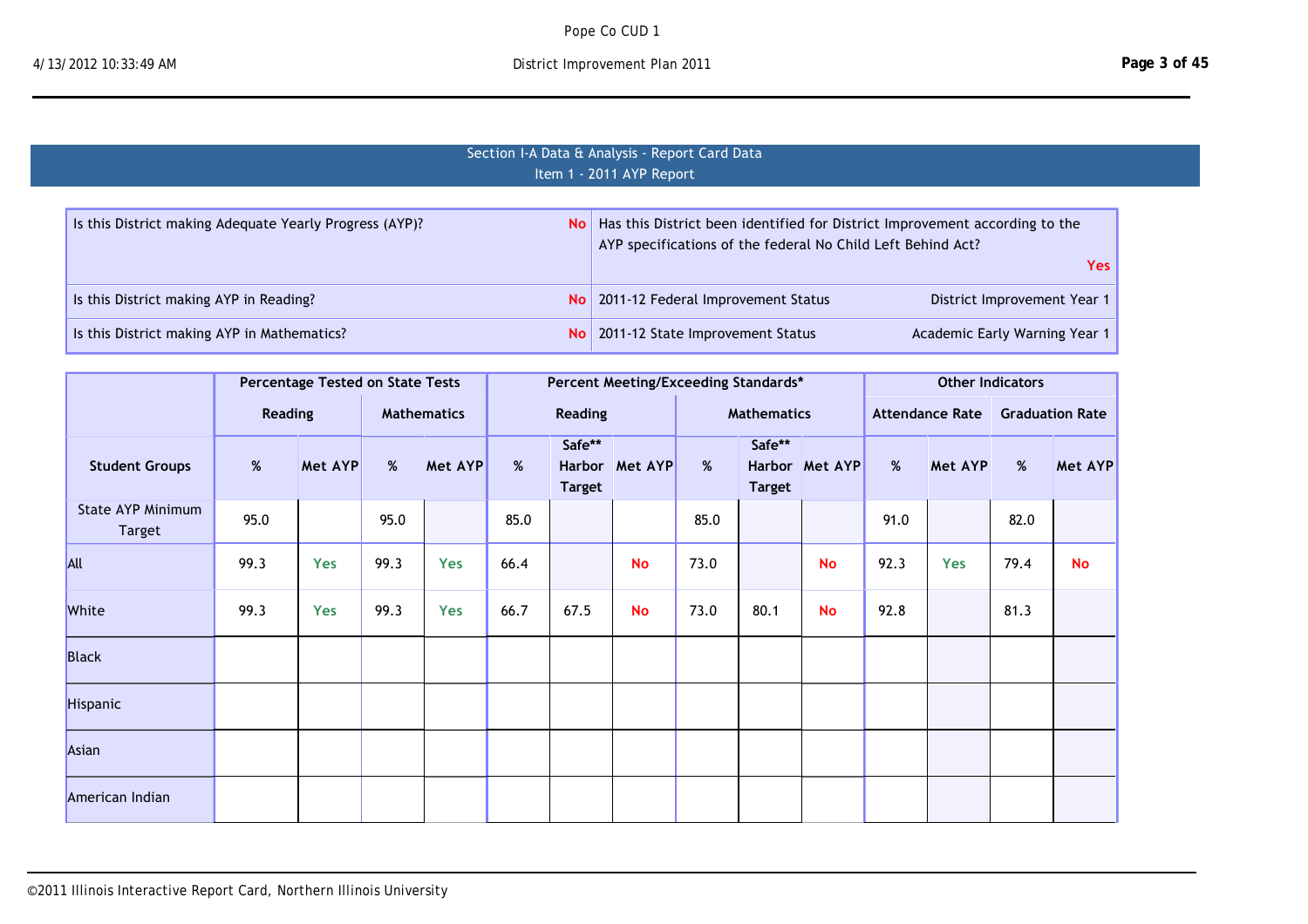Pope Co CUD 1

American Indian

| Two or More Races             |      |            |      |            |      |      |           |      |      |    |      |      |  |
|-------------------------------|------|------------|------|------------|------|------|-----------|------|------|----|------|------|--|
| Native                        |      |            |      |            |      |      |           |      |      |    |      |      |  |
| Hawaiian/Pacific              |      |            |      |            |      |      |           |      |      |    |      |      |  |
| Islander                      |      |            |      |            |      |      |           |      |      |    |      |      |  |
| LEP                           |      |            |      |            |      |      |           |      |      |    |      |      |  |
| Students with                 | 95.6 | <b>Yes</b> | 95.6 | <b>Yes</b> |      |      |           |      |      |    |      |      |  |
| <b>Disabilities</b>           |      |            |      |            |      |      |           |      |      |    |      |      |  |
| Economically<br>Disadvantaged | 98.7 | <b>Yes</b> | 98.7 | <b>Yes</b> | 56.1 | 60.7 | <b>No</b> | 67.1 | 79.3 | No | 92.7 | 72.2 |  |

#### **Four Conditions Are Required For Making Adequate Yearly Progress(AYP)**

1. At least 95% tested in reading and mathematics for every student group. If the current year participation rate is less than 95%, this condition may be met if the average of the current and preceding year rates is at least 95%, or if the average of the current and two preceding years is at least 95%. Only actual participation rates are printed. If the participation rate printed is less than 95% and yet this school makes AYP, it means that the 95% condition was met by averaging.

2. At least 85% meeting/exceeding standards in reading and mathematics for every group. For any group with less than 85% meeting/exceeding standards, a 95% confidence interval was applied. Subgroups may meet this condition through Safe Harbor provisions. \*\*\*

3. For schools not making AYP solely because the IEP group fails to have 85% meeting/exceeding standards, 14% may be added to this variable in accordance with the federal 2% flexibility provision.

4. At least 91% attendance rate for non‐high schools and at least 82% graduation rate for high schools.

\* Includes only students enrolled as of 05/01/2010.

\*\* Safe Harbor Targets of 85% or above are not printed.

\*\*\* Subgroups with fewer than 45 students are not reported. Safe Harbor only applies to subgroups of 45 or more. In order for Safe Harbor to apply, a subgroup must decrease by 10% the percentage of scores that did not meet state standards from the previous year plus meet the other indicators (attendance rate for non-high schools and graduation rate for high schools) for the subgroup. For subgroups that do not meet their Safe Harbor Targets, a 75% confidence interval is applied. Safe Harbor allows schools an alternate method to meet subgroup minimum targets on achievement.

### **2011 DIFFERENTIATED ACCOUNTABILITY CLASSIFICATION**

The Differentiated Accountability classification for the District is: Comprehensive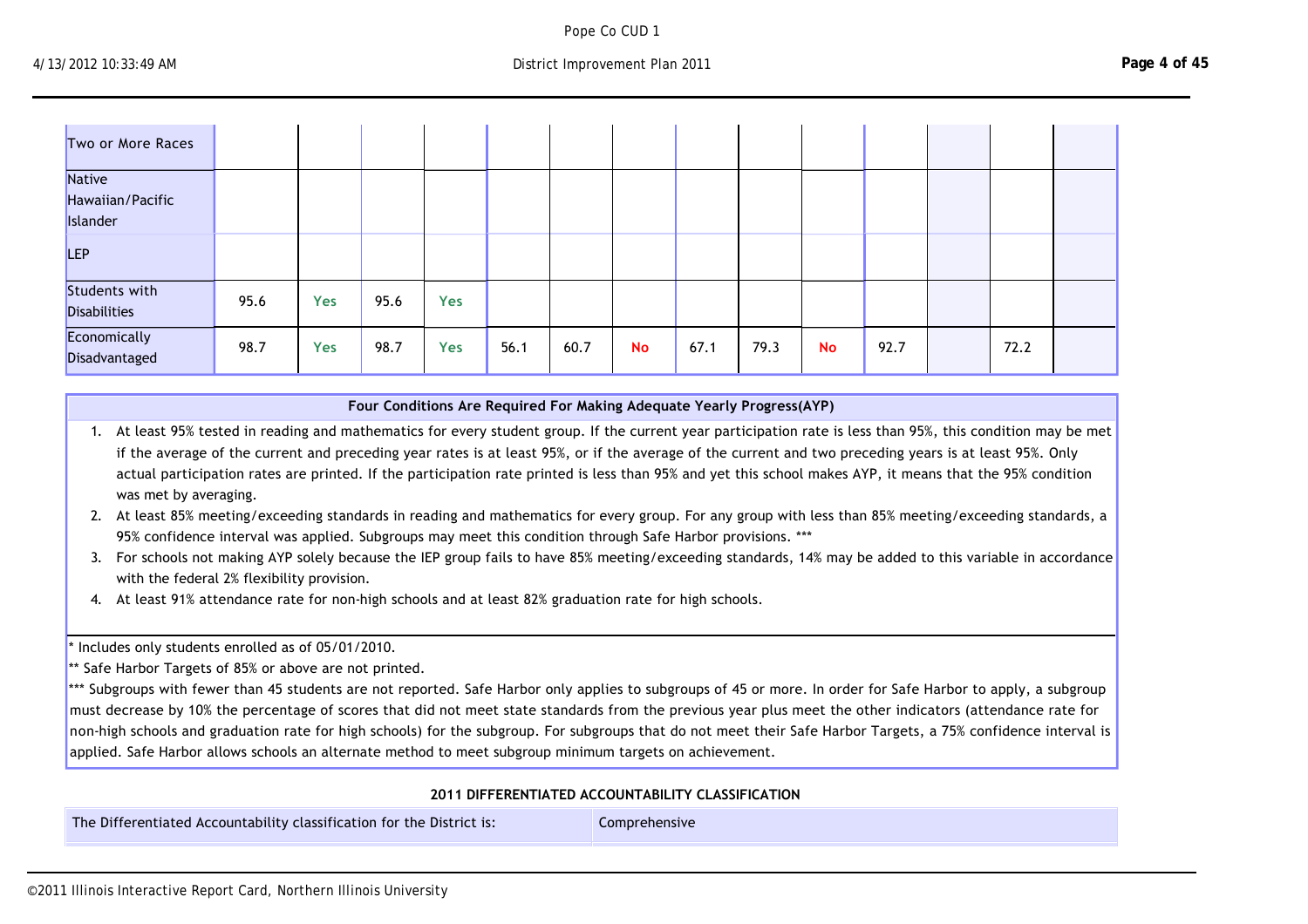| Is this District making AYP in the "ALL" subgroup in reading? | No |
|---------------------------------------------------------------|----|
| Is this District making AYP in the "ALL" subgroup in math?    | No |

In 2008, the Illinois State Board of Education (ISBE) was one of 6 states to be chosen by the US Department of Education to participate in the Differentiated Accountability Pilot Program. The Differentiated Accountability classification **applies only to districts in federal improvement status that do not make AYP**.

The Differentiated Accountability contribution for the District is:  $C$  the District is:  $C$ 

The classification is a descriptor (i.e., focused or comprehensive) that is added to a district's improvement status. Current Title I requirements do not change. The classification assists in distinguishing between districts that need focused support versus more comprehensive interventions.

If a district does make AYP in ALL‐student group in both reading and math, this district will be classified as a focused district; otherwise, the district will be identified as a comprehensive district.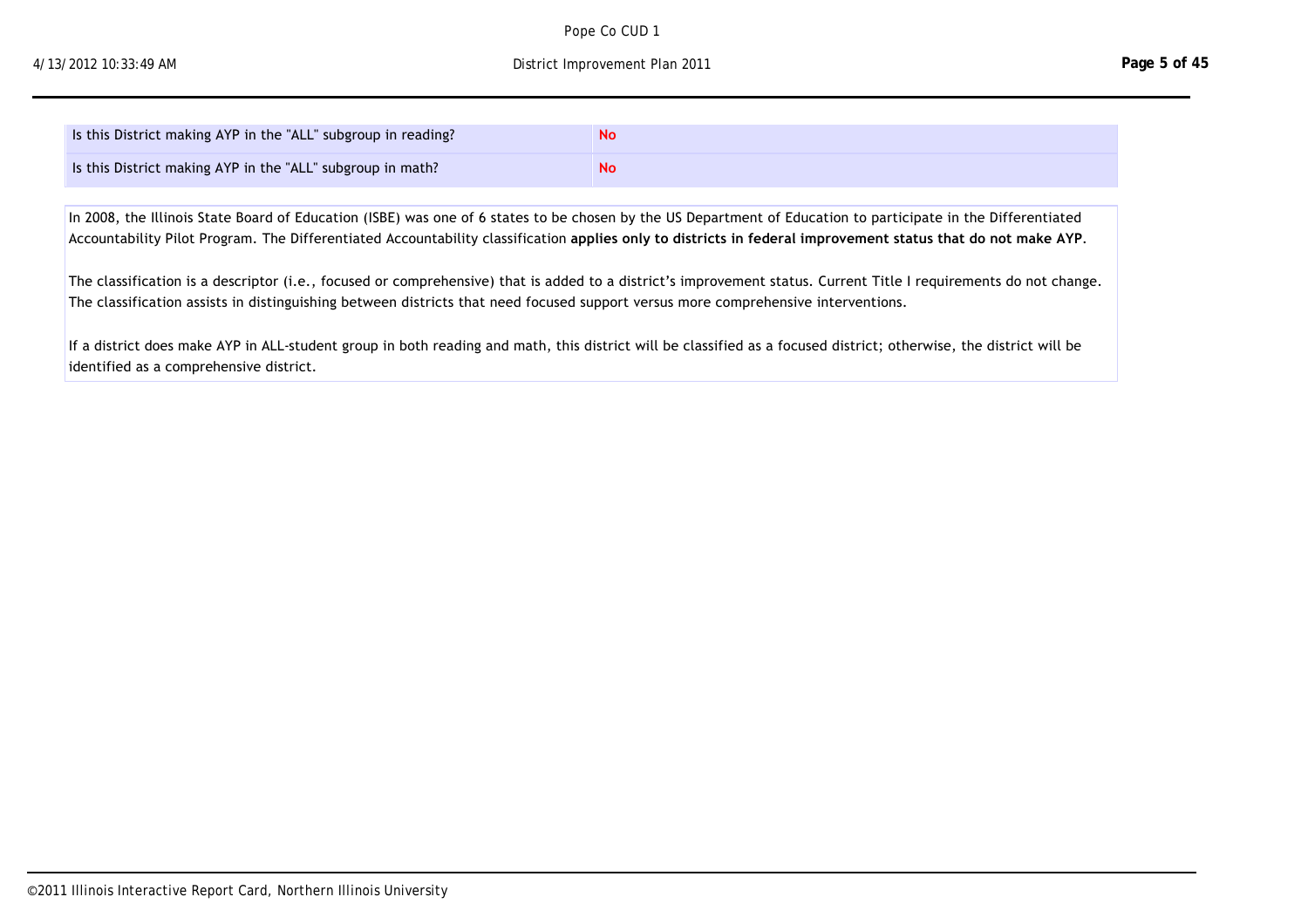Section I‐A Data & Analysis ‐ Report Card Data Item 2 - 2011 AMAO Report

2011 AMAO Report will be available soon.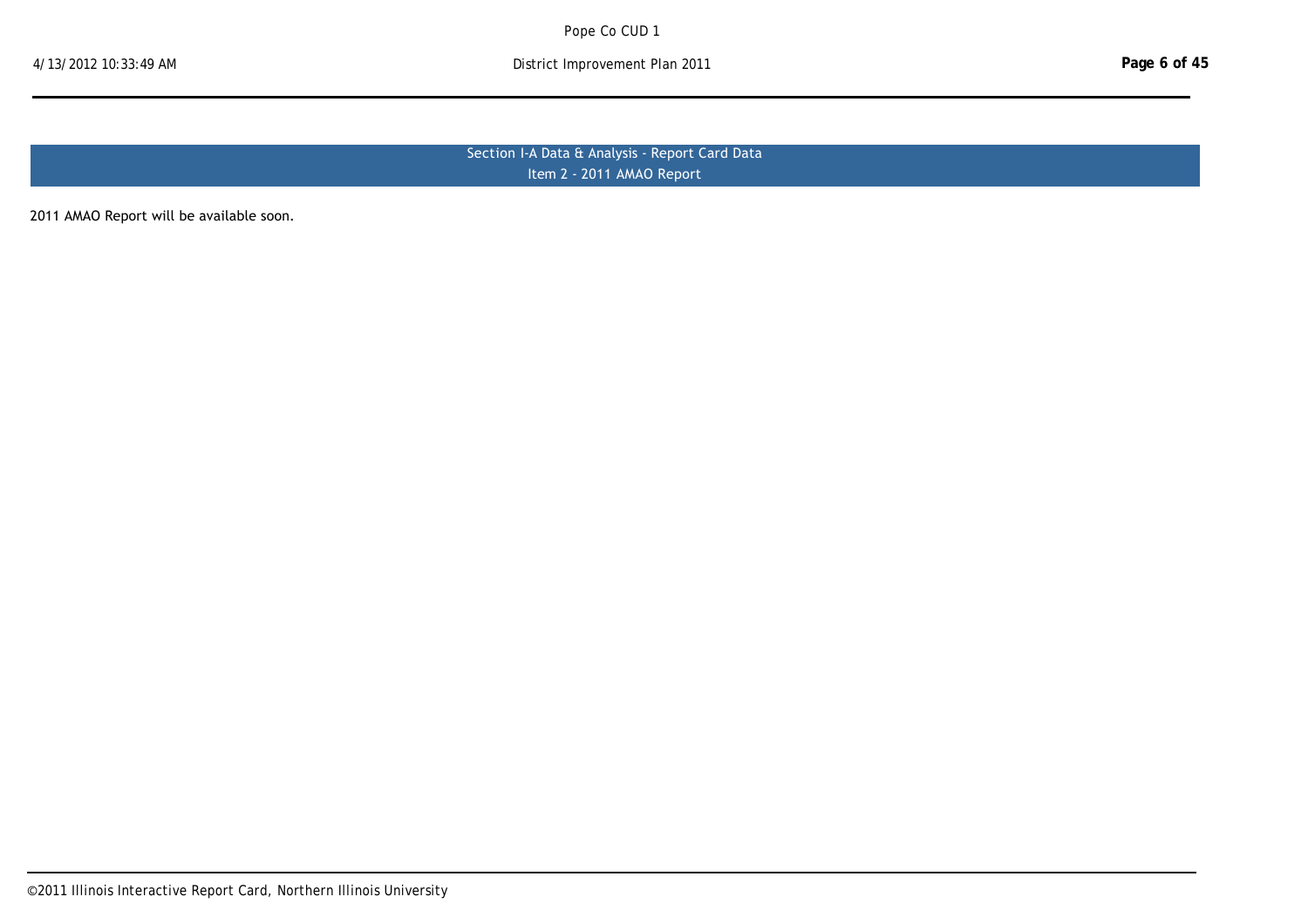|  | District Improvement Plan 2011 |  |  |
|--|--------------------------------|--|--|
|--|--------------------------------|--|--|

| Section I-A Data & Analysis - Report Card Data<br>Item 3 - District Information |        |        |                |                |                |                |        |      |  |  |  |  |
|---------------------------------------------------------------------------------|--------|--------|----------------|----------------|----------------|----------------|--------|------|--|--|--|--|
| <b>District Information</b>                                                     |        |        |                |                |                |                |        |      |  |  |  |  |
| 2004<br>2006<br>2007<br>2008<br>2009<br>2010<br>2011<br>2005                    |        |        |                |                |                |                |        |      |  |  |  |  |
| Attendance Rate (%)                                                             | 93.6   | 94.2   | 94.6           | 94.1           | 94.0           | 93.7           | 93.3   | 92.3 |  |  |  |  |
| Truancy Rate (%)                                                                | 0.7    | 1.6    | 8.0            | 0.7            | 1.5            | 2.8            | 0.5    | 0.9  |  |  |  |  |
| Mobility Rate (%)                                                               | 20.1   | 17.9   | 19.8           | 19.0           | 23.3           | 19.3           | 23.2   | 14.1 |  |  |  |  |
| HS Graduation Rate, if applicable (%)                                           | 91.1   | 83.3   | 73.0           | 87.8           | 81.8           | 100.0          | 100.0  | 79.4 |  |  |  |  |
| HS Dropout Rate, if applicable (%)                                              | 5.9    | 4.5    | 5.7            | 4.2            | 3.4            | 3.2            | 2.0    | 4.8  |  |  |  |  |
| District Population (#)                                                         | 582    | 581    | 570            | 560            | 551            | 539            | 554    | 569  |  |  |  |  |
| Low Income $(\%)$                                                               | 47.4   | 46.1   | 51.9           | 47.0           | 51.4           | 50.3           | 50.7   | 54.0 |  |  |  |  |
| Limited English Proficient (LEP) (%)                                            | 0.0    | 0.0    | 0.0            | 0.0            | 0.0            | 0.0            | 0.0    | 0.0  |  |  |  |  |
| Students with Disabilities (%)                                                  |        | $\sim$ | $\blacksquare$ | $\blacksquare$ | $\blacksquare$ | $\blacksquare$ | 18.8   | 11.6 |  |  |  |  |
| White, non-Hispanic (%)                                                         | 97.3   | 97.6   | 97.5           | 97.7           | 96.7           | 95.4           | 95.7   | 94.6 |  |  |  |  |
| Black, non-Hispanic (%)                                                         | 1.2    | 1.2    | 1.1            | 1.1            | 1.5            | 1.1            | 1.3    | 0.7  |  |  |  |  |
| Hispanic (%) <sup>O</sup>                                                       | 1.2    | 0.9    | 0.9            | 0.4            | 0.2            | 0.6            | 0.9    | 0.7  |  |  |  |  |
| Asian $(\%)$ $\bullet$                                                          | 0.0    | 0.0    | 0.0            | 0.0            | 0.4            | 0.4            | 0.0    | 0.0  |  |  |  |  |
| American Indian(%) $\bullet$                                                    | 0.3    | 0.3    | 0.4            | 0.4            | 0.4            | 0.4            | 0.2    | 0.2  |  |  |  |  |
| Two or More Races (%)                                                           |        | 0.0    | 0.2            | 0.5            | 0.9            | 2.2            | 2.0    | 3.9  |  |  |  |  |
| Native Hawaiian/Pacific Islander (%) <sup>0</sup>                               | $\sim$ | $\sim$ | $\blacksquare$ | $\blacksquare$ | $\sim$         |                | $\sim$ | 0.0  |  |  |  |  |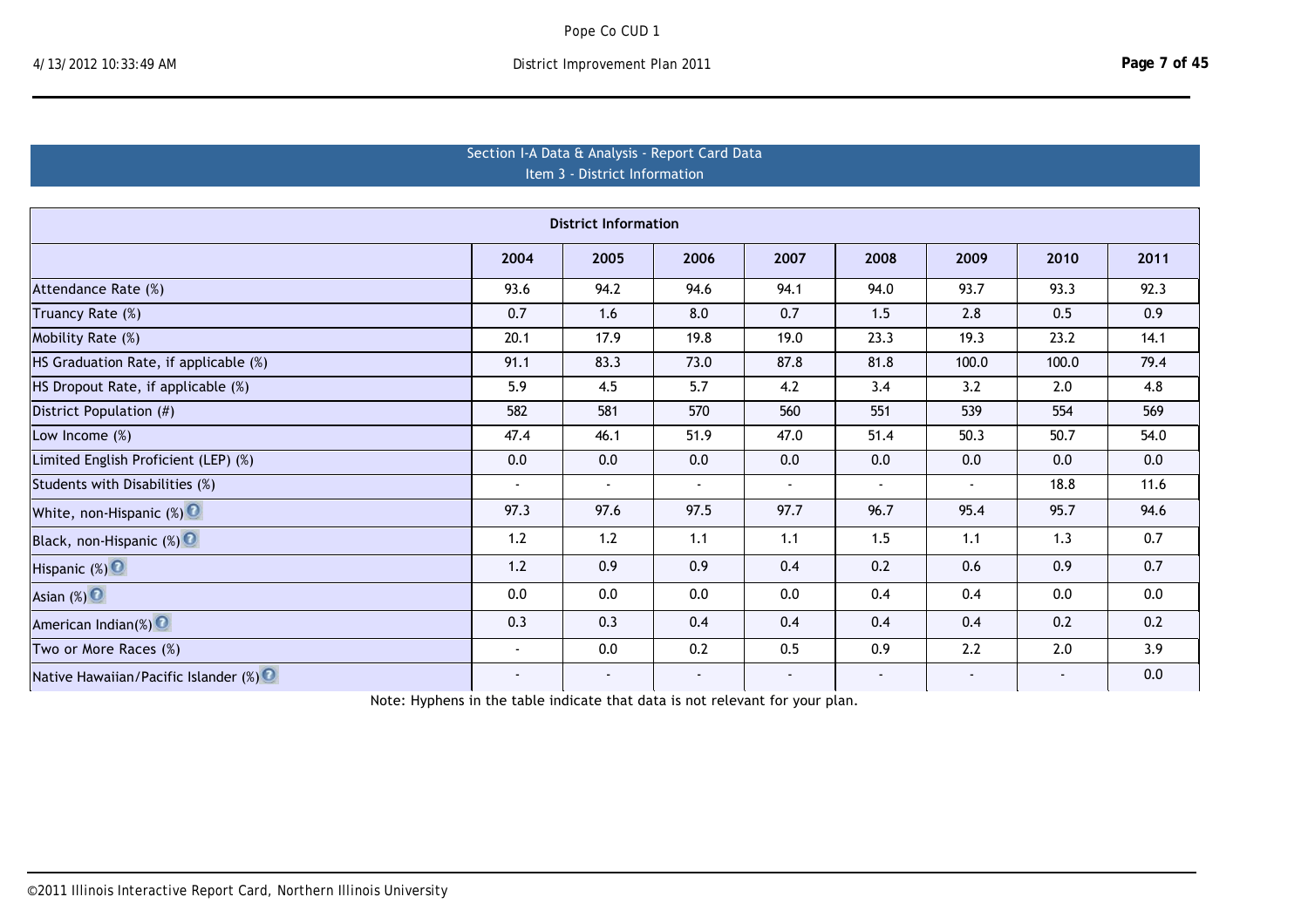# Section I-A Data & Analysis - Report Card Data Item 4 ‐ Student Race/Ethnicity

|              |      |                   |                   |                  |                  |                  |                           | <b>Native</b>           |
|--------------|------|-------------------|-------------------|------------------|------------------|------------------|---------------------------|-------------------------|
|              | Year |                   |                   |                  | <b>Asian</b>     | American         | Two Or More               | Hawaiian/               |
|              |      | White             | <b>Black</b>      | Hispanic         | (%)              | Indian           | <b>Races</b>              | <b>Pacific Islander</b> |
|              |      | (%)               | (%)               | (%)              |                  | (%)              | (%)                       | (%)                     |
|              | 2000 | 99.0              | 0.9               | $\mathbf{0}$     | 0                | 0.1              | $\mathbb{E}^{\mathbb{P}}$ | $\blacksquare$          |
|              | 2001 | 98.6              | 1.2               | 0                | 0                | 0.2              | $\blacksquare$            | $\blacksquare$          |
| D            | 2002 | 97.6              | 1.8               | 0.5              | 0                | 0.2              | $\blacksquare$            | $\blacksquare$          |
|              | 2003 | 98.4              | 1.0               | 0.3              | 0                | 0.3              | $\blacksquare$            | $\blacksquare$          |
| S            | 2004 | $\overline{97.3}$ | $\overline{1.2}$  | 1.2              | $\mathbf 0$      | 0.3              | $\blacksquare$            | $\tilde{\phantom{a}}$   |
| т            | 2005 | 97.6              | $\overline{1.2}$  | $\overline{0.9}$ | 0                | 0.3              | 0                         | $\overline{a}$          |
| $\mathsf{R}$ | 2006 | 97.5              | 1.1               | 0.9              | $\pmb{0}$        | 0.4              | 0.2                       | $\blacksquare$          |
| п            | 2007 | 97.7              | 1.1               | 0.4              | 0                | 0.4              | 0.5                       | $\blacksquare$          |
| C<br>т       | 2008 | 96.7              | 1.5               | 0.2              | 0.4              | 0.4              | 0.9                       | $\blacksquare$          |
|              | 2009 | 95.4              | 1.1               | 0.6              | 0.4              | 0.4              | 2.2                       | $\blacksquare$          |
|              | 2010 | 95.7              | 1.3               | 0.9              | 0                | 0.2              | 2.0                       | $\blacksquare$          |
|              | 2011 | 94.6              | $\overline{0.7}$  | 0.7              | 0                | 0.2              | 3.9                       | 0                       |
|              | 2000 | 61.1              | 20.9              | 14.6             | 3.3              | 0.2              | $\omega$                  | $\mathbf{r}$            |
|              | 2001 | 60.1              | 20.9              | 15.4             | 3.4              | 0.2              | $\mathbf{r}$              | $\blacksquare$          |
|              | 2002 | 59.3              | 20.8              | 16.2             | $\overline{3.5}$ | 0.2              | ä,                        |                         |
| S            | 2003 | 58.6              | 20.7              | 17.0             | 3.6              | 0.2              | ä,                        | $\blacksquare$          |
| T            | 2004 | 57.7              | 20.8              | 17.7             | 3.6              | 0.2              | $\overline{\phantom{a}}$  | $\blacksquare$          |
| $\mathbf{A}$ | 2005 | 56.7              | $\overline{20.3}$ | 18.3             | $\overline{3.7}$ | $\overline{0.2}$ | 0.7                       | $\blacksquare$          |
| т            | 2006 | $\frac{1}{55.7}$  | 19.9              | 18.7             | 3.8              | $\overline{0.2}$ | 1.8                       | $\blacksquare$          |
| E            | 2007 | 54.9              | 19.6              | 19.3             | 3.8              | 0.2              | 2.2                       | $\blacksquare$          |
|              | 2008 | 54.0              | 19.2              | 19.9             | $\overline{3.9}$ | 0.2              | $\overline{2.7}$          | $\blacksquare$          |
|              | 2009 | $\overline{53.3}$ | 19.1              | 20.8             | 4.1              | $\overline{0.2}$ | $\overline{2.5}$          | $\mathbf{r}$            |
|              | 2010 | 52.8              | 18.8              | 21.1             | 4.2              | 0.2              | 2.9                       | $\blacksquare$          |
|              | 2011 | 51.4              | 18.3              | 23.0             | $\overline{4.1}$ | $\overline{0.3}$ | $\overline{2.8}$          | 0.1                     |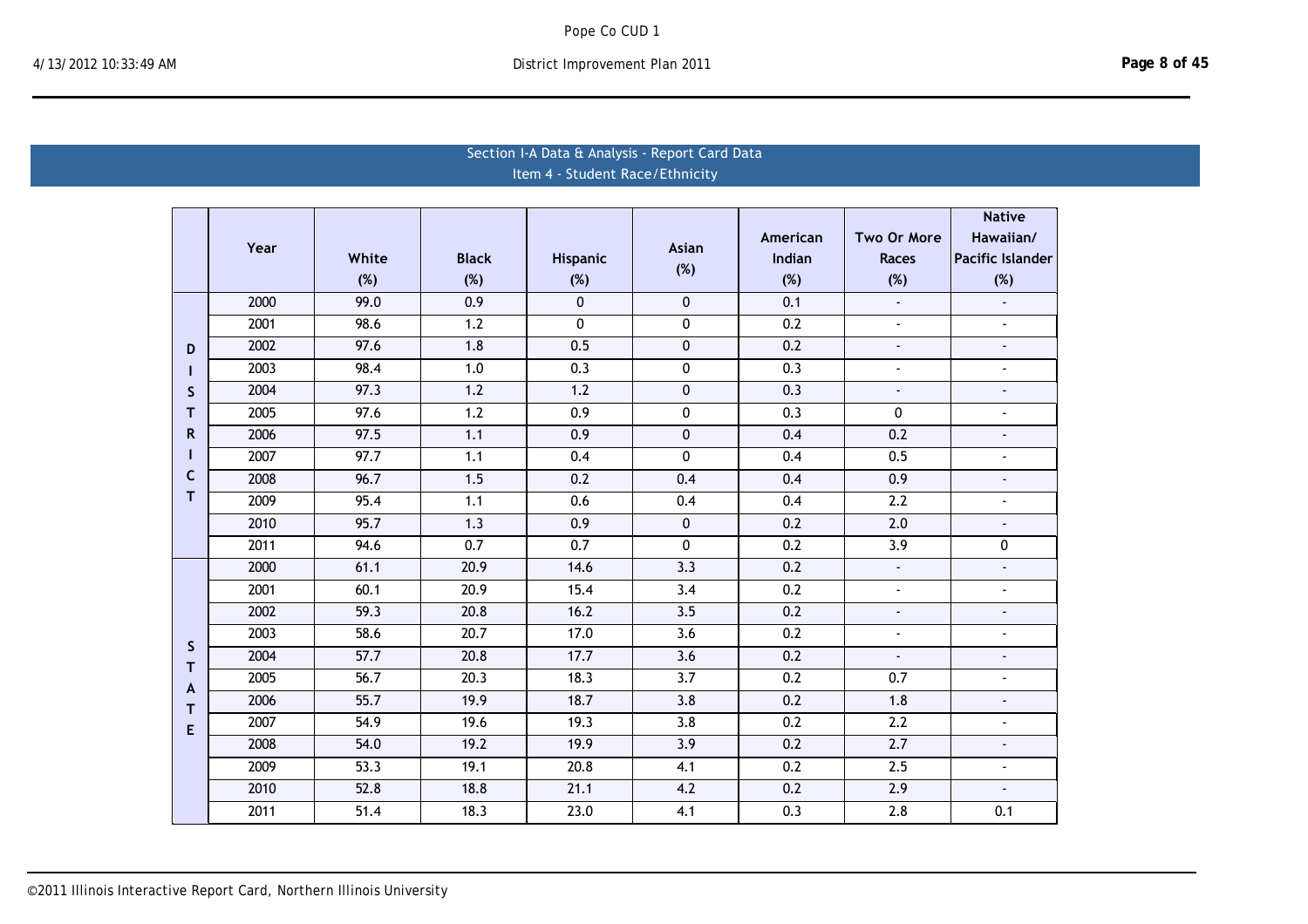2011 51.4 18.3 23.0 4.1 0.3 2.8 0.1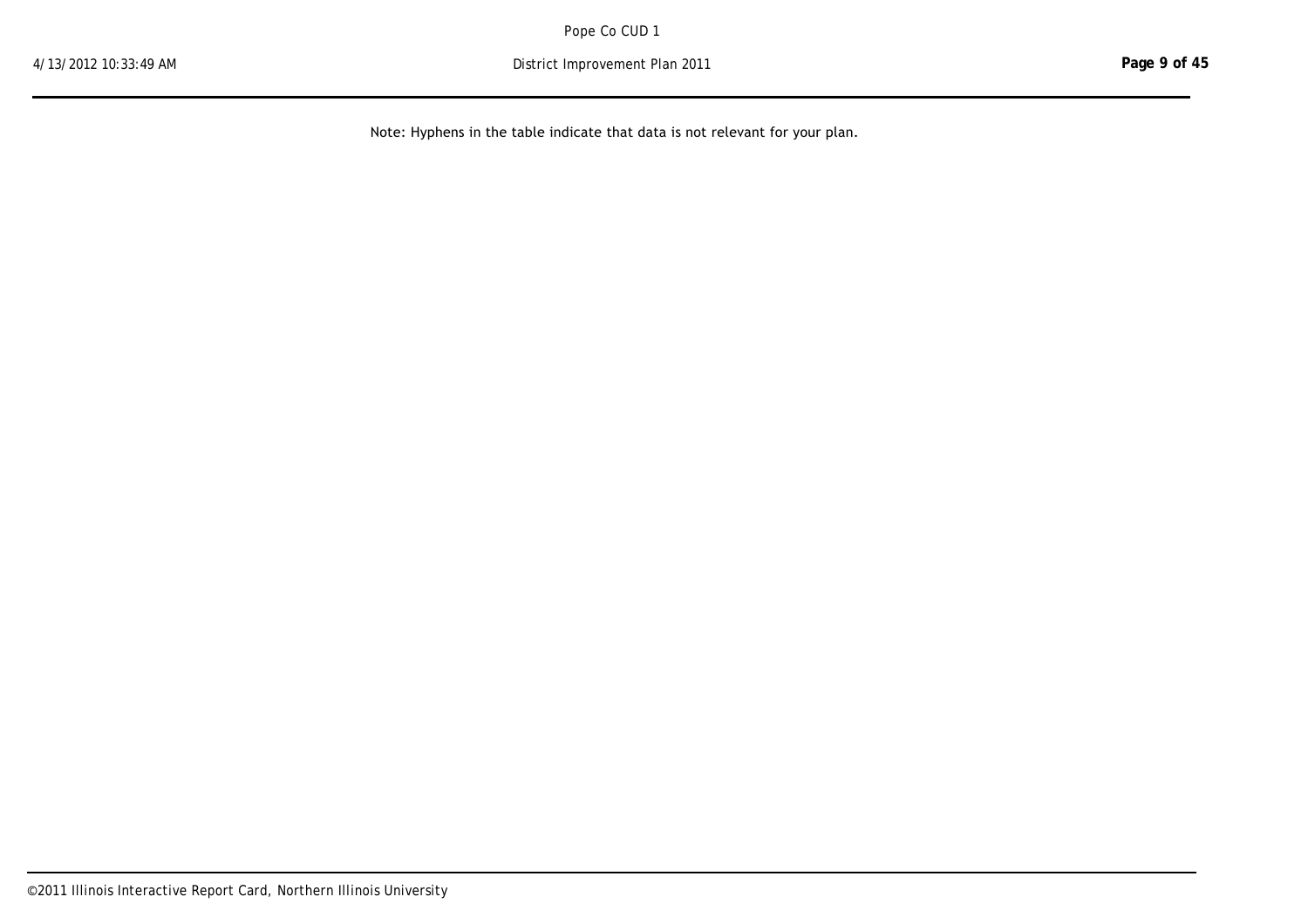|              | Section I-A Data & Analysis - Report Card Data |                  |            |             |                                  |          |                        |                  |                   |                      |  |  |  |
|--------------|------------------------------------------------|------------------|------------|-------------|----------------------------------|----------|------------------------|------------------|-------------------|----------------------|--|--|--|
|              |                                                |                  |            |             | Item 5 - Educational Environment |          |                        |                  |                   |                      |  |  |  |
|              |                                                |                  |            |             |                                  |          |                        |                  |                   |                      |  |  |  |
|              |                                                |                  |            | Parental    |                                  |          | <b>Chronic Truants</b> | <b>Chronic</b>   | <b>HS Dropout</b> | <b>HS Graduation</b> |  |  |  |
|              | Year                                           | <b>LEP</b>       | Low Income | Involvement | Attendance                       | Mobility | (N)                    | <b>Truancy</b>   | Rate              | Rate                 |  |  |  |
|              |                                                | (%)              | (%)        | (%)         | (%)                              | (%)      |                        | (%)              | (%)               | (%)                  |  |  |  |
|              | 2000                                           | $\mathbf{0}$     | 34.8       | 83.2        | 93.7                             | 29.1     | $\overline{26}$        | 4.1              | $\overline{5.5}$  | 83.6                 |  |  |  |
|              | 2001                                           | 0                | 32.9       | 86.2        | 93.3                             | 22.3     | 30                     | 4.8              | 6.0               | 80.9                 |  |  |  |
| D            | 2002                                           | $\mathbf 0$      | 22.3       | 93.8        | 93.4                             | 18.1     | 12                     | 2.0              | 7.4               | 84.8                 |  |  |  |
|              | 2003                                           | $\mathbf 0$      | 44.2       | 63.3        | 93.9                             | 12.1     | 20                     | 3.6              | 2.2               | 89.1                 |  |  |  |
| <sub>S</sub> | 2004                                           | $\mathbf 0$      | 47.4       | 100.0       | 93.6                             | 20.1     | $\overline{4}$         | 0.7              | 5.9               | 91.1                 |  |  |  |
| т            | 2005                                           | $\mathbf 0$      | 46.1       | 100.0       | 94.2                             | 17.9     | 9                      | 1.6              | 4.5               | 83.3                 |  |  |  |
| R            | 2006                                           | $\mathbf 0$      | 51.9       | 97.6        | 94.6                             | 19.8     | 41                     | 8.0              | 5.7               | 73.0                 |  |  |  |
|              | 2007                                           | $\mathbf 0$      | 47.0       | 98.8        | 94.1                             | 19.0     | $\overline{4}$         | 0.7              | 4.2               | 87.8                 |  |  |  |
| C            | 2008                                           | $\mathbf 0$      | 51.4       | 98.7        | 94.0                             | 23.3     | 8                      | 1.5              | 3.4               | 81.8                 |  |  |  |
| т            | 2009                                           | $\bf{0}$         | 50.3       | 98.6        | 93.7                             | 19.3     | 15                     | 2.8              | 3.2               | 100.0                |  |  |  |
|              | 2010                                           | $\pmb{0}$        | 50.7       | 98.9        | 93.3                             | 23.2     | $\overline{3}$         | 0.5              | 2.0               | 100.0                |  |  |  |
|              | 2011                                           | 0                | 54.0       | 100.0       | 92.3                             | 14.1     | $\overline{5}$         | 0.9              | 4.8               | 79.4                 |  |  |  |
|              | 2000                                           | 6.1              | 36.7       | 97.2        | 93.9                             | 17.5     | 45,109                 | 2.4              | 5.8               | 82.6                 |  |  |  |
|              | 2001                                           | 6.3              | 36.9       | 94.5        | 93.7                             | 17.2     | 42,813                 | $\overline{2.2}$ | $\overline{5.7}$  | 83.2                 |  |  |  |
|              | 2002                                           | 6.7              | 37.5       | 95.0        | 94.0                             | 16.5     | 39,225                 | 2.0              | 5.1               | 85.2                 |  |  |  |
|              | $\frac{1}{2003}$                               | 6.3              | 37.9       | 95.7        | 94.0                             | 16.4     | 37,525                 | 1.9              | 4.9               | 86.0                 |  |  |  |
| S<br>T.      | 2004                                           | 6.7              | 39.0       | 96.3        | 94.2                             | 16.8     | 40,764                 | 2.1              | 4.6               | 86.6                 |  |  |  |
| A            | 2005                                           | 6.6              | 40.0       | 95.7        | 93.9                             | 16.1     | 43,152                 | 2.2              | 4.0               | 87.4                 |  |  |  |
| т            | 2006                                           | 6.6              | 40.0       | 96.6        | 94.0                             | 16.0     | 44,836                 | 2.2              | 3.5               | 87.8                 |  |  |  |
| E            | 2007                                           | $\overline{7.2}$ | 40.9       | 96.1        | 93.7                             | 15.2     | 49,056                 | 2.5              | $\overline{3.5}$  | 85.9                 |  |  |  |
|              | 2008                                           | 7.5              | 41.1       | 96.8        | 93.3                             | 14.9     | 49,858                 | 2.5              | 4.1               | 86.5                 |  |  |  |
|              | 2009                                           | 8.0              | 42.9       | 96.7        | 93.7                             | 13.5     | 73,245                 | 3.7              | 3.5               | 87.1                 |  |  |  |
|              | 2010                                           | 7.6              | 45.4       | 96.2        | 93.9                             | 13.0     | 72,383                 | 3.6              | 3.8               | 87.8                 |  |  |  |
|              | 2011                                           | 8.8              | 48.1       | 96.0        | 94.0                             | 12.8     | 63,067                 | 3.2              | 2.7               | 83.8                 |  |  |  |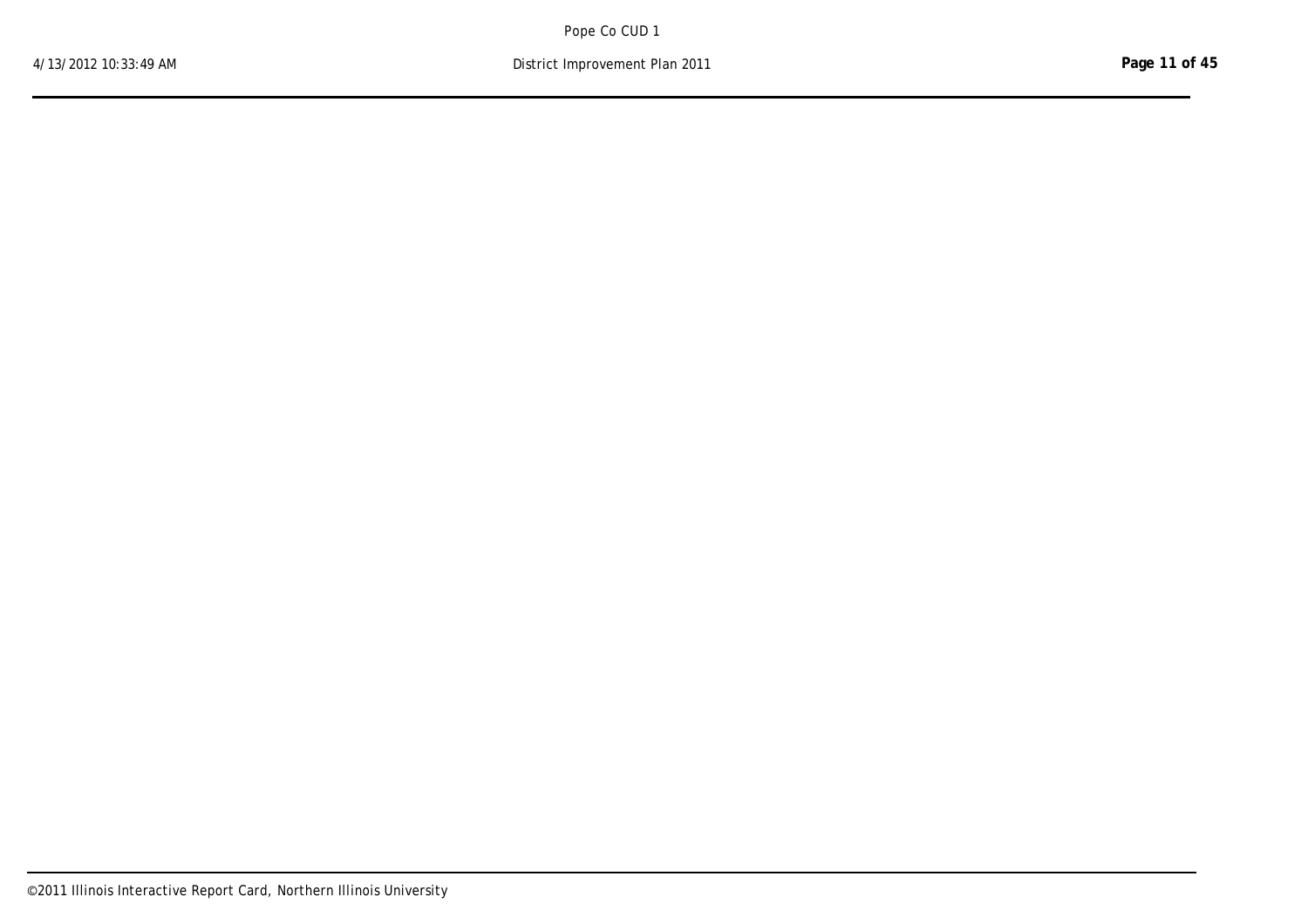|                  | Section I-A Data & Analysis - Report Card Data |                  |                       |                             |                       |                             |                 |                           |  |  |  |  |  |
|------------------|------------------------------------------------|------------------|-----------------------|-----------------------------|-----------------------|-----------------------------|-----------------|---------------------------|--|--|--|--|--|
|                  |                                                |                  |                       | Item 6 - Enrollment Trends  |                       |                             |                 |                           |  |  |  |  |  |
|                  |                                                |                  |                       |                             |                       |                             |                 |                           |  |  |  |  |  |
|                  | Year                                           | <b>School</b>    | Grade 3               | Grade 4                     | Grade 5               | Grade 7                     | Grade 8         | Grade 11                  |  |  |  |  |  |
|                  |                                                | (N)              | (N)                   | (N)                         | (N)                   | (N)                         | (N)             | (N)                       |  |  |  |  |  |
|                  | 2000                                           | 667              |                       |                             |                       |                             |                 |                           |  |  |  |  |  |
|                  | 2001                                           | 641              | 57                    | 42                          | 45                    | 46                          | 50              | 44                        |  |  |  |  |  |
| D                | 2002                                           | 619              | 33                    | $\overline{55}$             | 46                    | 53                          | 45              | 50                        |  |  |  |  |  |
|                  | 2003                                           | 629              | 43                    | 32                          | 59                    | 43                          | 53              | 46                        |  |  |  |  |  |
| S                | 2004                                           | 582              | $\overline{39}$       | $\overline{42}$             | 30                    | 44                          | 39              | 45                        |  |  |  |  |  |
| т                | 2005                                           | 581              | 44                    | 39                          | 41                    | 50                          | 45              | 34                        |  |  |  |  |  |
| R.               | 2006                                           | 570              | 52                    | 39                          | 34                    | 35                          | 49              | 47                        |  |  |  |  |  |
|                  | 2007                                           | 560              | $\overline{36}$       | $\overline{50}$             | $\overline{37}$       | $\overline{43}$             | $\overline{33}$ | $\overline{33}$           |  |  |  |  |  |
| C                | 2008                                           | 551              | 41                    | 40                          | 48                    | 36                          | 40              | 41                        |  |  |  |  |  |
| т                | 2009                                           | 539              | $\overline{37}$       | 41                          | $\overline{36}$       | $\overline{36}$             | 33              | 43                        |  |  |  |  |  |
|                  | 2010                                           | 554              | 37                    | 39                          | 45                    | 50                          | 33              | 35                        |  |  |  |  |  |
|                  | 2011                                           | $\overline{569}$ | $\overline{50}$       | $\overline{35}$             | $\overline{37}$       | $\overline{40}$             | 47              | 35                        |  |  |  |  |  |
|                  | 2000                                           | 1,983,991        | $\omega$              | $\mathbf{r}$                | $\mathbf{r}$          | $\mathbb{Z}^2$              | $\omega$        | $\mathbf{r}$              |  |  |  |  |  |
|                  | 2001                                           | 2,007,170        | 164,791               | 161,546                     | 162,001               | 151,270                     | 148,194         | 123,816                   |  |  |  |  |  |
|                  | 2002                                           | 2,029,821        | $\mathbf{L}^{\prime}$ | $\mathcal{L}^{\mathcal{A}}$ | $\mathbf{u}^{\prime}$ | $\mathcal{L}^{\mathcal{A}}$ | $\mathbf{r}$    | $\mathbb{Z}^{\mathbb{Z}}$ |  |  |  |  |  |
|                  | 2003                                           | 2,044,539        | 164,413               | 157,570                     | 159,499               | 160,924                     | 156,451         | 138,559                   |  |  |  |  |  |
| S<br>$\mathsf T$ | 2004                                           | 2,060,048        | 161,329               | 160,246                     | 158,367               | 162,933                     | 160,271         | 139,504                   |  |  |  |  |  |
| A                | 2005                                           | 2,062,912        | 156,370               | 158,622                     | 160,365               | 162,047                     | 162,192         | 142,828                   |  |  |  |  |  |
| T.               | 2006                                           | 2,075,277        | 155,155               | 154,372                     | 158,822               | 160,362                     | 160,911         | 147,500                   |  |  |  |  |  |
| E                | 2007                                           | 2,077,856        | 155,356               | 153,480                     | 154,719               | 162,594                     | 159,038         | 150,475                   |  |  |  |  |  |
|                  | 2008                                           | 2,074,167        | 155,578               | 152,895                     | 153,347               | 160,039                     | 161,310         | 149,710                   |  |  |  |  |  |
|                  | 2009                                           | 2,070,125        | 156,512               | 152,736                     | 152,820               | 155,433                     | 158,700         | 144,822                   |  |  |  |  |  |
|                  | 2010                                           | 2,064,312        | 155,468               | 154,389                     | 152,681               | 154,465                     | 154,982         | 146,919                   |  |  |  |  |  |
|                  | 2011                                           | 2,074,806        | 153,516               | 153,301                     | 154,241               | 153,981                     | 153,986         | 151,059                   |  |  |  |  |  |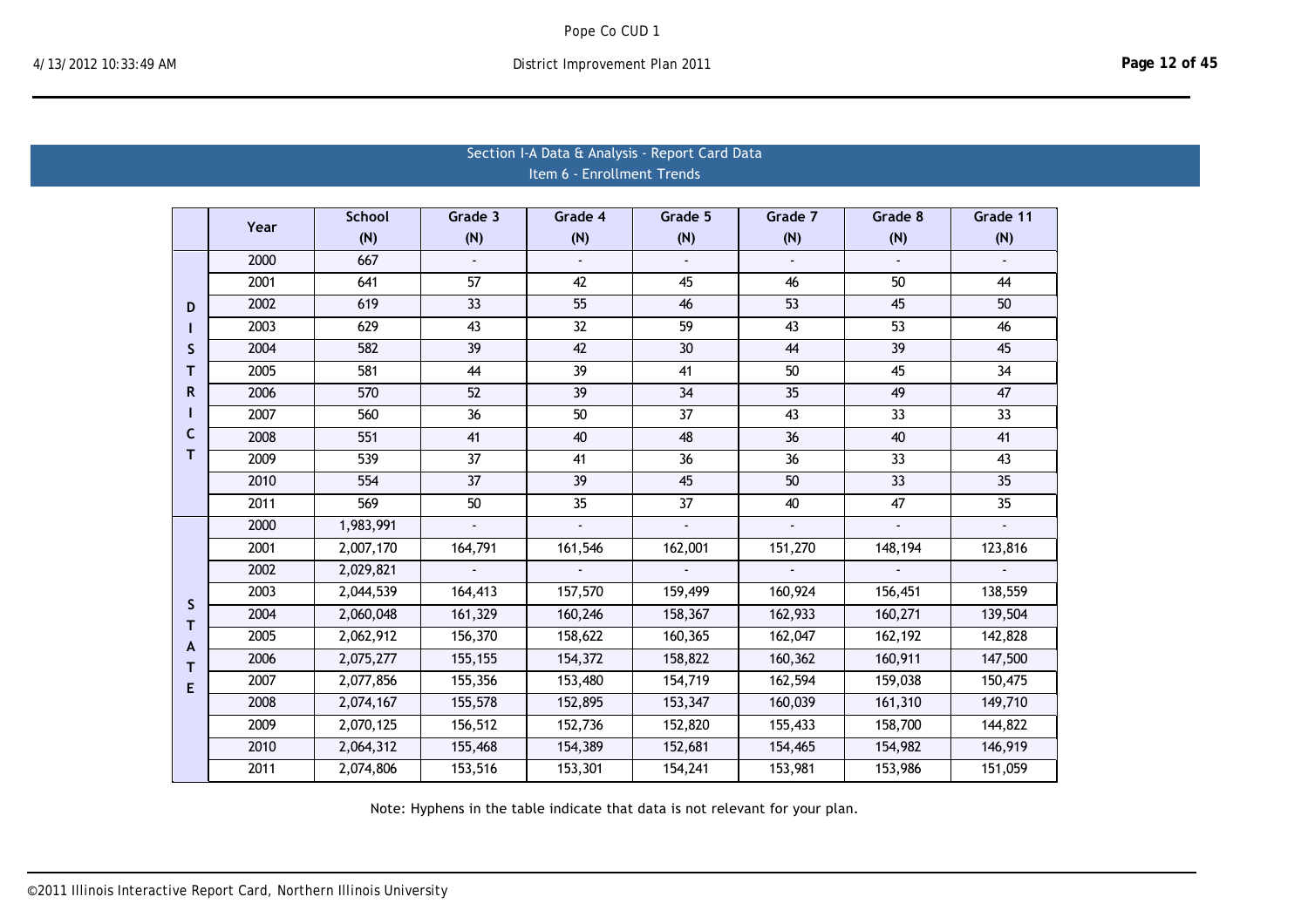# Section I-A Data & Analysis - Report Card Data Item 7 ‐ Educator Data

|              | Year | <b>Total Teacher</b><br><b>FTE</b><br>(N) | Average<br><b>Teacher</b><br><b>Experience</b><br>(Years) | Average<br><b>Teacher Salary</b><br>(5) | <b>Teachers with</b><br><b>Bachelor's</b><br><b>Degree</b><br>(%) | <b>Teachers with</b><br>Master's Degree<br>(%) | <b>Pupil-Teacher</b><br>Ratio<br>(Elementary) | <b>Pupil-Teacher</b><br>Ratio<br>(HighSchool) | Teachers w/<br>Emergency/<br>Provisional<br><b>Credentials</b><br>(%) | <b>Classes not</b><br>taught by<br>Highly<br>Qualified<br><b>Teachers</b><br>(%) |
|--------------|------|-------------------------------------------|-----------------------------------------------------------|-----------------------------------------|-------------------------------------------------------------------|------------------------------------------------|-----------------------------------------------|-----------------------------------------------|-----------------------------------------------------------------------|----------------------------------------------------------------------------------|
|              | 2000 | 49                                        | 20                                                        | 38,215                                  | 63                                                                | $\overline{37}$                                | 17                                            | 13                                            | $\mathbf 0$                                                           | $\mathbf 0$                                                                      |
|              | 2001 | 49                                        | 21                                                        | 39,244                                  | 65                                                                | 35                                             | 16                                            | 14                                            | $\pmb{0}$                                                             | 0                                                                                |
| D            | 2002 | 47                                        | 20                                                        | 40,061                                  | 66                                                                | 34                                             | 17                                            | 14                                            | $\pmb{0}$                                                             | $\mathbf{0}$                                                                     |
|              | 2003 | 41                                        | $20\,$                                                    | 40,996                                  | 68                                                                | 32                                             | 20                                            | 16                                            | 0                                                                     | $\mathbf{0}$                                                                     |
| S            | 2004 | 41                                        | 18                                                        | 40,513                                  | 73                                                                | 27                                             | 18                                            | 16                                            | $\pmb{0}$                                                             | $\mathbf 0$                                                                      |
| T            | 2005 | 40                                        | 18                                                        | 41,577                                  | 78                                                                | 22                                             | 18                                            | 13                                            | $\pmb{0}$                                                             | 0                                                                                |
| R.           | 2006 | 38                                        | 15                                                        | 40,524                                  | 74                                                                | 26                                             | 18                                            | 14                                            | $\overline{3}$                                                        | $\mathbf{0}$                                                                     |
|              | 2007 | 41                                        | 13                                                        | 40,348                                  | 80                                                                | 20                                             | 16                                            | 15                                            | $\overline{2}$                                                        | 6                                                                                |
| $\mathsf{C}$ | 2008 | 41                                        | 12                                                        | 42,305                                  | 83                                                                | 17                                             | 17                                            | 13                                            | $\mathbf 0$                                                           | 5                                                                                |
| T.           | 2009 | 42                                        | 13                                                        | 42,736                                  | 81                                                                | 19                                             | 15                                            | 14                                            | $\pmb{0}$                                                             | 0                                                                                |
|              | 2010 | 41                                        | 12                                                        | 43,581                                  | 86                                                                | 14                                             | 17                                            | 12                                            | $\mathbf{2}$                                                          | $\mathbf{0}$                                                                     |
|              | 2011 | 42                                        | 11                                                        | 44,093                                  | 85                                                                | 15                                             | 18                                            | 12                                            | 0                                                                     | $\mathbf{0}$                                                                     |
|              | 2000 | 122,671                                   | 15                                                        | 45,766                                  | $\overline{53}$                                                   | 47                                             | 19                                            | 18                                            | $\mathbf 0$                                                           | $\mathbf{0}$                                                                     |
|              | 2001 | 125,735                                   | 14                                                        | 47,929                                  | 54                                                                | 46                                             | 19                                            | 18                                            | 0                                                                     | $\mathbf{0}$                                                                     |
|              | 2002 | 126,544                                   | 14                                                        | 49,702                                  | 54                                                                | 46                                             | 19                                            | 18                                            | $\overline{2}$                                                        | $2^{\circ}$                                                                      |
| S            | 2003 | 129,068                                   | 14                                                        | 51,672                                  | 54                                                                | 46                                             | 18                                            | 18                                            | $\overline{2}$                                                        | $\overline{2}$                                                                   |
| T            | 2004 | 125,702                                   | 14                                                        | 54,446                                  | 51                                                                | 49                                             | 19                                            | 19                                            | $\overline{2}$                                                        | $\overline{2}$                                                                   |
| A            | 2005 | 128,079                                   | 14                                                        | 55,558                                  | 50                                                                | 49                                             | 19                                            | 18                                            | $\mathbf{2}$                                                          | $\overline{2}$                                                                   |
| T.           | 2006 | 127,010                                   | 13                                                        | 56,685                                  | 49                                                                | 51                                             | 19                                            | 19                                            | $\overline{2}$                                                        | $\mathbf{1}$                                                                     |
| E            | 2007 | 127,010                                   | 13                                                        | 58,275                                  | 48                                                                | 52                                             | 19                                            | 19                                            | $\overline{2}$                                                        | $\mathbf{3}$                                                                     |
|              | 2008 | 131,488                                   | 12                                                        | 60,871                                  | 47                                                                | 53                                             | 18                                            | 18                                            | $\mathbf{1}$                                                          | $\mathbf{1}$                                                                     |
|              | 2009 | 133,017                                   | 12                                                        | 61,402                                  | 44                                                                | 56                                             | 18                                            | 18                                            | $\mathbf{1}$                                                          | $\mathbf{1}$                                                                     |
|              | 2010 | 132,502                                   | 13                                                        | 63,296                                  | 42                                                                | 57                                             | 18                                            | 18                                            | $\pmb{0}$                                                             | $\mathbf{1}$                                                                     |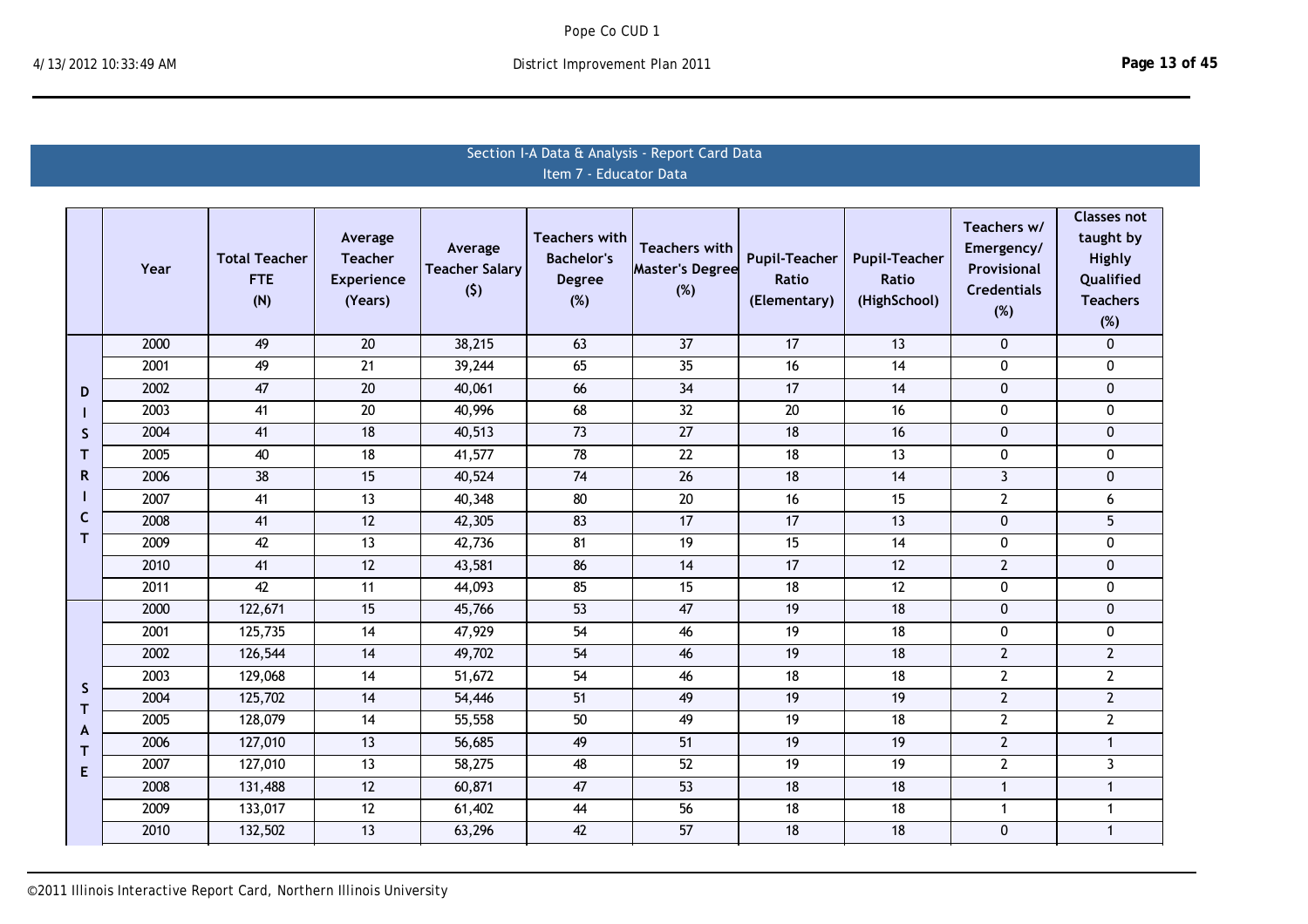| 4/13/2012 10:33:49 AM<br>District Improvement Plan 2011 |         |    |  |        |  |    |  |    |  |    |  | Page 14 of 45 |  |  |  |  |
|---------------------------------------------------------|---------|----|--|--------|--|----|--|----|--|----|--|---------------|--|--|--|--|
| 2011                                                    | 128,262 | יי |  | 64,978 |  | 40 |  | 60 |  | 19 |  | 19            |  |  |  |  |

 $2006$   $20103$ 

Pope Co CUD 1

Note: Hyphens in the table indicate that data is not relevant for your plan.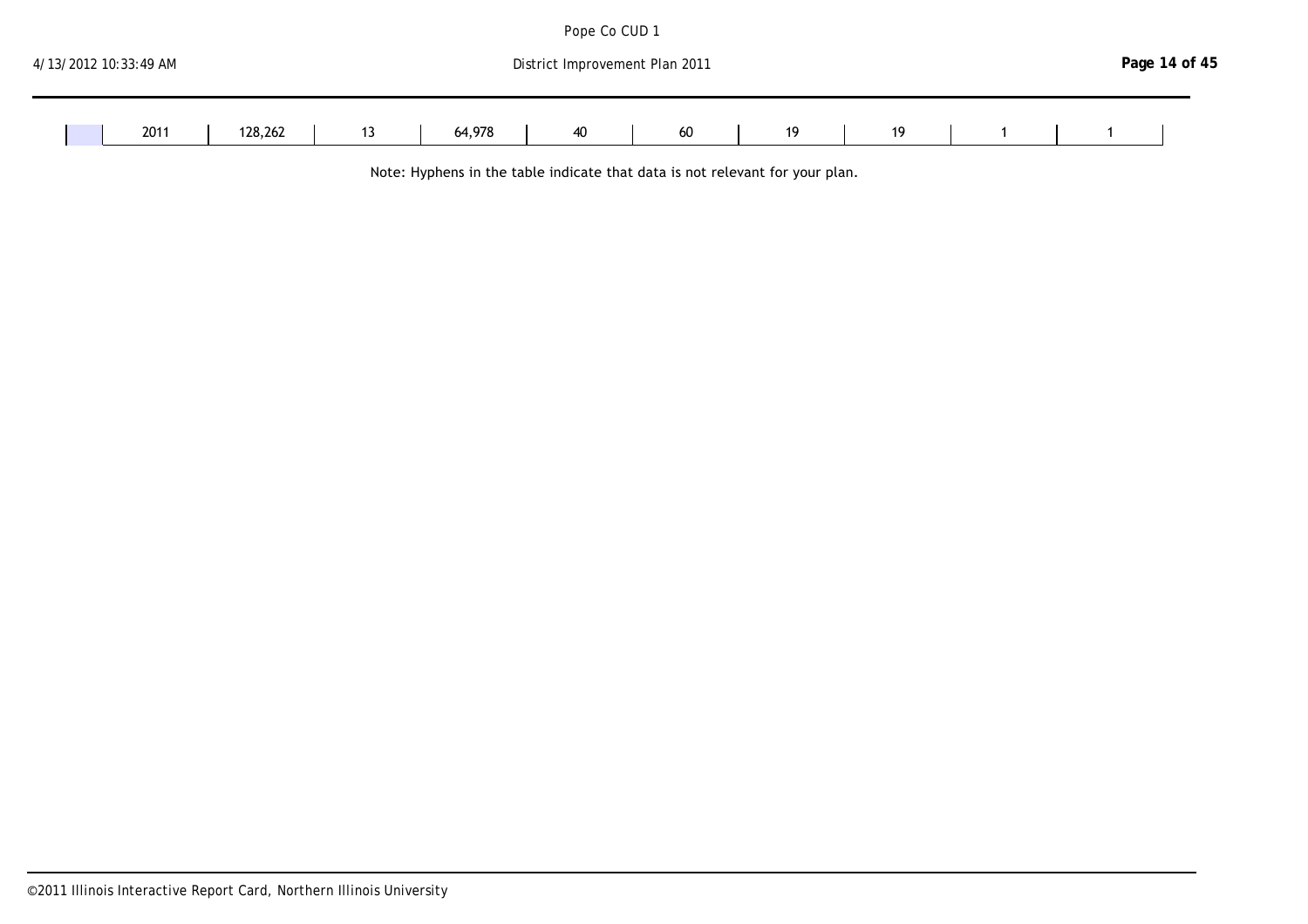# Section I-A Data & Analysis - Report Card Data Item 8a - Assessment Data (Reading)

|                                     |                          |                |                          |                |                          |                          |                          |                          |                          | ISAT - % Meets + Exceeds for Reading for Grades 3-8, 2006-2011 |                          |        |                          |                |                          |                          |                          |                |
|-------------------------------------|--------------------------|----------------|--------------------------|----------------|--------------------------|--------------------------|--------------------------|--------------------------|--------------------------|----------------------------------------------------------------|--------------------------|--------|--------------------------|----------------|--------------------------|--------------------------|--------------------------|----------------|
|                                     |                          |                |                          | Grade 3        |                          |                          |                          |                          |                          | Grade 4                                                        |                          |        |                          |                |                          | Grade 5                  |                          |                |
| <b>Groups</b>                       | 2006                     | 2007           | 2008                     | 2009           | 2010                     | 2011                     | 2006                     | 2007                     | 2008                     | 2009                                                           | 2010                     | 2011   | 2006                     | 2007           | 2008                     | 2009                     | 2010                     | 2011           |
| <b>AYP Benchmark</b>                | 47.5                     | 55.0           | 62.5                     | 70.0           | 77.5                     | 85.0                     | 47.5                     | 55.0                     | 62.5                     | 70.0                                                           | 77.5                     | 85.0   | 47.5                     | 55.0           | 62.5                     | 70.0                     | 77.5                     | 85.0           |
| % Meets + Exceeds                   |                          |                |                          |                |                          |                          |                          |                          |                          |                                                                |                          |        |                          |                |                          |                          |                          |                |
| All                                 | 66.0                     | 69.2           | 53.6                     | 60.0           | 72.9                     | 72.5                     | 91.6                     | 80.4                     | 71.4                     | 69.0                                                           | 53.7                     | 62.9   | 60.6                     | 59.0           | 68.0                     | 75.7                     | 63.1                     | 71.1           |
| White                               | 65.3                     | 71.0           | 52.5                     | 61.5           | 72.3                     | 74.5                     | 91.2                     | 80.4                     | 72.7                     | 67.5                                                           | 53.7                     | 62.9   | 59.4                     | 57.9           | 68.0                     | 75.0                     | 64.4                     | 71.1           |
| <b>Black</b>                        | $\sim$                   | $\sim$         | $\overline{\phantom{a}}$ | $\sim$         | $\sim$                   | $\blacksquare$           | $\overline{\phantom{a}}$ | $\sim$                   | $\overline{\phantom{a}}$ | $\overline{\phantom{a}}$                                       | $\sim$                   | $\sim$ | $\blacksquare$           | $\sim$         | $\overline{\phantom{a}}$ | $\sim$                   | $\blacksquare$           |                |
| Hispanic                            | $\overline{\phantom{a}}$ | $\blacksquare$ | $\overline{\phantom{a}}$ | $\sim$         | $\overline{\phantom{a}}$ |                          | $\blacksquare$           | $\overline{\phantom{0}}$ | $\overline{\phantom{a}}$ | $\overline{\phantom{a}}$                                       | ٠                        | $\sim$ | $\overline{\phantom{a}}$ | $\blacksquare$ | $\overline{\phantom{a}}$ | $\sim$                   | $\overline{\phantom{a}}$ |                |
| Asian                               | $\overline{\phantom{a}}$ | $\blacksquare$ | $\overline{\phantom{a}}$ | $\sim$         | $\overline{\phantom{a}}$ |                          | $\overline{\phantom{a}}$ | $\overline{\phantom{a}}$ | $\overline{\phantom{a}}$ | $\sim$                                                         | $\blacksquare$           | $\sim$ | $\overline{\phantom{a}}$ | $\blacksquare$ | $\overline{\phantom{a}}$ | $\sim$                   | $\blacksquare$           | $\blacksquare$ |
| American Indian                     | $\overline{\phantom{a}}$ | $\blacksquare$ | $\overline{\phantom{a}}$ | $\sim$         | $\sim$                   | $\blacksquare$           | $\overline{\phantom{a}}$ | $\blacksquare$           | $\sim$                   | $\blacksquare$                                                 | $\blacksquare$           | $\sim$ | $\overline{\phantom{a}}$ | $\sim$         | $\overline{\phantom{a}}$ | $\sim$                   | $\blacksquare$           | $\blacksquare$ |
| Two or More Races                   | $\sim$                   | $\sim$         | $\overline{\phantom{a}}$ | $\sim$         | $\overline{\phantom{a}}$ | $\overline{\phantom{0}}$ | $\overline{\phantom{a}}$ | $\sim$                   | $\sim$                   | $\overline{\phantom{a}}$                                       | $\blacksquare$           | $\sim$ | $\overline{\phantom{a}}$ | $\sim$         | $\overline{\phantom{a}}$ | $\sim$                   | $\sim$                   | $\blacksquare$ |
| <b>LEP</b>                          | $\sim$                   | $\sim$         | $\overline{\phantom{a}}$ | $\sim$         | $\overline{\phantom{a}}$ | $\overline{\phantom{0}}$ | $\sim$                   | $\sim$                   | $\sim$                   | $\overline{\phantom{a}}$                                       | $\overline{\phantom{a}}$ | $\sim$ | $\blacksquare$           | $\sim$         | $\overline{\phantom{a}}$ | $\sim$                   | $\blacksquare$           | $\blacksquare$ |
| <b>Students with Disabilities</b>   | $\overline{\phantom{a}}$ | $\blacksquare$ | $\overline{\phantom{a}}$ | $\sim$         | $\overline{\phantom{a}}$ | $\overline{\phantom{a}}$ | $\blacksquare$           | $\overline{\phantom{a}}$ | $\overline{\phantom{a}}$ | $\overline{\phantom{a}}$                                       | $\blacksquare$           | $\sim$ | $\overline{\phantom{a}}$ | $\blacksquare$ |                          | $\sim$                   | $\overline{\phantom{a}}$ |                |
| Low Income                          | 57.2                     | 50.0           | 33.3                     | 57.9           | 69.5                     | 65.5                     | 88.3                     | 75.0                     | 61.1                     | 57.1                                                           | 47.7                     | 57.1   | 57.9                     | 56.5           | 64.3                     | 76.2                     | 50.0                     | 63.2           |
| Native Hawaiian/Pacific<br>Islander | $\overline{\phantom{a}}$ |                | $\overline{\phantom{a}}$ | $\blacksquare$ | $\overline{\phantom{a}}$ |                          |                          | $\overline{\phantom{a}}$ |                          | $\blacksquare$                                                 |                          | $\sim$ | <b>-</b>                 | $\blacksquare$ |                          | $\overline{\phantom{a}}$ | $\overline{\phantom{a}}$ |                |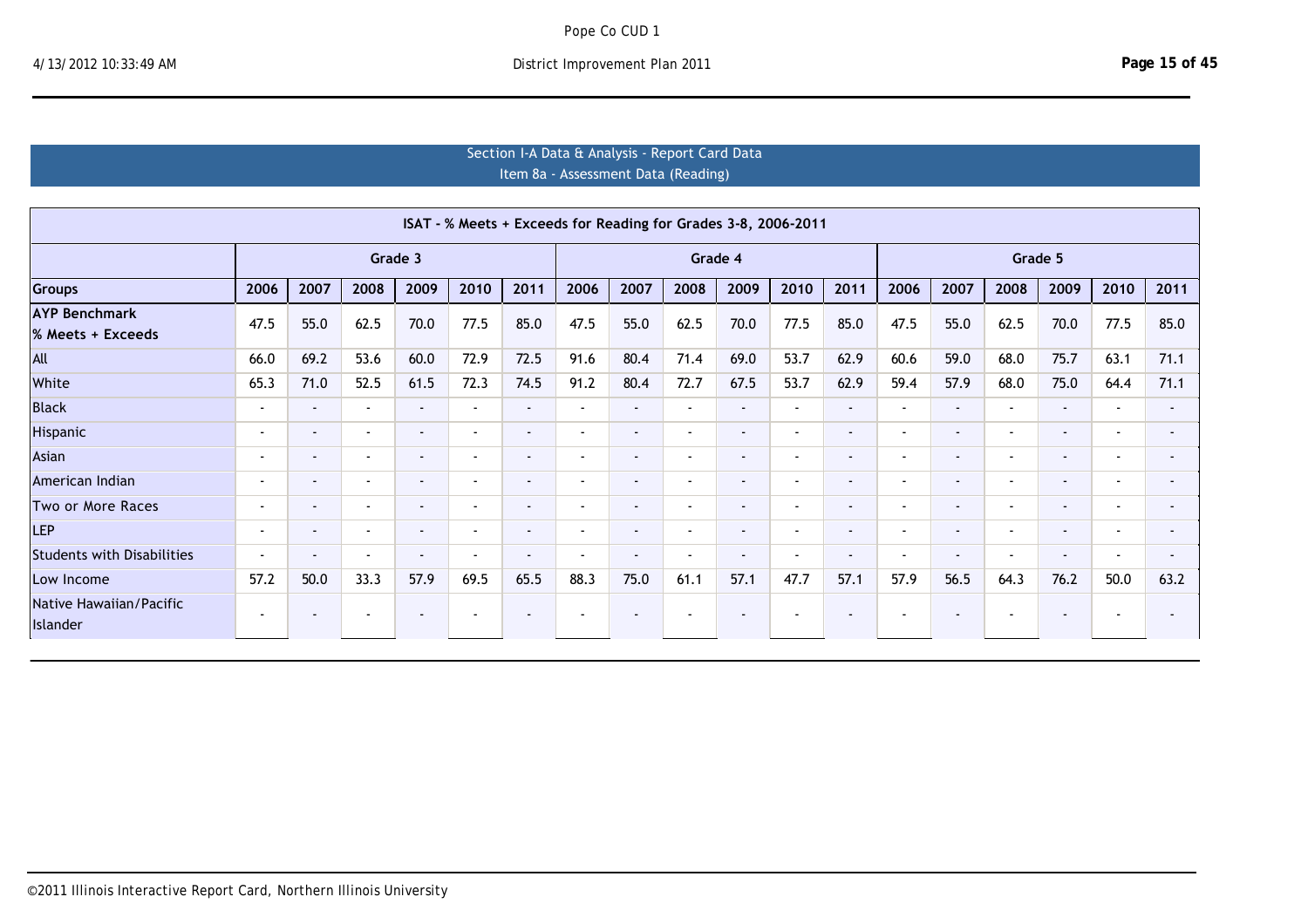Islander

|                                           |                          |                |                          | Grade 6        |                          |                          |                          |                          | Grade 7                  |                          |                          |                          |                |                          |                          | Grade 8        |                          |                |
|-------------------------------------------|--------------------------|----------------|--------------------------|----------------|--------------------------|--------------------------|--------------------------|--------------------------|--------------------------|--------------------------|--------------------------|--------------------------|----------------|--------------------------|--------------------------|----------------|--------------------------|----------------|
| <b>Groups</b>                             | 2006                     | 2007           | 2008                     | 2009           | 2010                     | 2011                     | 2006                     | 2007                     | 2008                     | 2009                     | 2010                     | 2011                     | 2006           | 2007                     | 2008                     | 2009           | 2010                     | 2011           |
| <b>AYP Benchmark</b><br>% Meets + Exceeds | 47.5                     | 55.0           | 62.5                     | 70.0           | 77.5                     | 85.0                     | 47.5                     | 55.0                     | 62.5                     | 70.0                     | 77.5                     | 85.0                     | 47.5           | 55.0                     | 62.5                     | 70.0           | 77.5                     | 85.0           |
| All                                       | 58.2                     | 71.9           | 81.1                     | 72.3           | 68.5                     | 69.5                     | 61.8                     | 61.3                     | 74.3                     | 66.7                     | 76.0                     | 62.2                     | 81.8           | 75.0                     | 66.7                     | 65.8           | 64.7                     | 79.6           |
| White                                     | 57.2                     | 70.0           | 80.6                     | 71.8           | 68.5                     | 68.9                     | 63.6                     | 60.5                     | 80.0                     | 65.7                     | 75.5                     | 62.2                     | 81.4           | 77.4                     | 65.8                     | 65.5           | 63.6                     | 78.7           |
| <b>Black</b>                              | $\overline{\phantom{a}}$ | $\blacksquare$ | $\overline{\phantom{a}}$ | $\blacksquare$ | $\blacksquare$           | $\sim$                   | $\overline{\phantom{a}}$ | $\sim$                   | $\blacksquare$           | $\overline{\phantom{a}}$ | $\overline{\phantom{a}}$ | $\blacksquare$           | $\blacksquare$ | $\overline{\phantom{0}}$ | $\blacksquare$           | $\blacksquare$ | $\overline{\phantom{a}}$ | $\sim$         |
| Hispanic                                  | $\overline{\phantom{a}}$ | $\sim$         | $\overline{\phantom{a}}$ | $\sim$         | $\overline{\phantom{a}}$ | $\blacksquare$           | $\overline{\phantom{a}}$ | $\blacksquare$           | $\overline{\phantom{a}}$ | $\overline{\phantom{a}}$ | $\overline{\phantom{a}}$ | $\sim$                   | $\sim$         | $\overline{\phantom{0}}$ | $\overline{\phantom{a}}$ | $\blacksquare$ | $\overline{\phantom{a}}$ |                |
| Asian                                     | $\overline{\phantom{a}}$ | $\sim$         | $\sim$                   | $\sim$         | $\overline{\phantom{a}}$ | $\blacksquare$           | $\overline{\phantom{a}}$ | $\,$ $\,$                | $\overline{\phantom{a}}$ | $\overline{\phantom{a}}$ | $\overline{\phantom{a}}$ | $\overline{\phantom{a}}$ | $\blacksquare$ | $\overline{\phantom{0}}$ | $\overline{\phantom{a}}$ | $\sim$         | $\overline{\phantom{a}}$ | $\sim$         |
| American Indian                           | $\blacksquare$           | $\blacksquare$ | $\overline{\phantom{a}}$ | $\sim$         | $\blacksquare$           | $\blacksquare$           |                          | $\overline{\phantom{a}}$ | $\blacksquare$           | $\overline{\phantom{a}}$ | $\overline{\phantom{a}}$ | $\blacksquare$           | $\blacksquare$ | $\overline{\phantom{0}}$ | $\blacksquare$           | $\sim$         | $\overline{\phantom{a}}$ |                |
| Two or More Races                         | $\overline{\phantom{a}}$ | $\sim$         | $\sim$                   | $\sim$         | $\overline{\phantom{a}}$ | $\blacksquare$           | $\overline{\phantom{a}}$ | $\blacksquare$           | $\blacksquare$           | $\overline{\phantom{a}}$ | $\blacksquare$           | $\sim$                   | $\blacksquare$ | $\overline{\phantom{0}}$ | $\overline{\phantom{a}}$ | $\sim$         | $\overline{\phantom{a}}$ | $\sim$         |
| <b>LEP</b>                                | $\sim$                   | $\blacksquare$ | $\blacksquare$           | $\sim$         | $\sim$                   | $\blacksquare$           | $\overline{\phantom{a}}$ | $\,$ $\,$                | $\blacksquare$           | $\overline{\phantom{a}}$ | $\sim$                   | $\blacksquare$           | $\blacksquare$ | $\sim$                   | $\overline{\phantom{a}}$ | $\sim$         | $\blacksquare$           | $\blacksquare$ |
| <b>Students with Disabilities</b>         | 33.3                     | $\blacksquare$ | $\sim$                   | $\blacksquare$ | $\overline{\phantom{a}}$ | $\overline{\phantom{a}}$ | $\overline{\phantom{a}}$ | 23.1                     | $\blacksquare$           | $\sim$                   | 36.4                     | $\sim$                   | $\blacksquare$ | $\sim$                   | 15.4                     | $\sim$         | $\overline{\phantom{a}}$ | $\sim$         |
| Low Income                                | 56.5                     | 62.5           | 86.4                     | 66.6           | 60.8                     | 55.2                     | 50.0                     | 61.1                     | 75.0                     | 68.4                     | 64.0                     | 50.0                     | 76.5           | $\sim$                   | 66.7                     | 50.1           | 65.0                     | 56.5           |
| Native Hawaiian/Pacific<br>Islander       | $\sim$                   | $\blacksquare$ | . .                      | $\sim$         | $\overline{\phantom{a}}$ | $\overline{\phantom{a}}$ |                          | $\overline{\phantom{a}}$ | $\blacksquare$           |                          |                          | $\blacksquare$           | $\sim$         |                          | $\overline{\phantom{a}}$ | $\blacksquare$ |                          |                |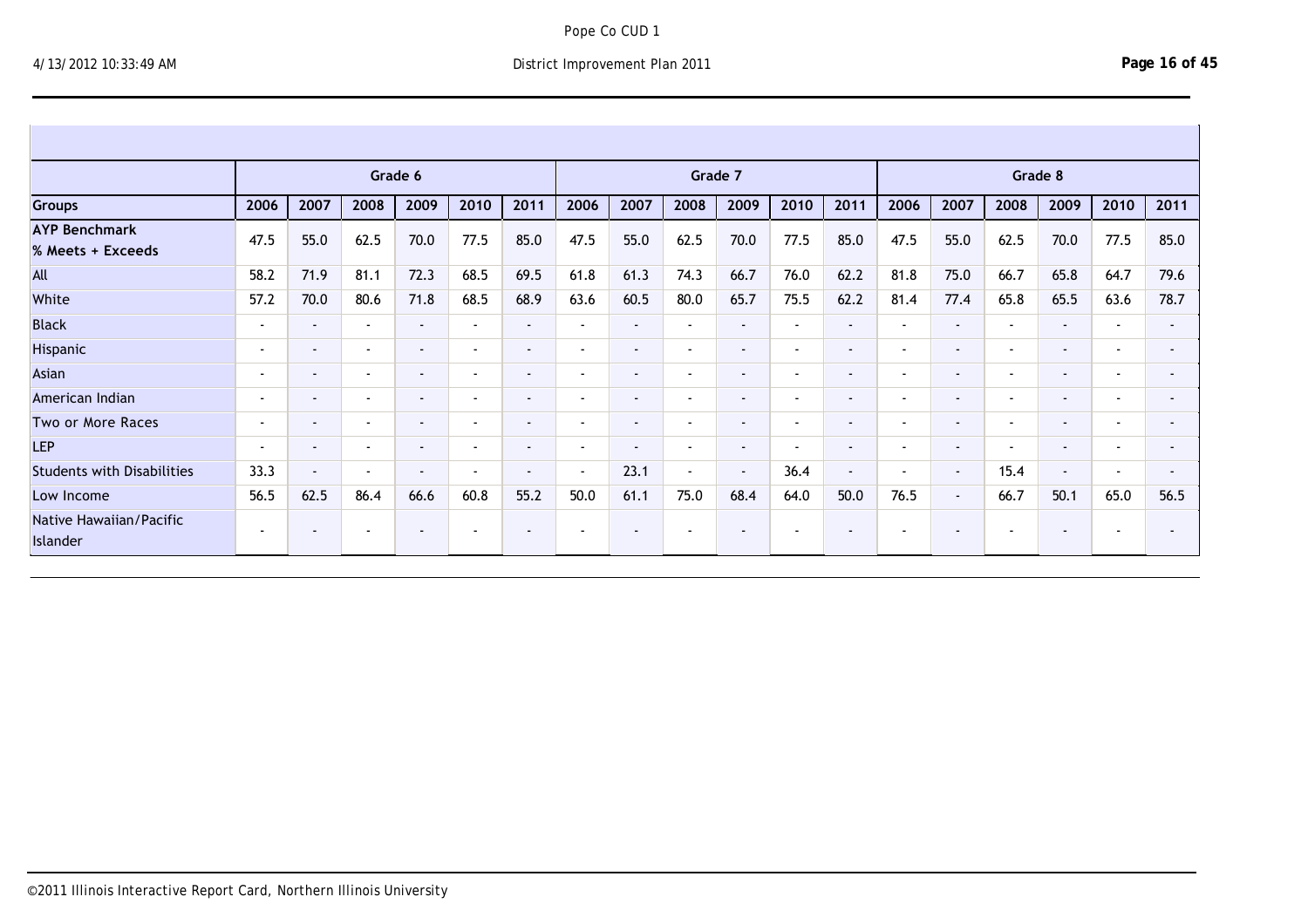Islander

|                                           | [Note: for High Schools, High School Districts, or Unit Districts Only] |                          |                                           |                          |                          |                          |  |  |  |  |  |
|-------------------------------------------|-------------------------------------------------------------------------|--------------------------|-------------------------------------------|--------------------------|--------------------------|--------------------------|--|--|--|--|--|
|                                           |                                                                         |                          | PSAE - % Meets & Exceeds Reading grade 11 |                          |                          |                          |  |  |  |  |  |
| Groups                                    | 2006                                                                    | 2007                     | 2008                                      | 2009                     | 2010                     | 2011                     |  |  |  |  |  |
| <b>AYP Benchmark</b><br>% Meets + Exceeds | 47.5                                                                    | 55.0                     | 62.5                                      | 70.0                     | 77.5                     | 85.0                     |  |  |  |  |  |
| All                                       | 75.0                                                                    | 58.0                     | 57.1                                      | 50.0                     | 39.2                     | 38.3                     |  |  |  |  |  |
| White                                     | 76.9                                                                    | 60.0                     | 57.5                                      | 51.2                     | 37.0                     | 39.4                     |  |  |  |  |  |
| <b>Black</b>                              | $\sim$                                                                  | $\sim$                   | $\sim$                                    | $\blacksquare$           | $\sim$                   | $\blacksquare$           |  |  |  |  |  |
| Hispanic                                  | $\blacksquare$                                                          | $\sim$                   | $\sim$                                    | $\sim$                   | $\blacksquare$           |                          |  |  |  |  |  |
| Asian                                     | $\sim$                                                                  | $\blacksquare$           | $\sim$                                    | $\blacksquare$           | $\overline{\phantom{a}}$ | $\overline{\phantom{a}}$ |  |  |  |  |  |
| American Indian                           | $\sim$                                                                  | $\overline{\phantom{a}}$ | $\overline{\phantom{a}}$                  | $\overline{\phantom{a}}$ | $\overline{\phantom{a}}$ | $\overline{\phantom{a}}$ |  |  |  |  |  |
| Two or More Races                         | $\overline{\phantom{a}}$                                                | $\blacksquare$           | $\sim$                                    | $\overline{\phantom{a}}$ | $\sim$                   | $\overline{\phantom{a}}$ |  |  |  |  |  |
| <b>LEP</b>                                | $\sim$                                                                  | $\sim$                   | $\sim$                                    | $\sim$                   | $\sim$                   | $\sim$                   |  |  |  |  |  |
| <b>Students with Disabilities</b>         | $\blacksquare$                                                          | $\blacksquare$           | 9.1                                       | $\overline{\phantom{a}}$ | $\overline{\phantom{a}}$ | $\overline{\phantom{a}}$ |  |  |  |  |  |
| Low Income                                | 33.3                                                                    | 43.8                     | 47.1                                      | 35.7                     | 27.3                     | 33.3                     |  |  |  |  |  |
| Native Hawaiian/Pacific<br>Islander       | $\sim$                                                                  |                          | $\overline{\phantom{a}}$                  |                          | $\overline{\phantom{a}}$ |                          |  |  |  |  |  |

Note: Hyphens in the table indicate that data is not relevant for your plan.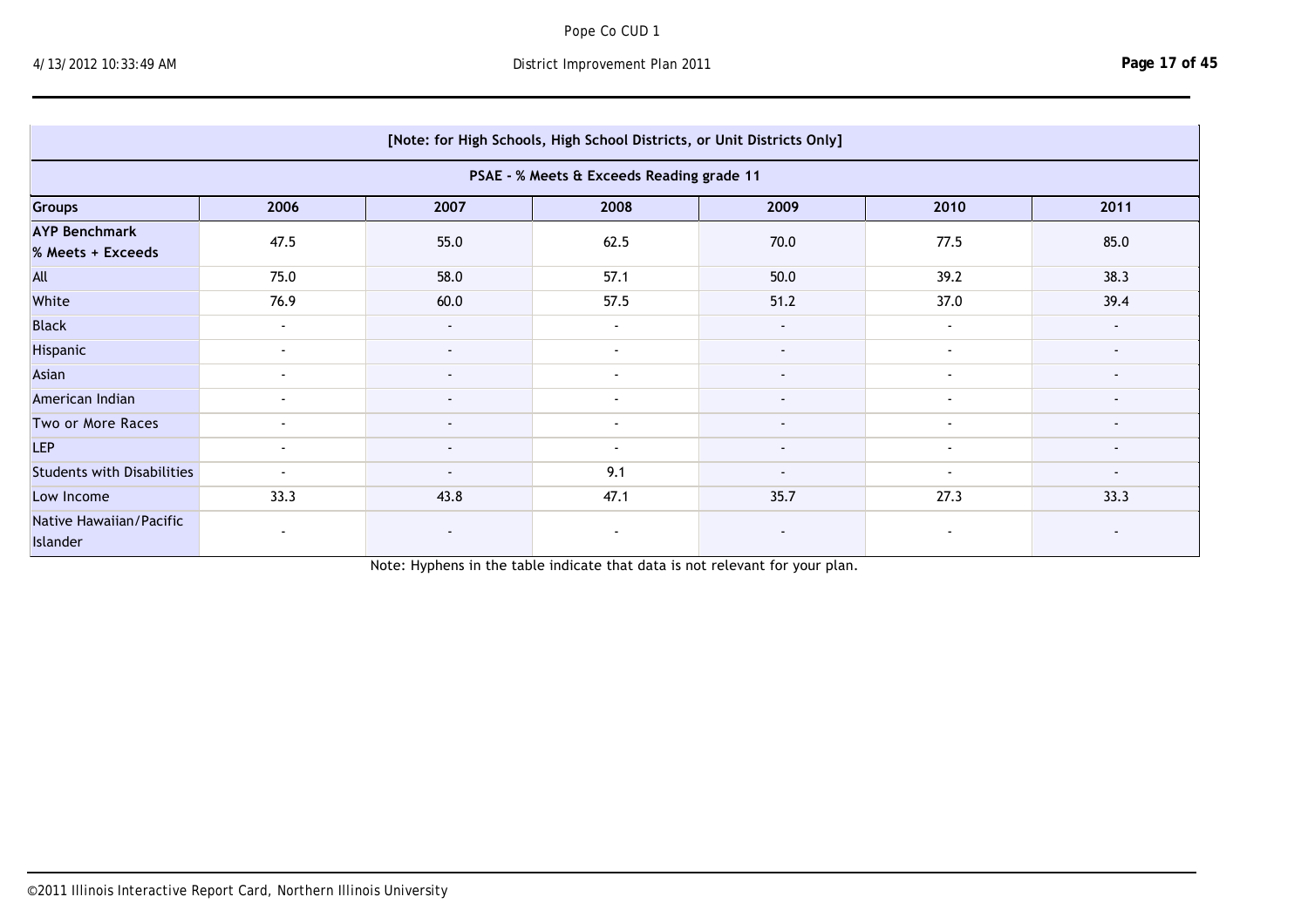# Section I-A Data & Analysis - Report Card Data Item 8b ‐ Assessment Data (Mathematics)

|                                           |                          |                          |                          |                |                          |                          |                          |                          |                          |                          | ISAT - % Meets + Exceeds for Mathematics for Grades 3-8, 2006-2011 |                          |                          |                          |                          |                          |                          |      |
|-------------------------------------------|--------------------------|--------------------------|--------------------------|----------------|--------------------------|--------------------------|--------------------------|--------------------------|--------------------------|--------------------------|--------------------------------------------------------------------|--------------------------|--------------------------|--------------------------|--------------------------|--------------------------|--------------------------|------|
|                                           |                          |                          |                          | Grade 3        |                          |                          |                          |                          | Grade 4                  |                          |                                                                    |                          |                          |                          |                          | Grade 5                  |                          |      |
| <b>Groups</b>                             | 2006                     | 2007                     | 2008                     | 2009           | 2010                     | 2011                     | 2006                     | 2007                     | 2008                     | 2009                     | 2010                                                               | 2011                     | 2006                     | 2007                     | 2008                     | 2009                     | 2010                     | 2011 |
| <b>AYP Benchmark</b><br>% Meets + Exceeds | 47.5                     | 55.0                     | 62.5                     | 70.0           | 77.5                     | 85.0                     | 47.5                     | 55.0                     | 62.5                     | 70.0                     | 77.5                                                               | 85.0                     | 47.5                     | 55.0                     | 62.5                     | 70.0                     | 77.5                     | 85.0 |
| All                                       | 94.0                     | 94.8                     | 87.8                     | 82.5           | 86.5                     | 92.1                     | 97.2                     | 95.6                     | 88.6                     | 92.9                     | 80.5                                                               | 85.7                     | 60.6                     | 87.2                     | 68.0                     | 86.5                     | 89.1                     | 76.4 |
| White                                     | 93.9                     | 94.7                     | 87.5                     | 82.1           | 86.1                     | 93.6                     | 97.1                     | 95.6                     | 87.9                     | 92.5                     | 80.5                                                               | 85.7                     | 62.5                     | 86.8                     | 68.0                     | 86.1                     | 88.9                     | 76.4 |
| <b>Black</b>                              | $\sim$                   | $\sim$                   | $\sim$                   | $\sim$         | $\overline{\phantom{a}}$ | $\sim$                   | $\sim$                   | $\overline{\phantom{a}}$ | $\sim$                   | $\sim$                   | $\blacksquare$                                                     | $\overline{\phantom{a}}$ | $\sim$                   | $\sim$                   | $\overline{\phantom{a}}$ | $\sim$                   | $\blacksquare$           |      |
| Hispanic                                  | $\overline{\phantom{0}}$ | $\sim$                   | $\sim$                   | $\sim$         | $\sim$                   |                          | $\overline{\phantom{0}}$ | $\sim$                   | $\overline{\phantom{a}}$ | $\overline{\phantom{a}}$ | $\blacksquare$                                                     | $\blacksquare$           | $\overline{\phantom{a}}$ | $\overline{\phantom{a}}$ | $\overline{\phantom{a}}$ | $\overline{\phantom{a}}$ | $\blacksquare$           |      |
| Asian                                     | $\overline{\phantom{a}}$ | $\sim$                   | $\overline{\phantom{a}}$ | $\sim$         | $\sim$                   |                          | $\blacksquare$           | $\blacksquare$           | $\overline{\phantom{a}}$ | $\blacksquare$           | $\blacksquare$                                                     | $\blacksquare$           |                          | $\blacksquare$           | $\overline{\phantom{a}}$ | $\blacksquare$           | $\blacksquare$           |      |
| American Indian                           | $\overline{\phantom{a}}$ | $\sim$                   | $\overline{\phantom{a}}$ | $\sim$         | $\sim$                   |                          | $\blacksquare$           | $\blacksquare$           | $\overline{\phantom{a}}$ | $\blacksquare$           | $\blacksquare$                                                     | $\blacksquare$           |                          | $\sim$                   | $\overline{\phantom{a}}$ | $\sim$                   | $\blacksquare$           | ۰    |
| Two or More Races                         | $\sim$                   | $\sim$                   | $\sim$                   | $\sim$         | $\overline{\phantom{a}}$ | $\sim$                   | $\blacksquare$           | $\blacksquare$           | $\sim$                   | $\sim$                   | $\blacksquare$                                                     | $\overline{\phantom{a}}$ | $\blacksquare$           | $\sim$                   | $\overline{\phantom{a}}$ | $\sim$                   | $\overline{\phantom{a}}$ | ۰    |
| <b>LEP</b>                                | $\sim$                   | $\sim$                   | $\sim$                   | $\sim$         | $\overline{\phantom{a}}$ | $\overline{\phantom{0}}$ | $\overline{\phantom{a}}$ | $\blacksquare$           | $\sim$                   | $\sim$                   | $\blacksquare$                                                     | $\overline{\phantom{a}}$ | $\sim$                   | $\sim$                   | $\overline{\phantom{a}}$ | $\sim$                   | $\blacksquare$           |      |
| <b>Students with Disabilities</b>         | $\overline{\phantom{a}}$ | $\overline{\phantom{a}}$ | $\sim$                   | $\sim$         | $\overline{\phantom{a}}$ |                          | $\blacksquare$           | $\blacksquare$           | $\overline{\phantom{a}}$ | $\sim$                   | $\blacksquare$                                                     | $\overline{\phantom{a}}$ | $\overline{\phantom{a}}$ | $\blacksquare$           | $\overline{\phantom{a}}$ | $\sim$                   | $\blacksquare$           |      |
| Low Income                                | 92.8                     | 95.0                     | 77.8                     | 73.7           | 82.6                     | 89.7                     | 94.1                     | 95.8                     | 83.3                     | 90.5                     | 76.2                                                               | 85.7                     | 47.4                     | 82.6                     | 67.9                     | 85.7                     | 85.7                     | 68.5 |
| Native Hawaiian/Pacific<br>Islander       | $\sim$                   | $\blacksquare$           | $\overline{\phantom{a}}$ | $\blacksquare$ | $\overline{\phantom{a}}$ |                          |                          | $\overline{\phantom{a}}$ |                          | $\blacksquare$           |                                                                    | $\overline{\phantom{a}}$ |                          | $\blacksquare$           | $\overline{\phantom{a}}$ | $\blacksquare$           | $\overline{\phantom{a}}$ |      |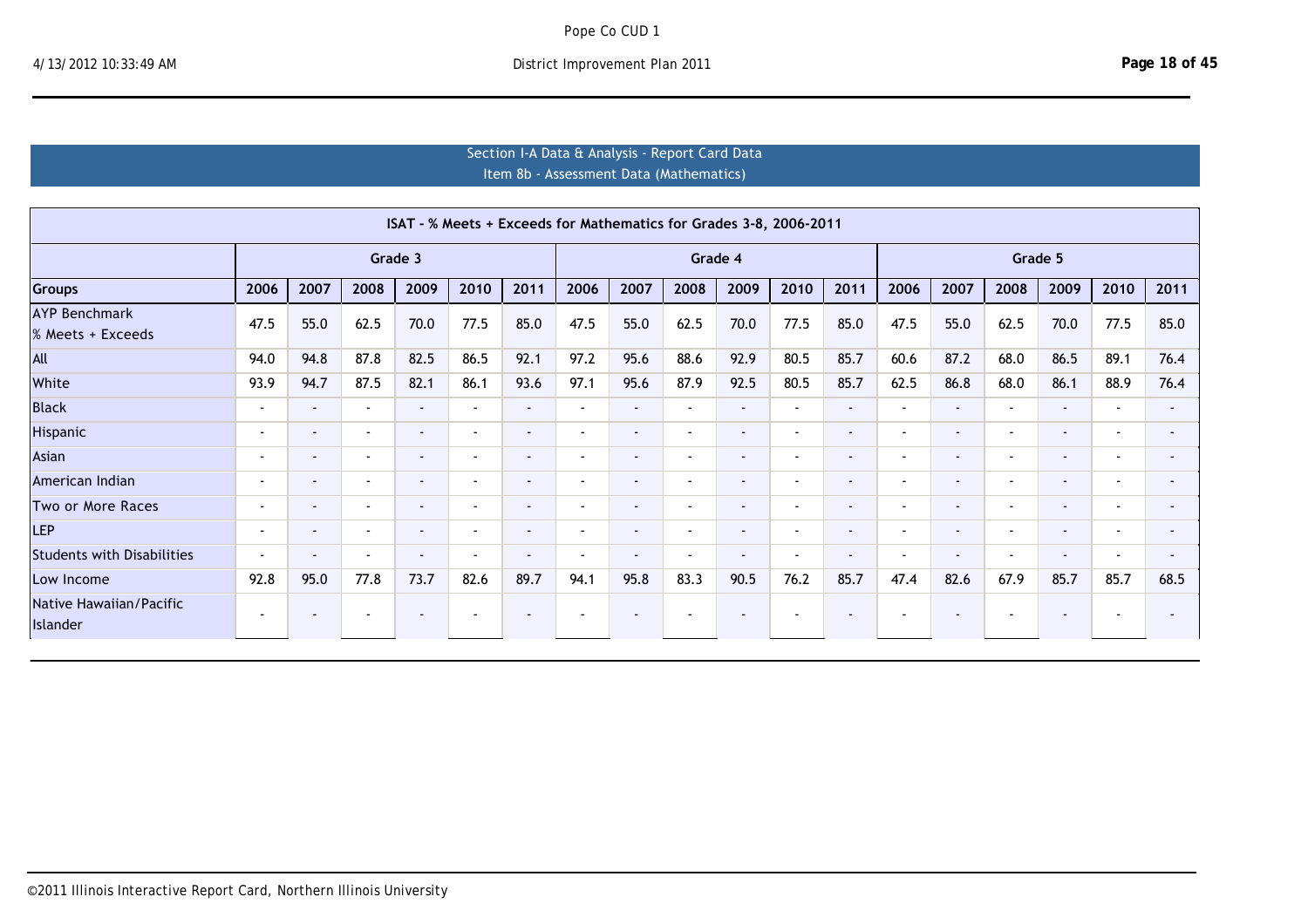Islander

|                                           |                          |                          |                          | Grade 6        |                          |                          |                          |                          |                          | Grade 7 |                          |                          |                          |                |                          | Grade 8 |                          |                |
|-------------------------------------------|--------------------------|--------------------------|--------------------------|----------------|--------------------------|--------------------------|--------------------------|--------------------------|--------------------------|---------|--------------------------|--------------------------|--------------------------|----------------|--------------------------|---------|--------------------------|----------------|
| Groups                                    | 2006                     | 2007                     | 2008                     | 2009           | 2010                     | 2011                     | 2006                     | 2007                     | 2008                     | 2009    | 2010                     | 2011                     | 2006                     | 2007           | 2008                     | 2009    | 2010                     | 2011           |
| <b>AYP Benchmark</b><br>% Meets + Exceeds | 47.5                     | 55.0                     | 62.5                     | 70.0           | 77.5                     | 85.0                     | 47.5                     | 55.0                     | 62.5                     | 70.0    | 77.5                     | 85.0                     | 47.5                     | 55.0           | 62.5                     | 70.0    | 77.5                     | 85.0           |
| All                                       | 60.5                     | 78.2                     | 81.1                     | 72.3           | 77.2                     | 67.4                     | 70.6                     | 54.6                     | 65.8                     | 91.0    | 86.0                     | 70.3                     | 79.6                     | 75.0           | 64.1                     | 65.7    | 79.4                     | 77.6           |
| White                                     | 59.5                     | 80.0                     | 80.6                     | 71.7           | 77.2                     | 66.7                     | 72.7                     | 53.5                     | 70.0                     | 90.6    | 85.7                     | 70.3                     | 81.4                     | 74.2           | 63.2                     | 65.5    | 78.8                     | 76.6           |
| <b>Black</b>                              | $\overline{\phantom{a}}$ | $\sim$                   | $\overline{\phantom{a}}$ | $\blacksquare$ | $\overline{\phantom{a}}$ | $\sim$                   | $\overline{\phantom{a}}$ | $\blacksquare$           | $\sim$                   | $\sim$  | $\blacksquare$           | $\overline{\phantom{a}}$ | $\overline{\phantom{a}}$ | $\sim$         | $\overline{\phantom{a}}$ | $\sim$  | $\sim$                   | $\sim$         |
| Hispanic                                  | $\sim$                   | $\blacksquare$           | $\overline{\phantom{a}}$ | $\sim$         | $\overline{\phantom{a}}$ | $\blacksquare$           | $\,$ $\,$                | $\blacksquare$           | $\sim$                   | $\sim$  | $\sim$                   | $\blacksquare$           | $\overline{\phantom{a}}$ | $\sim$         | $\overline{\phantom{a}}$ | $\sim$  | $\overline{\phantom{a}}$ | $\sim$         |
| Asian                                     | $\,$ $\,$                | $\blacksquare$           | $\blacksquare$           | $\sim$         | $\overline{\phantom{a}}$ | ۰                        | $\blacksquare$           | $\overline{\phantom{a}}$ | $\overline{\phantom{a}}$ | $\sim$  | $\sim$                   | $\overline{\phantom{a}}$ |                          | $\sim$         | $\overline{\phantom{a}}$ | $\sim$  | $\overline{\phantom{a}}$ | $\blacksquare$ |
| American Indian                           |                          | $\overline{\phantom{a}}$ | $\overline{\phantom{a}}$ | $\blacksquare$ | $\overline{\phantom{a}}$ | ۰                        | $\,$ $\,$                | $\overline{\phantom{a}}$ | $\sim$                   | $\sim$  | $\sim$                   | $\blacksquare$           |                          | $\sim$         | $\overline{\phantom{a}}$ | $\sim$  | $\overline{\phantom{a}}$ | $\blacksquare$ |
| Two or More Races                         | $\overline{\phantom{a}}$ | $\sim$                   | $\sim$                   | $\sim$         | $\overline{\phantom{a}}$ | $\blacksquare$           | $\,$ $\,$                | $\blacksquare$           | $\sim$                   | $\sim$  | $\sim$                   | $\blacksquare$           | $\,$ $\,$                | $\sim$         | $\overline{\phantom{a}}$ | $\sim$  | $\sim$                   | $\sim$         |
| <b>LEP</b>                                | $\sim$                   | $\blacksquare$           | $\blacksquare$           | $\sim$         | $\overline{\phantom{a}}$ | $\blacksquare$           | $\blacksquare$           | $\blacksquare$           | $\sim$                   | $\sim$  | $\sim$                   | $\blacksquare$           | $\overline{\phantom{a}}$ | $\sim$         | $\overline{\phantom{a}}$ | $\sim$  | $\sim$                   | $\blacksquare$ |
| <b>Students with Disabilities</b>         | 25.0                     | $\sim$                   | $\overline{\phantom{a}}$ | $\blacksquare$ | $\overline{\phantom{a}}$ | $\blacksquare$           | $\sim$                   | 15.4                     | $\sim$                   | $\sim$  | 81.8                     | $\sim$                   | $\blacksquare$           | $\blacksquare$ | 38.5                     | $\sim$  | $\overline{\phantom{a}}$ | $\blacksquare$ |
| Low Income                                | 65.2                     | 68.8                     | 81.8                     | 66.7           | 73.9                     | 55.1                     | 71.4                     | 44.4                     | 56.3                     | 89.4    | 80.0                     | 59.1                     | 76.5                     | $\sim$         | 60.0                     | 56.3    | 75.0                     | 69.6           |
| Native Hawaiian/Pacific<br>Islander       | $\sim$                   | $\blacksquare$           | $\overline{\phantom{a}}$ | $\blacksquare$ | $\overline{\phantom{a}}$ | $\overline{\phantom{0}}$ |                          | . .                      | $\overline{\phantom{a}}$ |         | $\overline{\phantom{a}}$ | $\blacksquare$           | $\sim$                   | ۰.             | $\overline{\phantom{a}}$ | $\sim$  | $\blacksquare$           | $\blacksquare$ |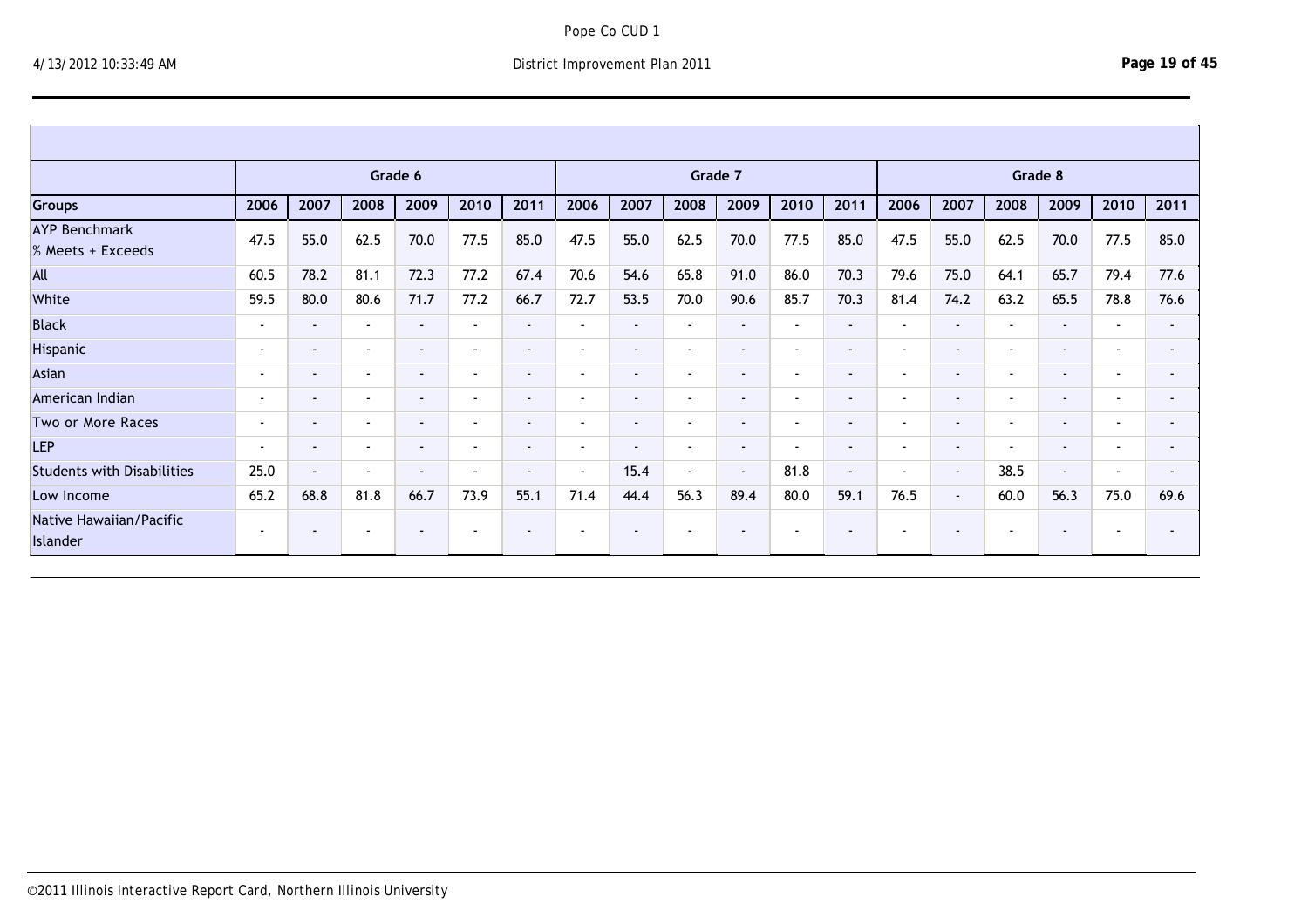Islander

|                                           |        |                | [Note: for High Schools, High School Districts, or Unit Districts Only] |                |                |                          |
|-------------------------------------------|--------|----------------|-------------------------------------------------------------------------|----------------|----------------|--------------------------|
|                                           |        |                | PSAE - % Meets & Exceeds Mathematics grade 11                           |                |                |                          |
| Groups                                    | 2006   | 2007           | 2008                                                                    | 2009           | 2010           | 2011                     |
| <b>AYP Benchmark</b><br>% Meets + Exceeds | 47.5   | 55.0           | 62.5                                                                    | 70.0           | 77.5           | 85.0                     |
| All                                       | 60.0   | 32.3           | 40.5                                                                    | 38.1           | 25.0           | 32.4                     |
| White                                     | 61.6   | 33.3           | 42.5                                                                    | 39.0           | 22.2           | 33.3                     |
| <b>Black</b>                              | $\sim$ |                | $\sim$                                                                  | $\sim$         | $\blacksquare$ |                          |
| Hispanic                                  | $\sim$ |                | $\blacksquare$                                                          |                | $\blacksquare$ |                          |
| Asian                                     | $\sim$ |                | $\blacksquare$                                                          |                | $\blacksquare$ |                          |
| American Indian                           | $\sim$ | $\blacksquare$ | $\blacksquare$                                                          |                | $\blacksquare$ |                          |
| Two or More Races                         | $\sim$ | $\blacksquare$ | $\blacksquare$                                                          | $\blacksquare$ | $\blacksquare$ | $\overline{\phantom{a}}$ |
| <b>LEP</b>                                | $\sim$ | $\blacksquare$ | $\sim$                                                                  | $\sim$         | $\sim$         | $\blacksquare$           |
| <b>Students with Disabilities</b>         | $\sim$ | $\blacksquare$ | 9.1                                                                     |                | $\sim$         |                          |
| Low Income                                | 16.7   | 12.5           | 41.2                                                                    | 28.5           | 36.4           | 16.7                     |
| Native Hawaiian/Pacific<br>Islander       | $\sim$ |                | $\blacksquare$                                                          |                |                |                          |

Note: Hyphens in the table indicate that data is not relevant for your plan.

# Section I-A Data & Analysis - Report Card Data

**Data - What do your District Report Card data tell you about student performance in your district? What areas of weakness are indicated by these data? What areas of strength are indicated?**

Item 1: AYP Report

The AYP report indicates that the district did not meet AYP goals in reading, mathematics and graduation rates. The report does indicate excellent percentages of students tested on state tests. The district also met state standards for attendance rates. Economically disadvantaged students did not meet state standards in reading or mathematics.

Item 2: AMAO Report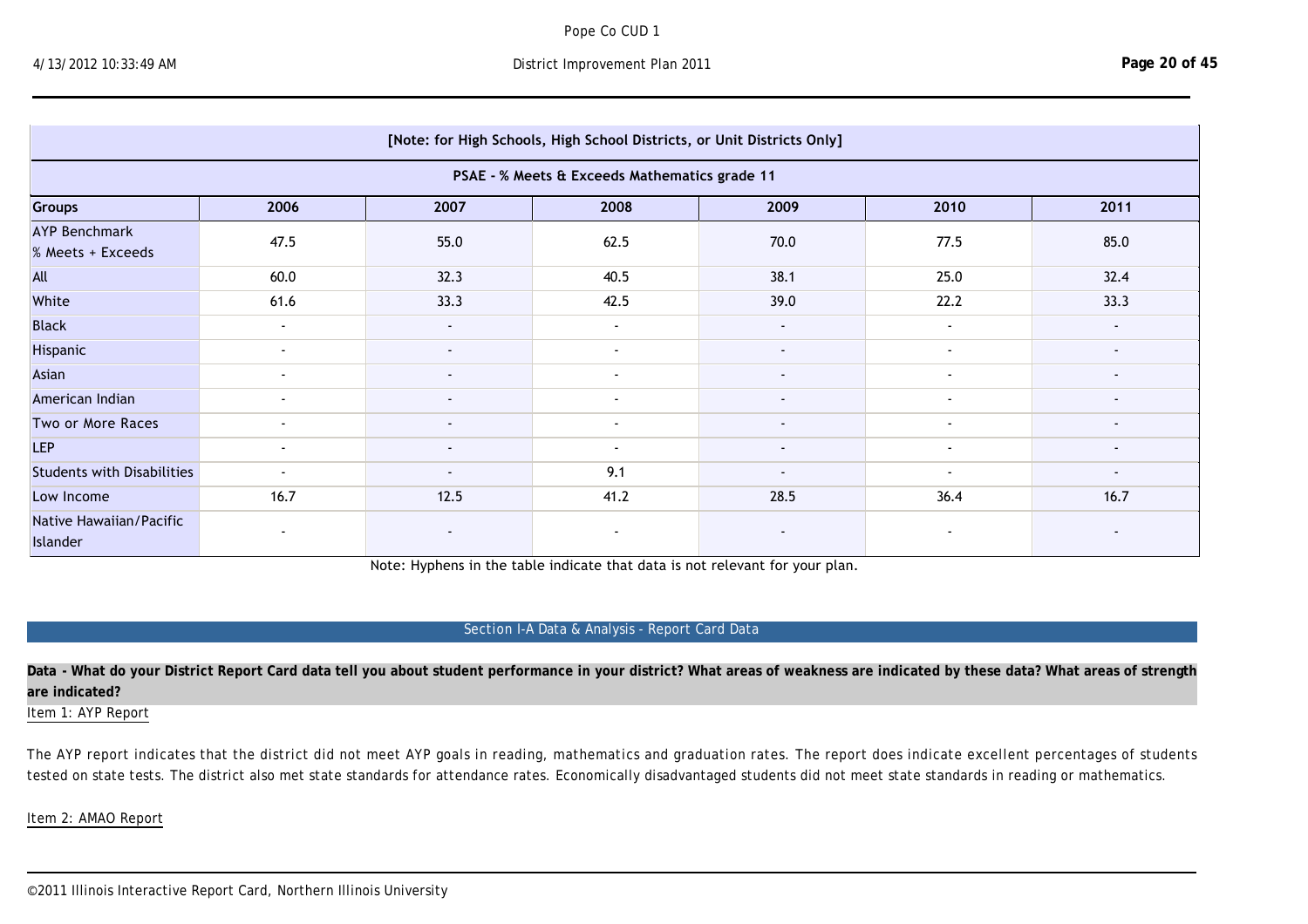Item 2: AMAO Report

This district is not accountable for AMAO data for 2011.

#### Item 3: District Information

The attendance rate for the district has remained relatively static, although the rate of 92.3% for 2011 is the lowest rate recorded in the past eight years. Truancy rates are low but variable. The mobility rate remains high but fairly static, although in 2011, the rate (14.1%) is the lowest in the past eight years. The graduation rate (79.4%) in 2011 is a concern, being the lowest rate in the last five years. The high school drop out rate remains relatively static. After a long, continual decrease in district population, there has been a slight increase the last two years, indicating that population has finally started to level off and hopefully will not drop off any further. Low income students, however, have continued to increase over the years. The rate of 54% is the highest ever for the district. The district has no LEP learners. Students with disabilities decreased in 2011 to 11.6%. down from the 18.8% in 2010. There was no data for the years previous to 2010. The district information indicates a predominantly white, non-Hispanic population (94.6%), with a slight increase in students that are two or more races.

#### Item 4: Student Race/Ethnicity

The district information indicates a predominantly white, non-Hispanic population (94.6%), with a slight increase in students that are two or more races.

#### Item 5: Educational Environment

The district has no LEP learners. Low income students have continued to increase over the years. The rate of 54% is the highest ever for the district. The report indicates a high, static level of parental involvement. The attendance rate for the district has remained relatively static, although the rate of 92.3% for 2011 is the lowest rate recorded in the past eight years. The mobility rate remains high but fairly static, although in 2011, the rate (14.1%) is the lowest in the past eight years. The report indicates a variable truancy rate, with a current downward trend in the last several years. The high school drop out rate remains low and relatively static. The graduation rate (79.4%) in 2011 is a concern, being the lowest rate in the last five years.

#### Item 6: Enrollment Trends

After a long, continual decrease in district population, there has been a slight increase the last two years, indicating that population has finally started to level off and hopefully will not drop off any further. Examining the data provides no anomalies that cannot be attributed to the mobility rates in the district.

#### Item 7: Educator Data

The report indicates that the number of full-time teachers has remained relatively static the past 9 years, although the average teaching experience has steadily declined. The average teacher salary has shown a very slight, but steady increase the past five years after a six-year period of relatively static salaries. The report indicates an overall trend of an increase in teachers with bachelor's degrees and a decrease in teacher's with a master's degree. The report indicates fairly static pupil-teacher ratios. There were no teachers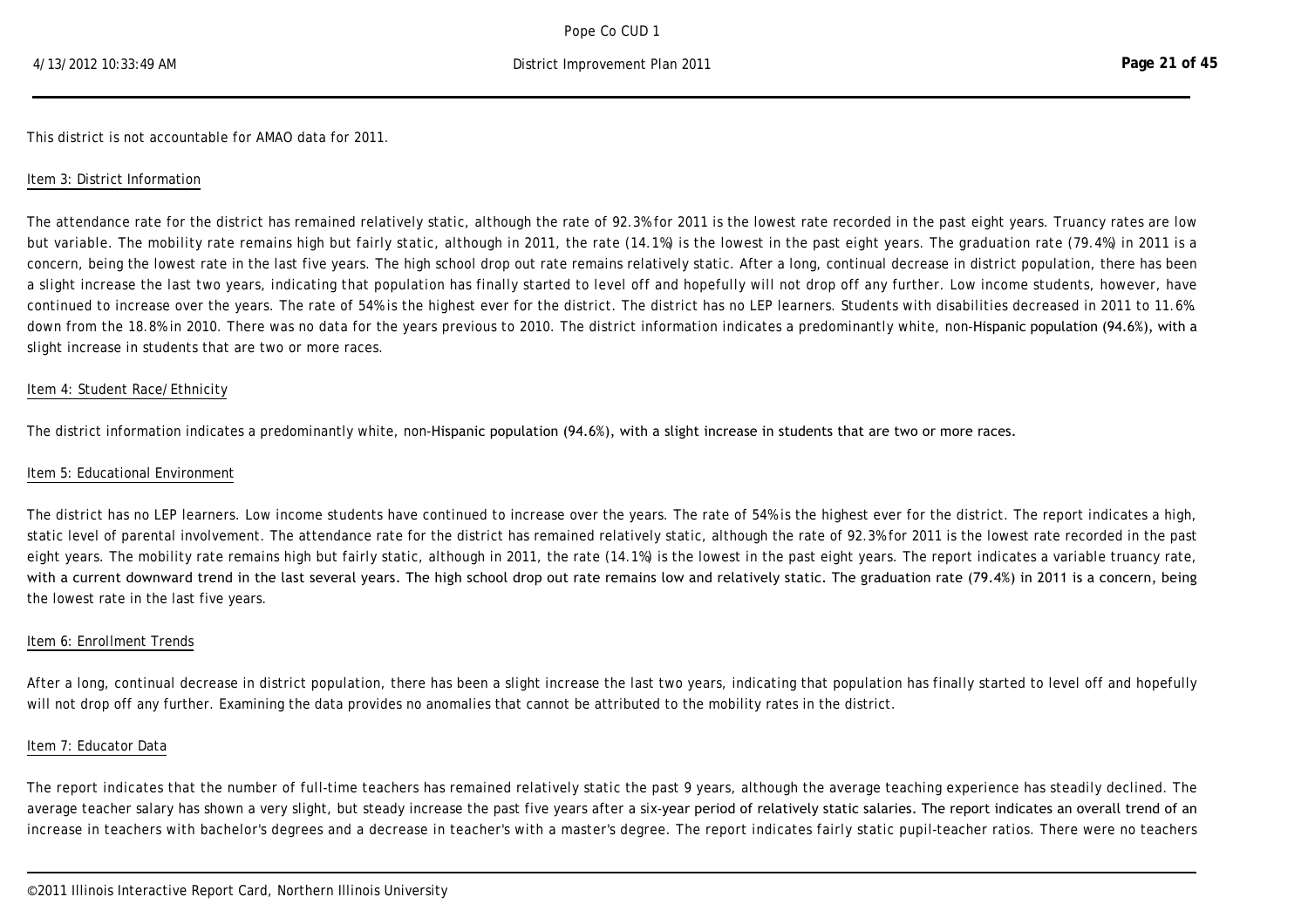average teacher salary has shown a very slight, but steady increase the past five years after a six-year period of relatively static salaries. The report indicates an overall trend of an

with emergency credentials or classes taught by teachers that were not highly qualified. There is also a lack of trend data for the purpose of analysis in these areas.

#### Item 8a & b: Assessment Data (Reading and Mathematics)

Grade 3: Reading scores have shown a slight upward trend, while math scores have remained relatively static.

Grade 4: Reading performance has shown a downward trend with the exception of 2011, as is the case for math.

Grade 5: Reading scores have shown a slight upward trend, while math performance is variable.

#### Grade 6: Reading and math performance is variable.

Grade 7: Reading and math performance is variable.

Grade 8: Reading performance had shown a downward trend until 2011, while math performance has remained relatively static.

High School (Grade 11): Reading performance shows a steady downward trend. Math performance is variable.

## **Factors - What factors are likely to have contributed to these results? Consider both external and internal factors to the district.**

- <sup>l</sup> Curricular deficiencies
- Small assessment pools (small sample sizes)
- $\bullet$  Increasing low income population
- Lack of funds for expanding course offerings and teachers
- **.** Teaching years of experience continue to decrease
- Lack of wealth within district (no industry, local jobs scarce, etc..)
- Instruction between teachers inconsistent (grades 6-12)
- **.** Poor test taking skills, apathy towards test
- Lack of parental support at home and involvement at school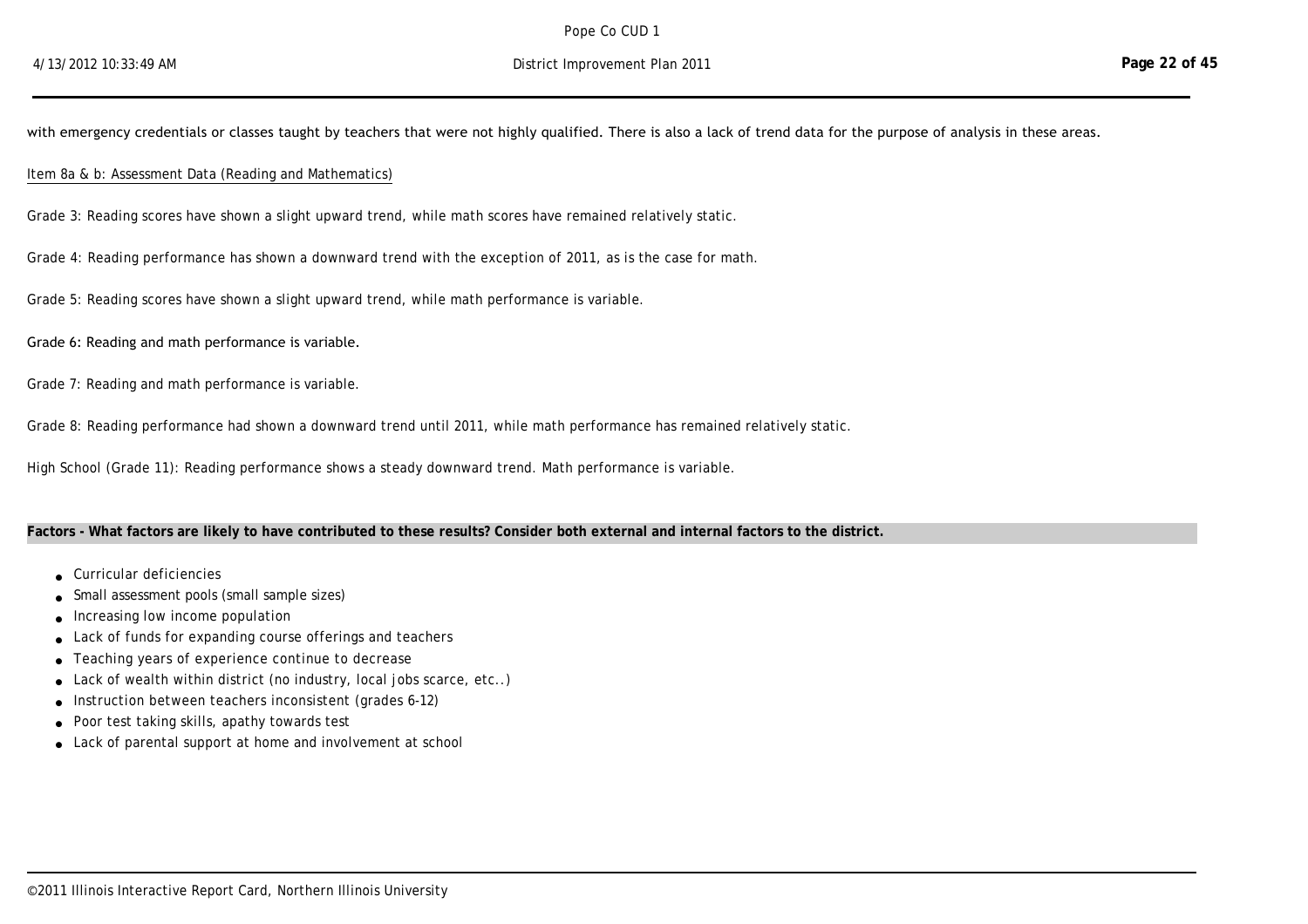#### **Conclusions ‐ What do these factors imply for next steps in improvement planning? These conclusions will be carried forward to Part D (Key Factors).**

- <sup>l</sup> Begin curriculum alignment with new Common Core Standards adopted by the state
- <sup>l</sup> Continue to monitor RTI implementation and make necessary changes based on data analysis
- Foster cultural awareness through staff development
- rovide more opportunities for parents to get involved
- Continue to stress test taking skills in all classes

#### Section I-B Data & Analysis - Local Assessment Data

Data - Briefly describe the relevant local assessment data used in this plan. What do these data tell you? What areas of weakness are indicated by these data? What areas of **strength are apparent?**

Pope County Grade School employs the following local assessments: AIMSWEB (Grades K-3) and Thinklink (Grades 4-8).

Thinklink data for grades 4-8 shows more than 70% in all grades meeting or exceeding standards in reading or math. Data also reveals, however, that reading is weaker than math and continues to be the area we need to focus on.

Pope County High School employs the following local assessments: Thinklink, ACT Explore, and ACT Plan

All of the above assessments data shows that math continues to be the major weakness in the high school. Reading comprehension scores have also continued to decline the past few years.

#### **Factors - What factors are likely to have contributed to these results? Consider both external and internal factors to the district.**

#### Grade School:

Factors that have contributed to our Math success are the recently aligned curriculum, as well as the availability of manipulatives and technology. Calculators also help lower students work at a level beyond what they would be capable of doing without. Factors that have contributed to our Reading weakness are environmental factors such as lack of jobs, lack of community resources, and apathy in both parents and students. Teachers are forced to spend considerable time teaching remedial and entry level skills at the expense of teaching grade level content. In addition, there has been inconsistent instruction in between instructors and the students have poor test taking skills.

identified. The same environmental factors as mentioned above relate to the high school as well. There has been constant turnover in staff also, leading to inconsistency

High School: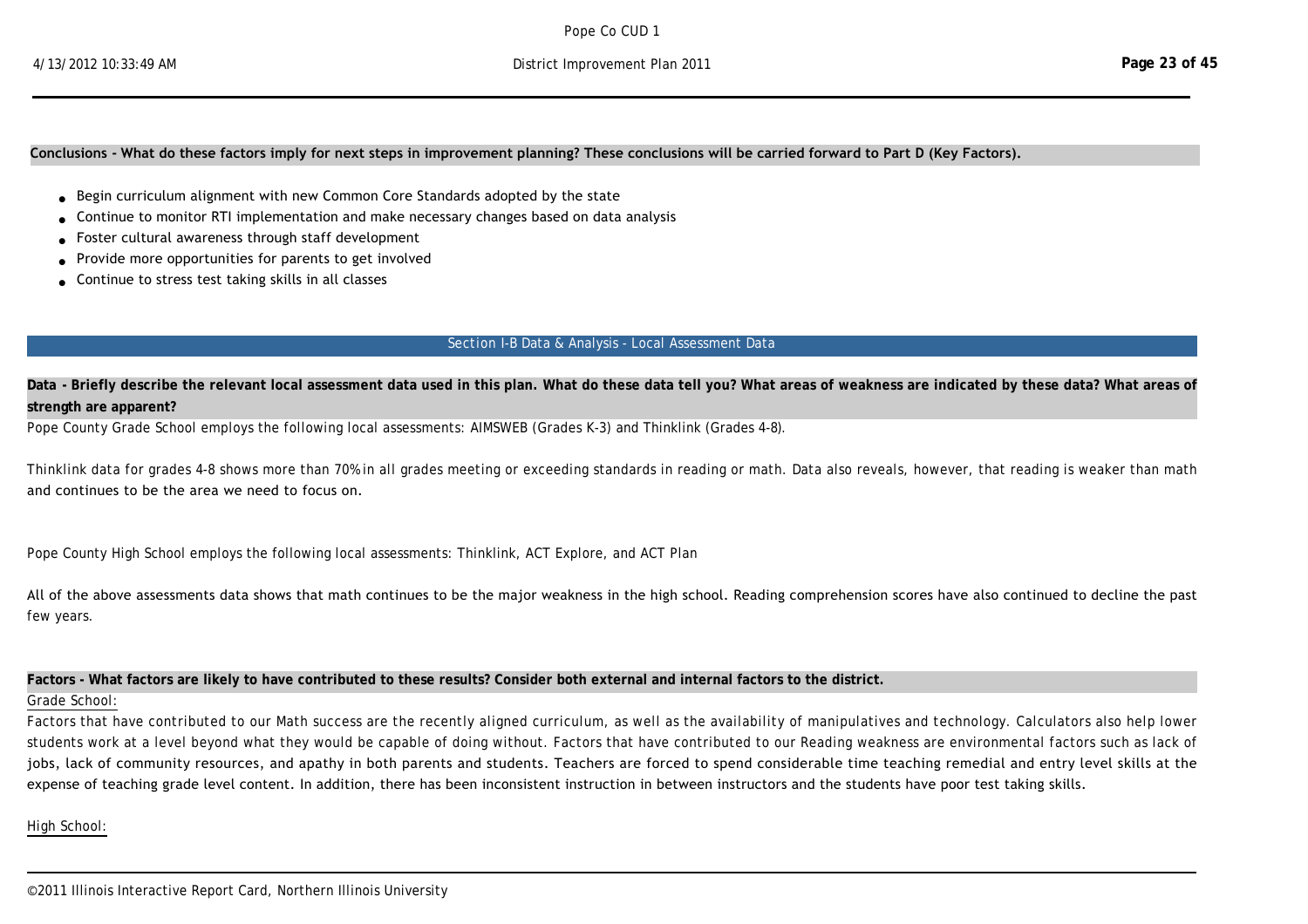$P$ ope  $Co$  CIJD 1 Pope Co CUD 1

Academic ability seems to fluctuate yearly and the small sample sizes magnify it even more. Poor test taking skills have added to the problem and curricular deficiencies have been identified. The same environmental factors as mentioned above relate to the high school as well. There has been constant turnover in staff also, leading to inconsistency in instruction. Older students seem to show more apathy and have other outside interests too.

**Conclusions - What do these factors imply for next steps in improvement planning? These conclusions will be carried forward to Part D (Key Factors).** Steps to improvement:

Curriculum alignment Continue to improve RTI implementation Professional development in areas of weakness, including instruction and cultural awareness Find ways to involve parents more in the educational process Stress use of data to guide instruction Include student performance in staff evaluations

> Section I–C. Data & Analysis – Other Data Item 1 - Attributes and Challenges

#### **Data - Briefly describe attributes and challenges of the district and community that have affected student performance. What do these data and/or information tell you?**

Attributes:

Challenges:

Small school, close knit community

High level of community support for the district Small class sizes Highly qualified teachers Dual credit and dual enrollment offered Professional development opportunities for staff Progressive discipline system Classrooms are technologically enhanced Mentoring program for new teachers After school tutoring offered at grade school through Project Success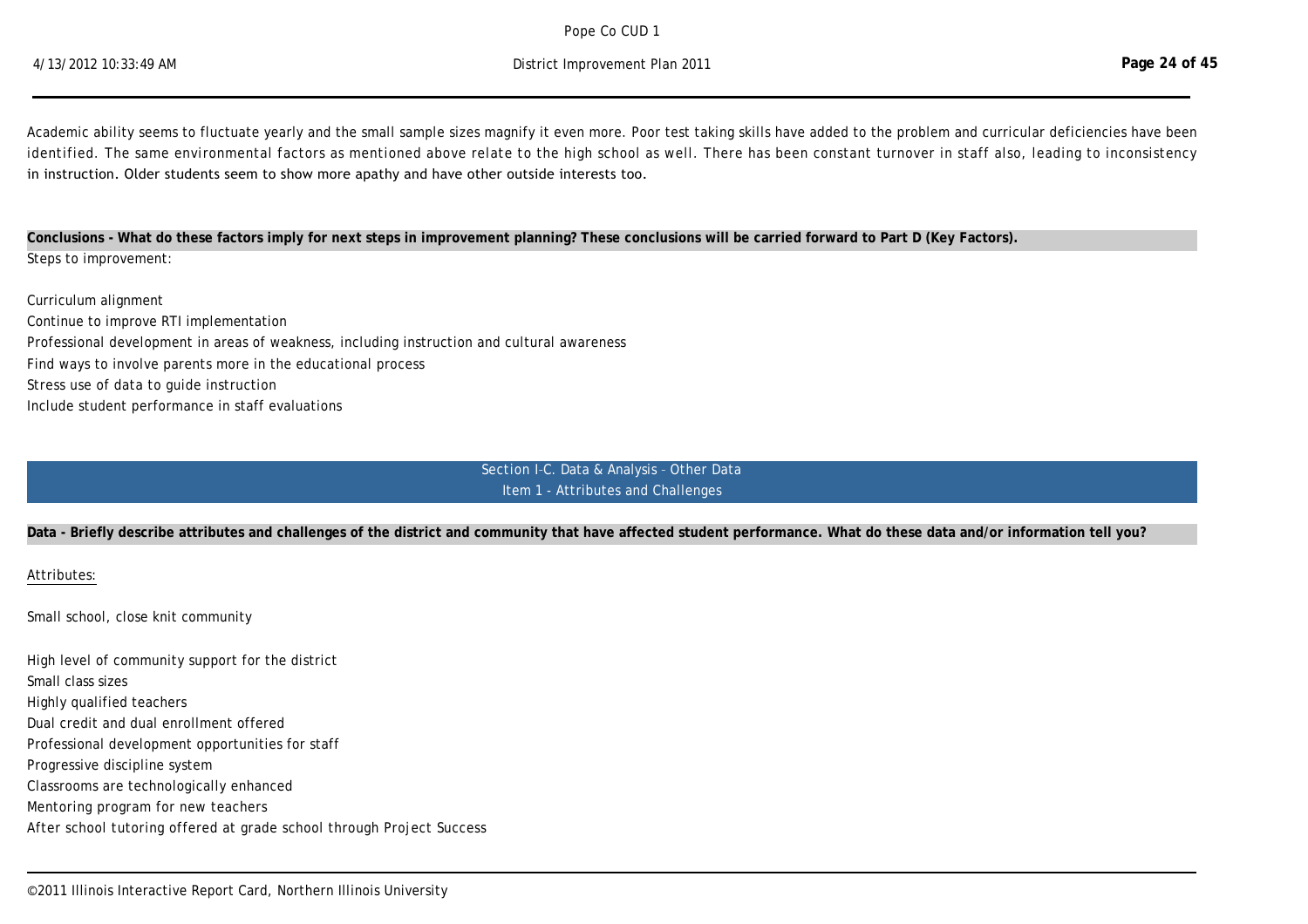### Challenges:

Alignment of curriculum to new Common Core standards being adopted by the state Transportation (district encompasses more than 370 square miles) - funding continues to be cut by the state Low income, economically challenged area in a rural setting Declining enrollment Staff turnover Parent communication and involvement Limited class offerings at the high school Maintaining updated textbooks and materials (ILTP has not been funded the last few years) Aging high school facility High mobility rates Not making AYP in reading or math

### Inference:

The community plays a large role in the success of the school district. Some challenges are outside the scope of the school district. The school continues to maximize its resources and offer the best services to students within those limitations.

**Factors - In what ways, if any, have these attributes and challenges contributed to student performance results?**  It is becoming increasingly difficult to recruit and retain high quality teachers due to our geographic location and our limited financial resources

Small class sizes positively impact student learning

Community values and morals towards education are reflected in the student population

The influx of technology has allowed easier access to assessment tools

Access to dual credit/dual enrollment courses has provided opportunities for students, as well as financial advantages

K-12 alignment of curriculum to Common Core standards will positively impact student learning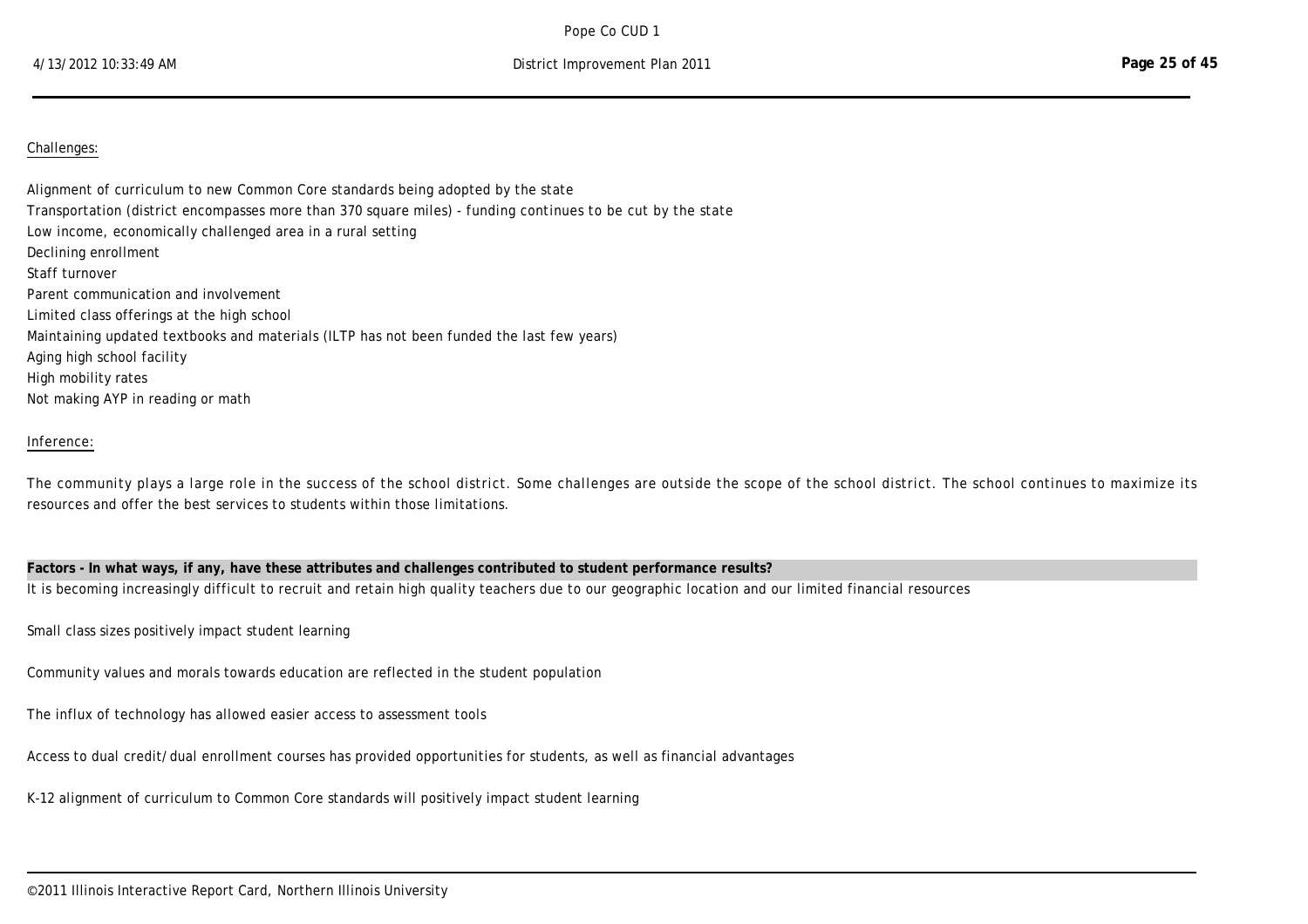Rural location leads to transportation problems for district (costs) and parents (time, convenience, costs)

K-12 alignment of curriculum to Common Core standards will positively impact student learning

Increase in low income students leads to limited support and resources at home

## **Conclusions - What do these factors imply for next steps in improvement planning? Responses will be carried forward to Part D (Key Factors).**

They imply a vital need for curricular revisions, especially in the areas of math and reading. The district will supplement this central initiative with its small class sizes, dual credit/enrollment offerings, access to technology, mentoring programs for teachers, input from community stakeholders and will continue to maximize its financial assets. The district will also continue to provide ongoing professional development for teachers and look for ways to recruit and retain highly qualified teachers.

## Section I–C. Data & Analysis – Other Data Item 2 - Educator Qualifications, Staff Capacity, and Professional Development

# **Data - Briefly describe data on educator qualifications and data and/or information about staff capacity and professional development opportunities related to areas of weakness and strength. What do these data tell you?**

The report indicates that the number of full-time teachers has remained relatively static the past 9 years, although the average teaching experience has steadily declined. The average teacher salary has shown a very slight, but steady increase the past five years after a six-year period of relatively static salaries. The report indicates an overall trend of an increase in teachers with bachelor's degrees and a decrease in teacher's with a master's degree. The report indicates fairly static pupil-teacher ratios. There were no teachers with emergency credentials or classes taught by teachers that were not highly qualified. There is also a lack of trend data for the purpose of analysis in these areas.

## **Factors - In what ways, if any, have educator qualifications, staff capacity, and professional development contributed to student performance results?**

General staff reductions, retirements, and teachers leaving the district for other positions have led to a less experienced staff. Inexperienced teachers usually have not begun the pursuit of a graduate degree. It also lessens the impact of professional development for the staff when there is constant turnover. Salaries have slowly trended upward, however, and teacher-pupil ratios remain fairly static. The district is also able to offer a comprehensive curriculum due in large part to a highly qualified staff.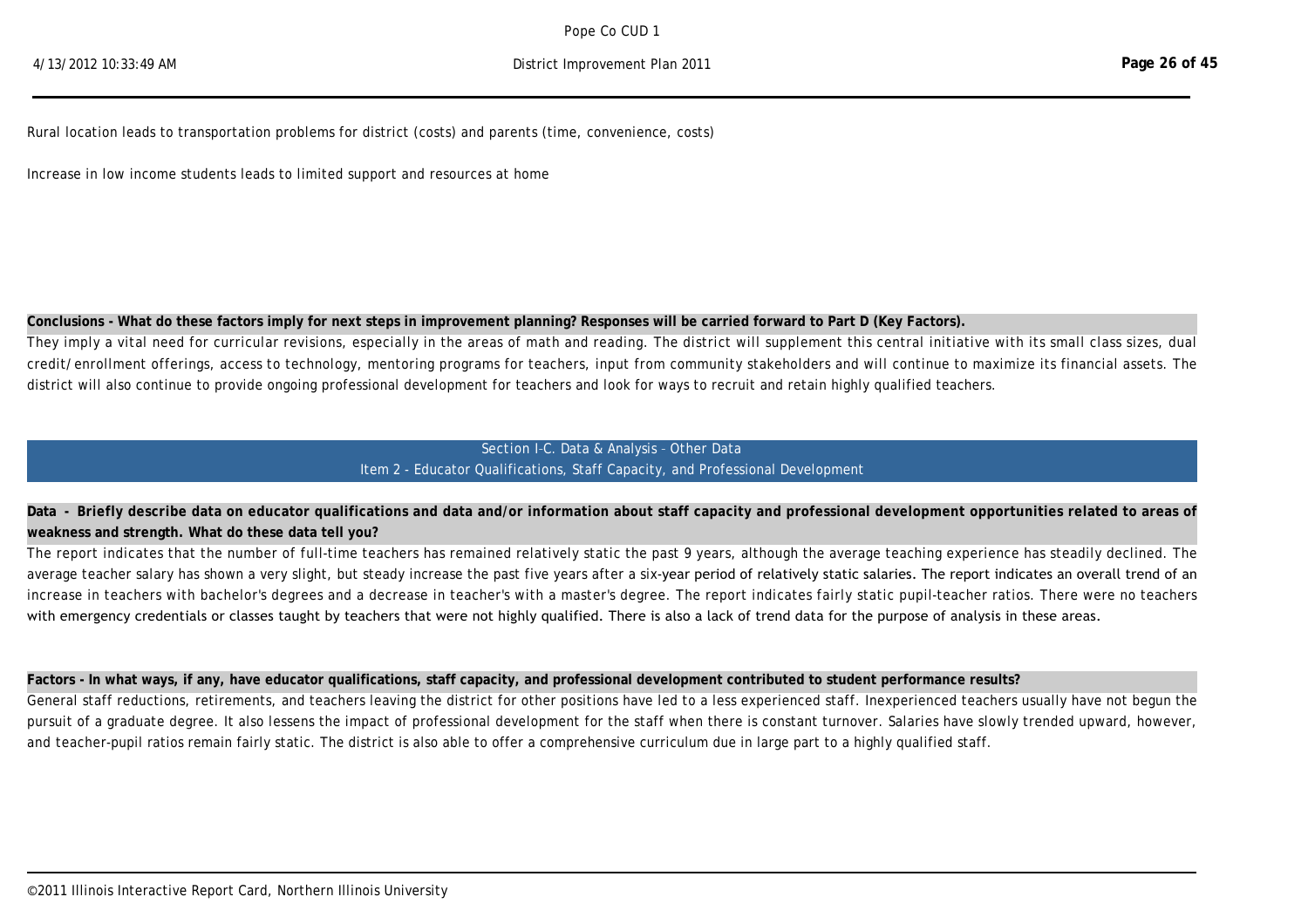#### **Conclusions ‐ What do these factors imply for next steps in improvement planning? Responses will be carried forward to Part D (Key Factors).**

Continued staff development is paramount to the improvement planning process. The district must also be able to retain staff that the district has invested heavily in through mentoring and professional development. The district will continue to use relevant data to make quality decisions and develop a culture and climate that is willing to accept change toward improvement.

> Section I–C. Data & Analysis – Other Data Item 3 - Parent Involvement

#### **Data - Briefly describe data on parent involvement. What do these data tell you?**

Parental contact has remained at or near 100% for the last several years. Parents participate in annual parent-teacher conferences. These conferences are supplemented by meetings, phone calls, letters and contacts as needed. They are highly visible at extra-curricular events. Progress reports and report cards are sent home quarterly. Monthly calendars and menus are sent home with students. A school website is available for parents. STI NOW, a web-based student information program, allows parents to access students attendance and academic records at any time.

This data indicates that while strides have been made in improving parent involvement, there is still a need for increased involvement in the academic affairs of our students.

#### **Factors - In what ways, if any, has parent involvement contributed to student performance results?**

We have experienced a correlation between involved, visible parents and successful student outcomes.

Parents of low-achieving students often fail to attend parent-teacher conferences and usually do not respond to notes sent home.

Many parents wait until their child is failing to contact the school and then most are looking for a quick fix to the problem.

Parent apathy toward school, homework, and testing continues to grow.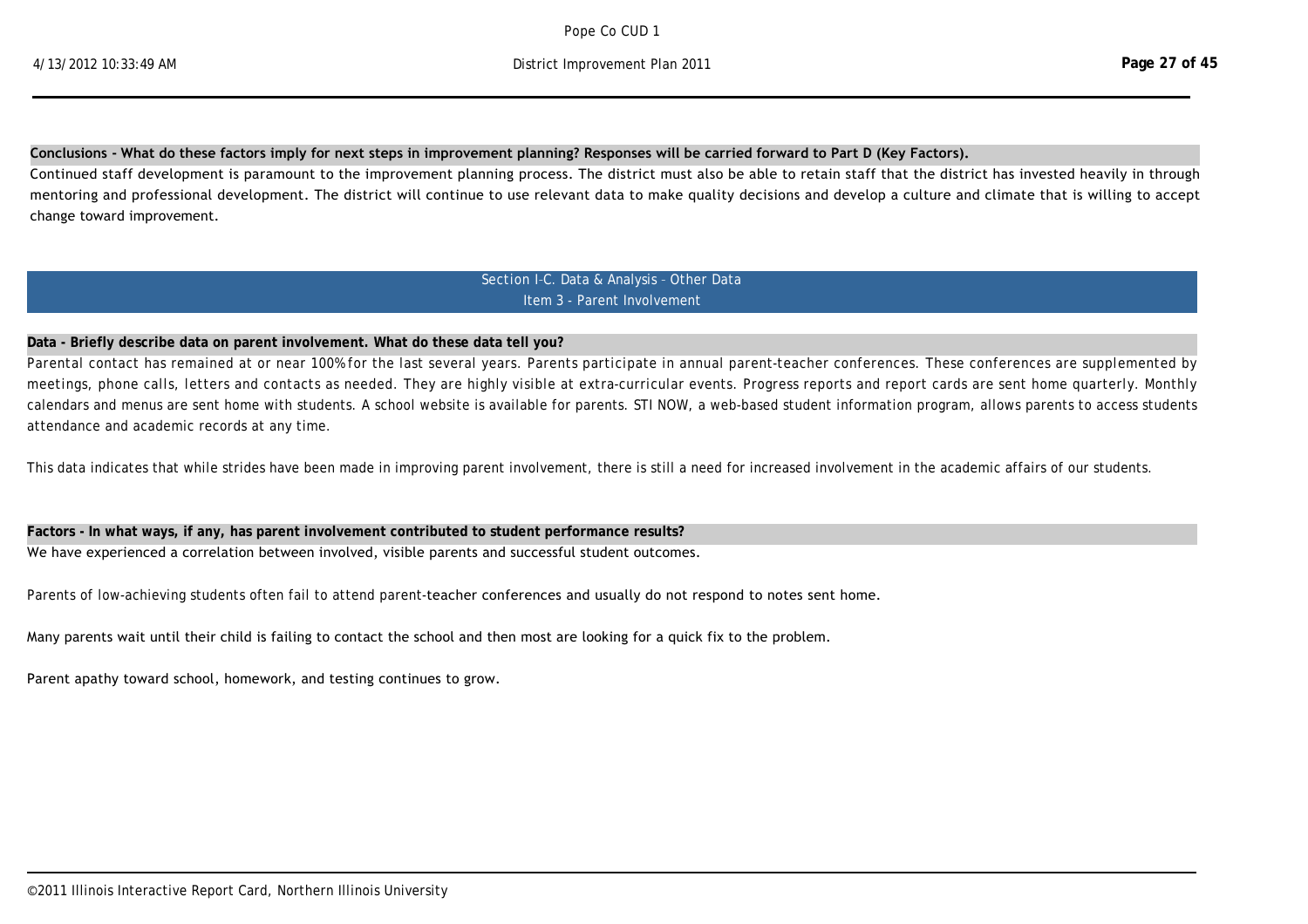#### **Conclusions ‐ What do these factors imply for next steps in improvement planning? Responses will be carried forward to Part D (Key Factors).**

It is important for all parents to be actively involved in their child's education. We will continue to urge parents to make contact with teachers and communicate with school personnel. We will look for ways to increase parental input and try to educate parents on the importance of state and local assessments.

# Section I-D Data & Analysis - Key Factors

**Section I-D - Key Factors – From the preceding screens (I-A, I-B, I-C), identify key factors that are within the district's capacity to change or control and which have contributed to low achievement. What conclusions about next steps have you reached from reviewing available data and information and about all the factors affecting student achievement?**

The district will need to realign its reading and math curriculum in grades K-12 with the Common Core standards adopted by the state.

The district will need to continue to provide opportunities for parents to get involved.

The district will need to continue to provide professional development for staff in areas of instruction and cultural awareness.

The district will need to use data from assessment tools to drive the decision making process for school improvement, RTI implementation and staff evaluations.

The district will need to look for ways to provide academic support and tutoring for students performing below grade level in math and reading before, during, and after school.

### Section II-Action Plan

|               | Action Plan Objectives and Deficiencies |                               |             |
|---------------|-----------------------------------------|-------------------------------|-------------|
| Objective     | <b>Title</b>                            | <b>Deficiencies Addressed</b> |             |
| <b>Number</b> |                                         | <b>AYP</b>                    | <b>AMAO</b> |
|               | Meet or exceed AYP in Reading           | 1,4,6,                        |             |
| 2             | Meet or Exceed AYP in Mathematics       | 2, 5, 7,                      |             |
| 3             | Meet or Exceed AYP in Graduation Rate   | 3,                            |             |
|               |                                         |                               |             |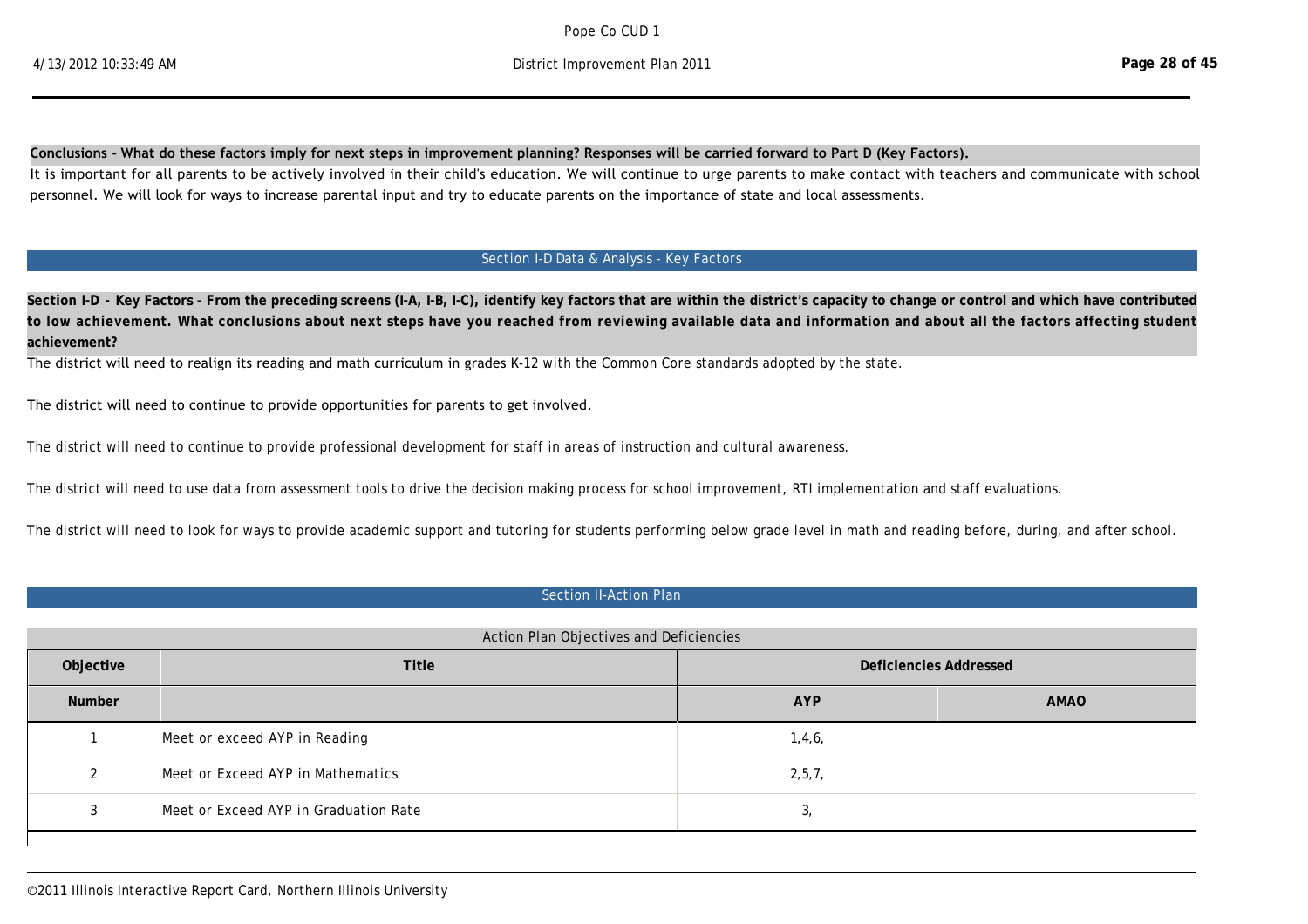| The following deficiencies have been identified from the most recent AYP Report for your district. |
|----------------------------------------------------------------------------------------------------|
| 1 District is deficient in Reading Meets and Exceeds                                               |
| 2 District is deficient in Mathematics Meets and Exceeds                                           |
| I3 District is deficient in Graduation Rate                                                        |
| $\parallel$ 4 White students are deficient in Reading Meets and Exceeds                            |
| $\mathbin\Vert$ 5 White students are deficient in Mathematics Meets and Exceeds                    |
| 6 Low Income students are deficient in Reading Meets and Exceeds                                   |
| 7 Low Income students are deficient in Mathematics Meets and Exceeds                               |
|                                                                                                    |
|                                                                                                    |
| No deficiencies have been identified from your most recent AMAO Report.                            |
| This district is not accountable for AMAO for this year                                            |

3 Meet or Exceed AYP in Graduation Rate 3,

## Section II-A Action Plan - Objectives

## **Objective 1 Title :**

Meet or exceed AYP in Reading

### **Objective 1 Description :**

While our currrent achievement in reading shows 66.4% of all of our students (66.7% - white, 56.1% - low income) in the Meets/Exceeds categories, all students will make AYP of at least 92.5% in 2012 and 2013 or safe harbor. (Subgroups of white and low income students will be included in the strategies and activities for this objective.)

## **This objective addresses the following areas of AYP deficiency:**

1 District is deficient in Reading Meets and Exceeds

**This district is not accountable for AMAO this year**

4 White students are deficient in Reading Meets and Exceeds

6 Low Income students are deficient in Reading Meets and Exceeds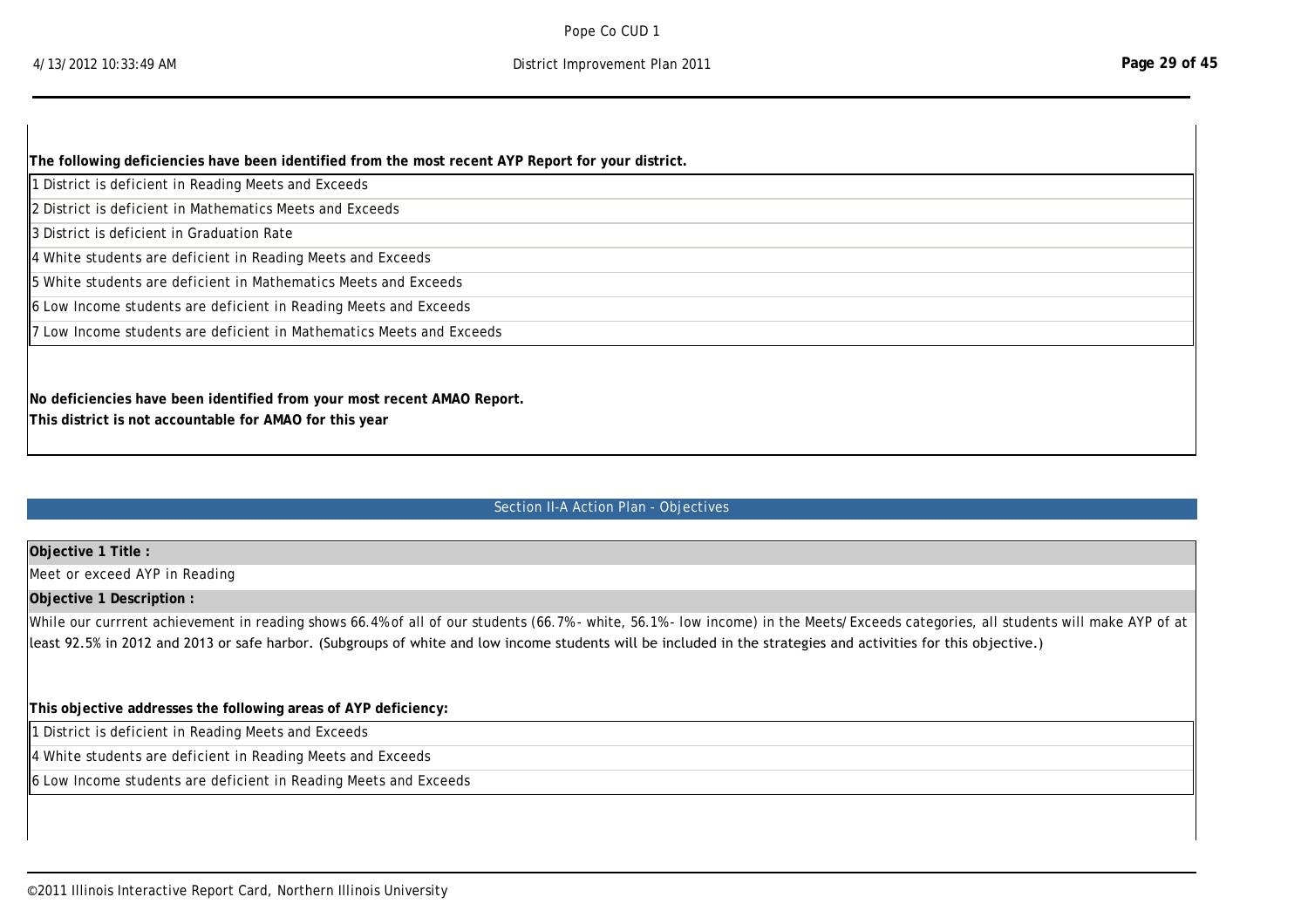**No Deficiencies have been identified from your most recent AMAO report.**

**This district is not accountable for AMAO this year**

# Section II-B Action Plan - Strategies and Activities for Students

# **Objective 1 Title :**

Meet or exceed AYP in Reading

|                |                                                                                                                                                                                             |                   | <b>TimeLine</b> |               |                    | <b>Budget</b> |
|----------------|---------------------------------------------------------------------------------------------------------------------------------------------------------------------------------------------|-------------------|-----------------|---------------|--------------------|---------------|
|                | <b>Strategies and Activities</b>                                                                                                                                                            | <b>Start Date</b> | <b>End Date</b> |               | <b>Fund Source</b> | Amount(\$)    |
|                | AIMSWEB will be used for progress monitoring for grades K-3 and<br>elementary Special Education students                                                                                    | 08/16/2011        | 05/31/2013      | During School | Other              |               |
| $\overline{2}$ | Thinklink will be used for progress monitoring for grades 4-8, and 11                                                                                                                       | 08/16/2011        | 05/31/2013      | During School | Local Funds        |               |
| 3              | Supplemental Educational Services will be made available for low<br>income elementary students                                                                                              | 08/16/2011        | 05/31/2013      | After School  | Title I            |               |
|                | Use specialized reading teachers to pull targeted students, including<br>Tier II and Tier III, to teach remedial reading lessons                                                            | 08/16/2011        | 05/31/2013      | During School | Local Funds        |               |
| 5              | Utilize Title II reading teacher at the junior high level                                                                                                                                   | 08/16/2011        | 05/31/2013      | During School | Title II           |               |
| 16             | utilize Title I reading teacher to assist low income elementary<br>students                                                                                                                 | 08/16/2011        | 05/31/2013      | During School | Title I            |               |
|                | ACT Explore and Plan will be used for placement puroposes in order to<br>place students in recovery classes according to their need areas of<br>writing or reading at the high school level | 08/16/2011        | 05/31/2013      | During School | Other              |               |
| 18             | District wide reading strategies will be integrated into all subject<br>areas                                                                                                               | 08/16/2011        | 05/31/2013      | During School | Other              |               |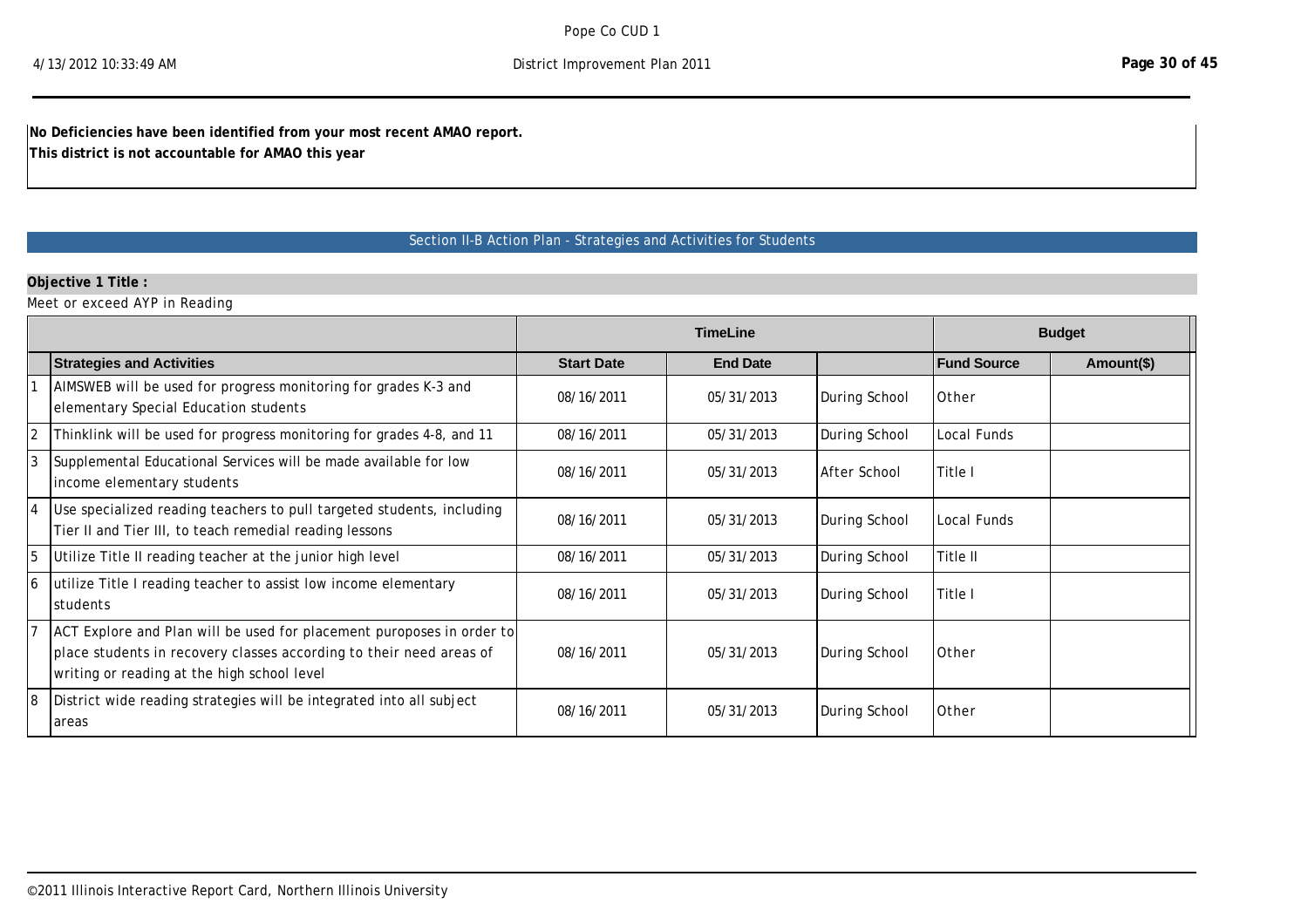# Section II‐C Action Plan ‐ Professional Development Strategies and Activities

## **Objective 1 Title :**

Meet or exceed AYP in Reading

|                                                                                               |                   | <b>TimeLine</b> |               |                    | <b>Budget</b> |
|-----------------------------------------------------------------------------------------------|-------------------|-----------------|---------------|--------------------|---------------|
| <b>Strategies and Activities</b>                                                              | <b>Start Date</b> | <b>End Date</b> |               | <b>Fund Source</b> | Amount(\$)    |
| Provide ongoing training and implementation on AIMSWEB, Thinklink<br>and RTI                  | 08/16/2011        | 05/31/2013      | During School | 10ther             |               |
| Offer appropriate professional development opportunities to improve<br>instruction in reading | 08/16/2011        | 05/31/2013      | During School | Title I            |               |
| Implement alignment of curriculum to the Common Core reading<br><b>standards</b>              | 08/16/2011        | 05/31/2013      | After School  | 10ther             |               |
| On-going changes; adjustments will be made in order to meet the<br>Ineeds of the district     | 08/16/2011        | 05/31/2013      | During School | 10ther             |               |

## Section II-D Action Plan - Parent Involvement Strategies and Activities

# **Objective 1 Title :**

Meet or exceed AYP in Reading

|                                                                                                                                            | <b>TimeLine</b>   |                 | <b>Budget</b> |                    |            |
|--------------------------------------------------------------------------------------------------------------------------------------------|-------------------|-----------------|---------------|--------------------|------------|
| <b>Strategies and Activities</b>                                                                                                           | <b>Start Date</b> | <b>End Date</b> |               | <b>Fund Source</b> | Amount(\$) |
| Use STI NOW parent portal so parents can track their child's progress<br>(grades, attendance, etc) online at their convenience             | 08/16/2011        | 05/31/2013      | During School | Local Funds        |            |
| Parents will be provided notification of student progress by letters,<br>meetings, conversations and quarterly progress and grade reports. | 08/16/2011        | 05/31/2013      | During School | <b>Other</b>       |            |
| Conduct Open Houses, Parent-Teacher conferences, Book Fairs and<br>Reading nights to keep parents involved in their child's education      | 08/16/2011        | 05/31/2013      | After School  | <b>Other</b>       |            |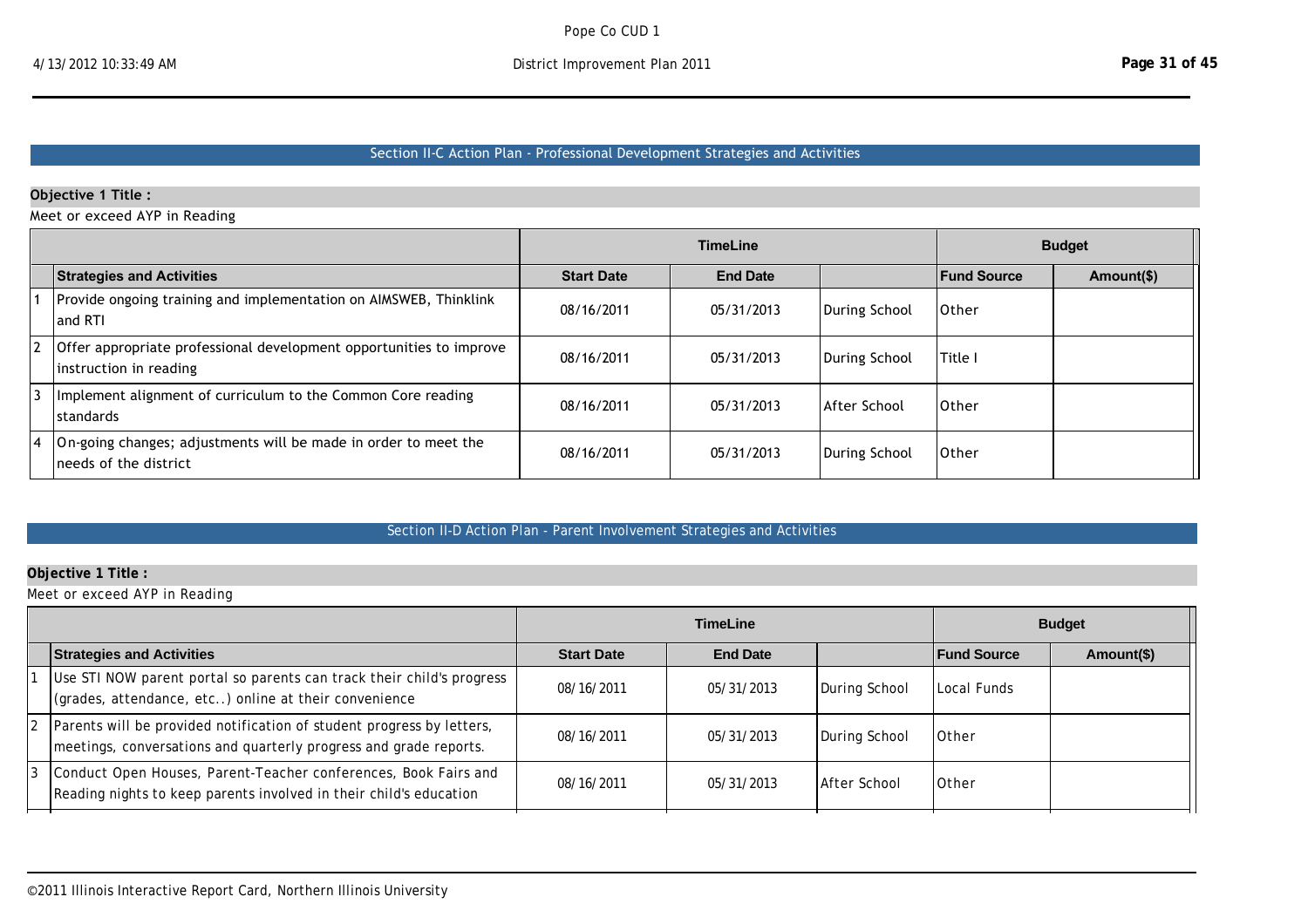Pope Co CUD 1 District Improvement Plan 2011

| 4 Send home monthly calendars/newsletters of events and keep the | 08/16/2011 | 05/31/2013 | During School | Other |  |
|------------------------------------------------------------------|------------|------------|---------------|-------|--|
| website updated                                                  |            |            |               |       |  |

08/16/2011 After School Other School Other School Other School Other School Other School Other School Other Sc

## Section II-E Action Plan - Monitoring

### **Objective 1 Title :**

Meet or exceed AYP in Reading

Monitoring - Include the process for monitoring the effectiveness of the strategies and activities for the objective and identify the person(s) responsible for overseeing the work. Describe the process and measures of success for this objective. (How will district personnel monitor the effectiveness of the strategies and activities?) All K-3 students will be progress monitored through AIMSWEB three times a year.

All students grades 4-8 and grade 11 will be monitored through Thinklink three times per year.

At risk students will have increased monitoring throughout the school year.

### Students will also be monitored by ISAT, PSAE, Explore (grade 9) and Plan (grade 10) results.

All students will be monitored through their daily work, participation, assessments and teacher observations.

#### Designate the name and role of the person(s) (e.g., Karen Smith, assistant principal) overseeing the strategies and activities in the action plan to achieve each objective.

|   | <b>Name</b>     | <b>Title</b>                              |
|---|-----------------|-------------------------------------------|
|   | Judy Kaegi      | High School Principal                     |
|   | Ed Blankenship  | Elementary School Principal               |
|   | Kathy Herring   | Special Education and AIMSWEB coordinator |
| 4 | Autumn Counts   | Title II reading                          |
| 5 | Sherry Patton   | Title I reading                           |
| b | Jennifer Wilson | High School English                       |
|   | Kacy Tison      | High School English                       |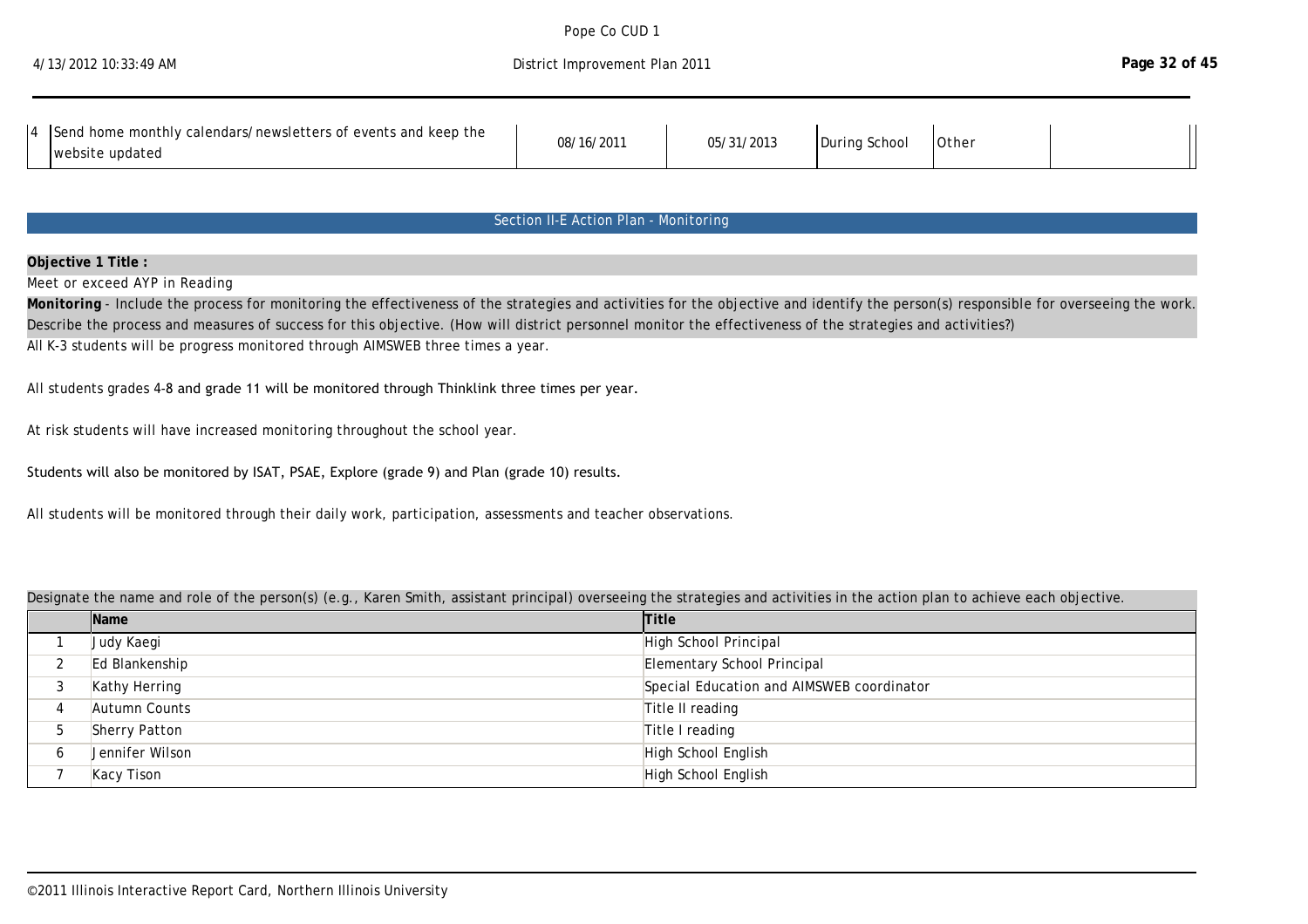# 4/13/2012 10:33:49 AM District Improvement Plan 2011

# Section II‐A Action Plan ‐ Objectives

| Objective 2 Title :                                                                                                                                                                                                                                                                                                                           |
|-----------------------------------------------------------------------------------------------------------------------------------------------------------------------------------------------------------------------------------------------------------------------------------------------------------------------------------------------|
| Meet or Exceed AYP in Mathematics                                                                                                                                                                                                                                                                                                             |
| Objective 2 Description:                                                                                                                                                                                                                                                                                                                      |
| While our current achievement in math shows 73% of all of our students (73% - white, 67.1% - low income) in the Meets/Exceeds categories, all students will make AYP of at least<br>92.5% in 2012 and 2013 or safe harbor. (Subgroups of white and low income students will be included in the strategies and activities for this objective.) |
| This objective addresses the following areas of AYP deficiency:                                                                                                                                                                                                                                                                               |
| 2 District is deficient in Mathematics Meets and Exceeds                                                                                                                                                                                                                                                                                      |
| 15 White students are deficient in Mathematics Meets and Exceeds                                                                                                                                                                                                                                                                              |
| 7 Low Income students are deficient in Mathematics Meets and Exceeds                                                                                                                                                                                                                                                                          |
| No Deficiencies have been identified from your most recent AMAO report.<br>This district is not accountable for AMAO this year                                                                                                                                                                                                                |

# Section II-B Action Plan - Strategies and Activities for Students

# **Objective 2 Title :**

Meet or Exceed AYP in Mathematics

|                                                                                                          | <b>TimeLine</b>   |                 | <b>Budget</b> |                    |            |
|----------------------------------------------------------------------------------------------------------|-------------------|-----------------|---------------|--------------------|------------|
| <b>Strategies and Activities</b>                                                                         | <b>Start Date</b> | <b>End Date</b> |               | <b>Fund Source</b> | Amount(\$) |
| AIMSWEB will be used for progress monitoring for grades K-# and<br>elementary Special Education students | 08/16/2011        | 05/31/2013      | During School | <b>Other</b>       |            |
| Thinklink will be used for progress monitoring for grade 4-8, and 11                                     | 08/16/2011        | 05/31/2013      | During School | Local Funds        |            |

 $\mathcal{A}^{\text{max}}$  math teacher to assist low income elementary studients  $0.16$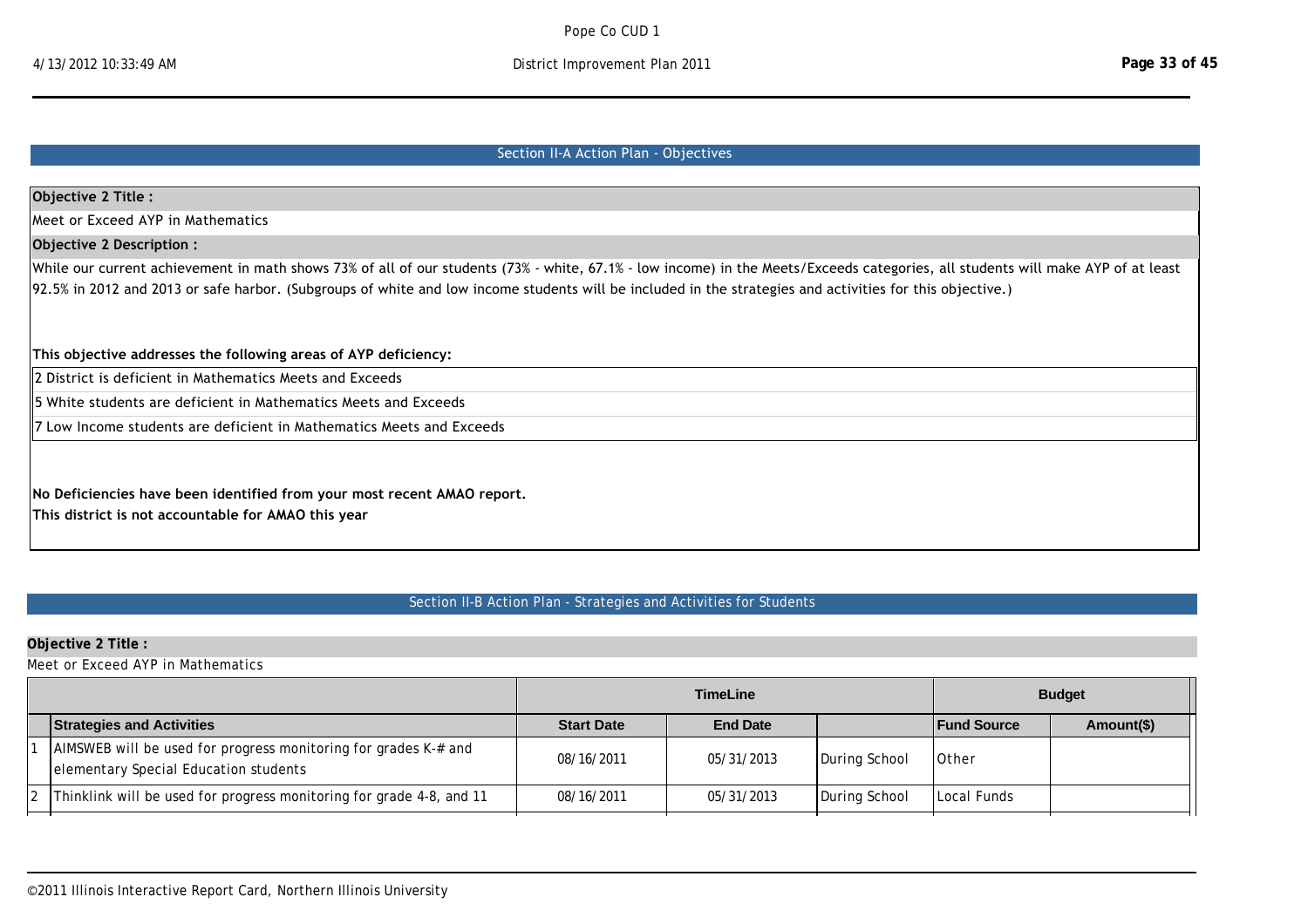Pope Co CUD 1

|    | 3 Supplemental Educational Services will be made available for low<br>income elementary students                                                             | 08/16/2011 | 05/31/2013 | After School  | Title I      |  |
|----|--------------------------------------------------------------------------------------------------------------------------------------------------------------|------------|------------|---------------|--------------|--|
| 14 | Utilize Title I math teacher to assist low income elementary students                                                                                        | 08/16/2011 | 05/31/2013 | During School | Title I      |  |
| 15 | ACT Explore and Plan will be used for placement purposes in order to<br>place students in math recovery classes according to their targeted<br>larea of need | 08/16/2011 | 05/31/2013 | During School | <b>Other</b> |  |
| 16 | Students will receive tutoring from core math teachers and Senior<br>Itutors                                                                                 | 08/16/2011 | 05/31/2013 | During School | <b>Other</b> |  |
|    | Continue using RTI protocol giving Tier II and Tier III students<br>additional minutes per week in math instruction                                          | 08/16/2011 | 05/31/2013 | During School | <b>Other</b> |  |
| 18 | Utilize testing curriculum such as PSAE Coach, Quick Review Workkeys<br>in applied mathematics and ACT Mathematics                                           | 08/16/2011 | 05/31/2013 | During School | <b>Other</b> |  |

## Section II-C Action Plan - Professional Development Strategies and Activities

# **Objective 2 Title :**

Meet or Exceed AYP in Mathematics

|                                                                                            | <b>TimeLine</b>   |                 | <b>Budget</b> |                    |            |
|--------------------------------------------------------------------------------------------|-------------------|-----------------|---------------|--------------------|------------|
| <b>Strategies and Activities</b>                                                           | <b>Start Date</b> | <b>End Date</b> |               | <b>Fund Source</b> | Amount(\$) |
| Provide ongoing training and implementation on AIMSWEB, Thinklink<br>and RTI               | 08/16/2011        | 05/31/2013      | During School | <b>Other</b>       |            |
| Offer appropriate professional development opportunities to improve<br>instruction in math | 08/16/2011        | 05/31/2013      | During School | Title I            |            |
| Implement alignment of curriculum to the Common Core math<br>standards                     | 08/16/2011        | 05/31/2013      | After School  | <b>Other</b>       |            |
| On-going changes; adjustmetns will be made in order to meet the<br>needs of the district   | 08/16/2011        | 05/31/2013      | During School | <b>Other</b>       |            |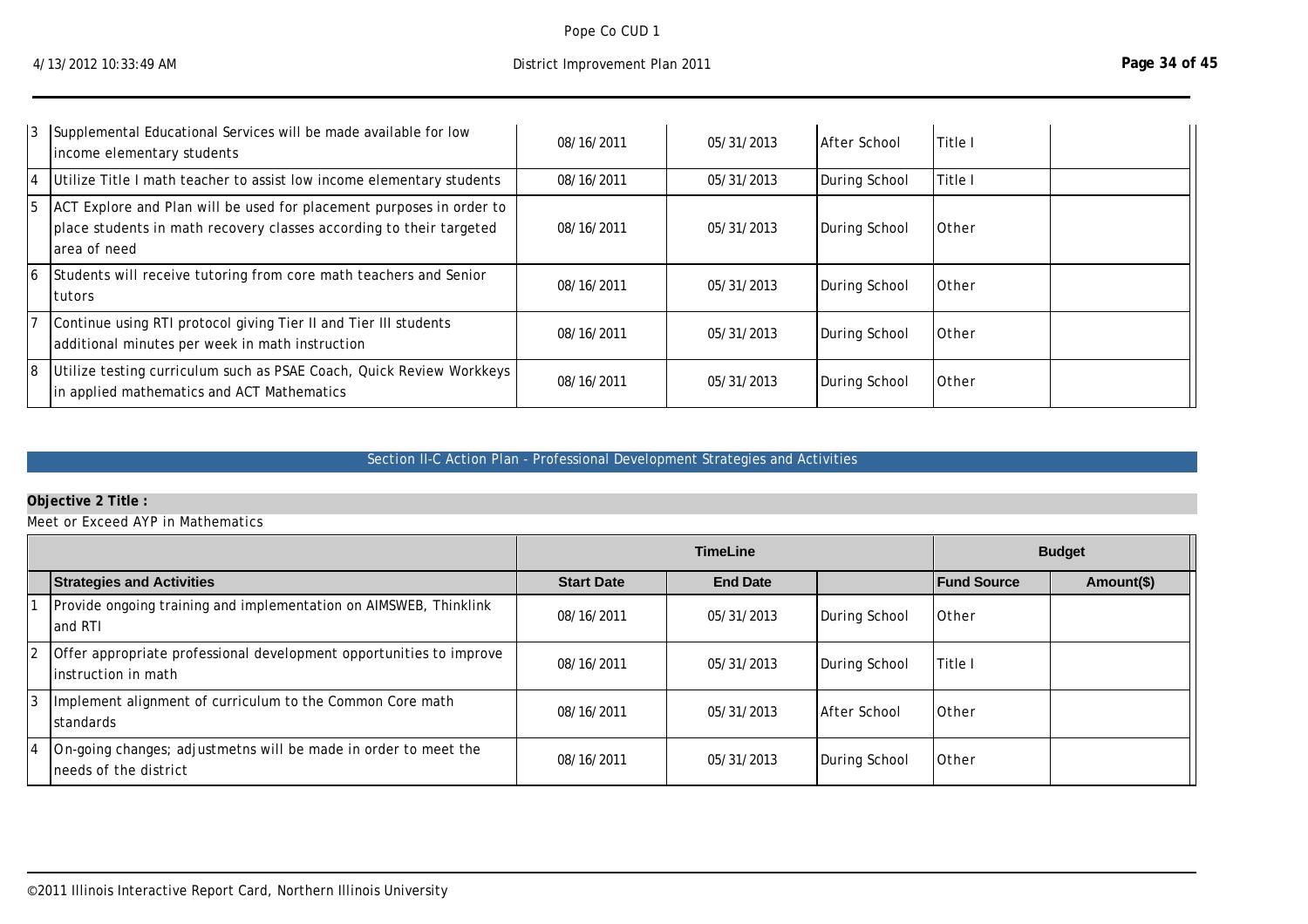### Section II‐D Action Plan ‐ Parent Involvement Strategies and Activities

### **Objective 2 Title :**

Meet or Exceed AYP in Mathematics

|                                                                                                                                           |                   | <b>TimeLine</b> |                     |                    | <b>Budget</b> |
|-------------------------------------------------------------------------------------------------------------------------------------------|-------------------|-----------------|---------------------|--------------------|---------------|
| <b>Strategies and Activities</b>                                                                                                          | <b>Start Date</b> | <b>End Date</b> |                     | <b>Fund Source</b> | Amount(\$)    |
| Use STI NOW parent portal so parents can track their child's progress<br>(grades, attendance, etc) online at their convenience            | 08/16/2011        | 05/31/2013      | During School       | LLocal Funds       |               |
| Parents will be provided notification of student progress by letters,<br>meetings, conversations and quarterly progress and grade reports | 08/16/2011        | 05/31/2013      | During School       | 10ther             |               |
| Conduct Open Houses and Parent-teacher conferences to keep<br>parents involved in their child's education                                 | 08/16/2011        | 05/31/2013      | <b>After School</b> | 10ther             |               |
| Send home monthly calendars/newletters of events and keep the<br>website updated                                                          | 08/16/2011        | 05/31/2013      | During School       | <b>Other</b>       |               |

## Section II-E Action Plan - Monitoring

#### **Objective 2 Title :**

Meet or Exceed AYP in Mathematics

Monitoring - Include the process for monitoring the effectiveness of the strategies and activities for the objective and identify the person(s) responsible for overseeing the work. Describe the process and measures of success for this objective. (How will district personnel monitor the effectiveness of the strategies and activities?) All K-3 students will be progress monitored through AIMSWEB three times a year.

Designate the name and role of the person(s) (e.g., Karen Smith, assistant principal) overseeing the strategies and activities in the action plan to achieve each objective.

All students grades 4-8 and grade 11 will be monitored through Thinklink three times per year.

At risk students will have increased monitoring throughout the school year.

Students will also be monitored by ISAT, PSAE, Explore (grade 9) and Plan (grade 10) results.

All students will be monitored through their daily work, participation, assessments and teacher observations.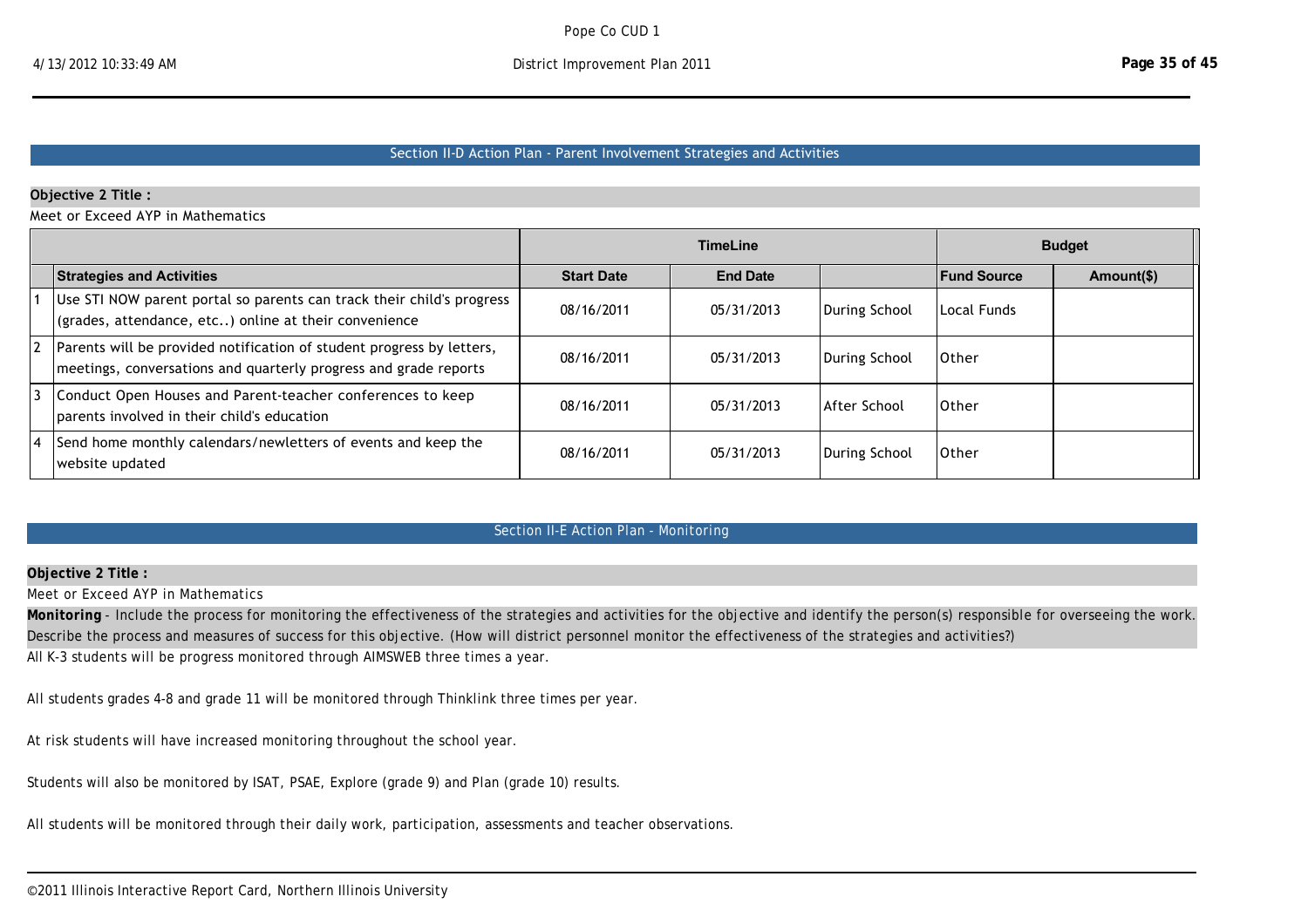Designate the name and role of the person(s) (e.g., Karen Smith, assistant principal) overseeing the strategies and activities in the action plan to achieve each objective.

All students will be monitored through their daily work, participation, assessments and teacher observations.

|   | Name             | <b>Title</b>                              |
|---|------------------|-------------------------------------------|
|   | Judy Kaegi       | High School Principal                     |
|   | Ed Blankenship   | Elementary School Principal               |
|   | Kathy Herring    | Special Education and AIMSWEB coordinator |
| 4 | Nicole Key       | Title I Math                              |
|   | Jared Evenson    | High School Math                          |
|   | Deborah Chambers | High School Math                          |

### Section II-A Action Plan - Objectives

### **Objective 3 Title :**

Meet or Exceed AYP in Graduation Rate

### **Objective 3 Description :**

While our current graduation rate in 2010-2011 for the high school was 79.4% (81.3% - white, 72.2% - low income), the rate will increase for all students to at least 82% in 2012 and 2013. (Subgroups of white and low income students will be included in the strategies and activities for this objective.)

### **This objective addresses the following areas of AYP deficiency:**

3 District is deficient in Graduation Rate

**No Deficiencies have been identified from your most recent AMAO report. This district is not accountable for AMAO this year**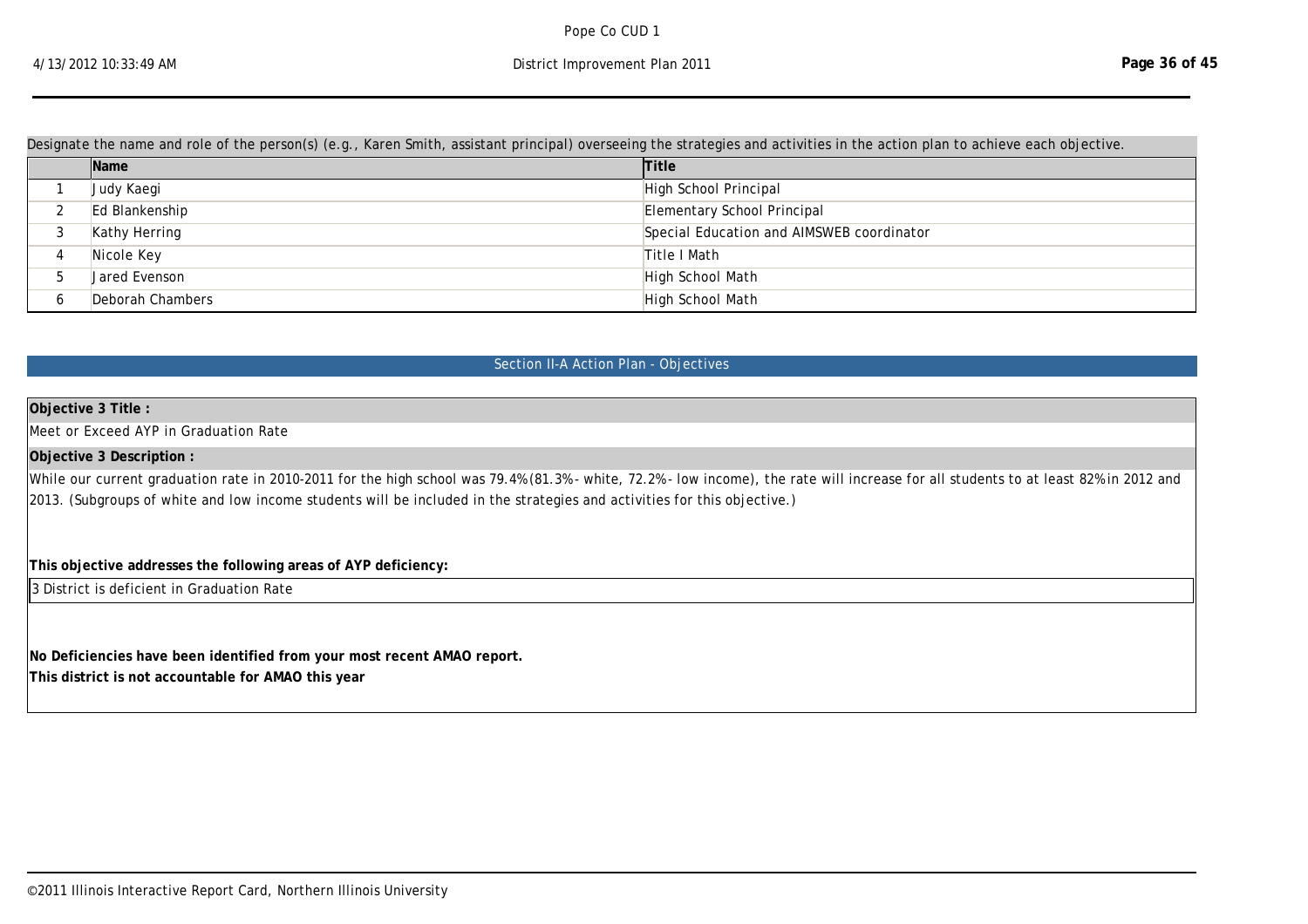# Section II‐B Action Plan ‐ Strategies and Activities for Students

## **Objective 3 Title :**

Meet or Exceed AYP in Graduation Rate

|                                                                                                                                                            |                   | <b>TimeLine</b> |                     |                    | <b>Budget</b> |
|------------------------------------------------------------------------------------------------------------------------------------------------------------|-------------------|-----------------|---------------------|--------------------|---------------|
| <b>Strategies and Activities</b>                                                                                                                           | <b>Start Date</b> | <b>End Date</b> |                     | <b>Fund Source</b> | Amount(\$)    |
| Credit recovery classess will be made available for students that have<br>fallen behind.                                                                   | 08/16/2011        | 05/31/2013      | During School       | 10ther             |               |
| Intervention and monitoring of all students will take place, with<br>tutoring made available for for those falling behind.                                 | 08/16/2011        | 05/31/2013      | During School       | 10ther             |               |
| Alternative methods for recovering lost credits will be made avaialble,<br>such as summer school, correspondence courses and online classes.               | 08/16/2011        | 05/31/2013      | <b>After School</b> | 10ther             |               |
| Various counseling services will be made available for students<br>struggling with problems that are making it difficult for them to<br>Isucceed at school | 08/16/2011        | 05/31/2013      | During School       | lOther             |               |

# Section II-C Action Plan - Professional Development Strategies and Activities

## **Objective 3 Title :**

Meet or Exceed AYP in Graduation Rate

|                                                                                                                                                                                                |                   | <b>TimeLine</b> |               |                    | <b>Budget</b> |
|------------------------------------------------------------------------------------------------------------------------------------------------------------------------------------------------|-------------------|-----------------|---------------|--------------------|---------------|
| <b>Strategies and Activities</b>                                                                                                                                                               | <b>Start Date</b> | <b>End Date</b> |               | <b>Fund Source</b> | Amount(\$)    |
| Provide professional development to increase staff's knowledge of<br>cultural awareness and other outside factors leading to high student<br>drop out rates                                    | 08/16/2011        | 05/31/2013      | During School | <b>Other</b>       |               |
| Make sure all staff members are aware of all students that are in<br> jeopardy of not graduating on time and giving them the opportunity to  <br>participate in the tutoring of these students | 08/16/2011        | 05/31/2013      | During School | <b>Other</b>       |               |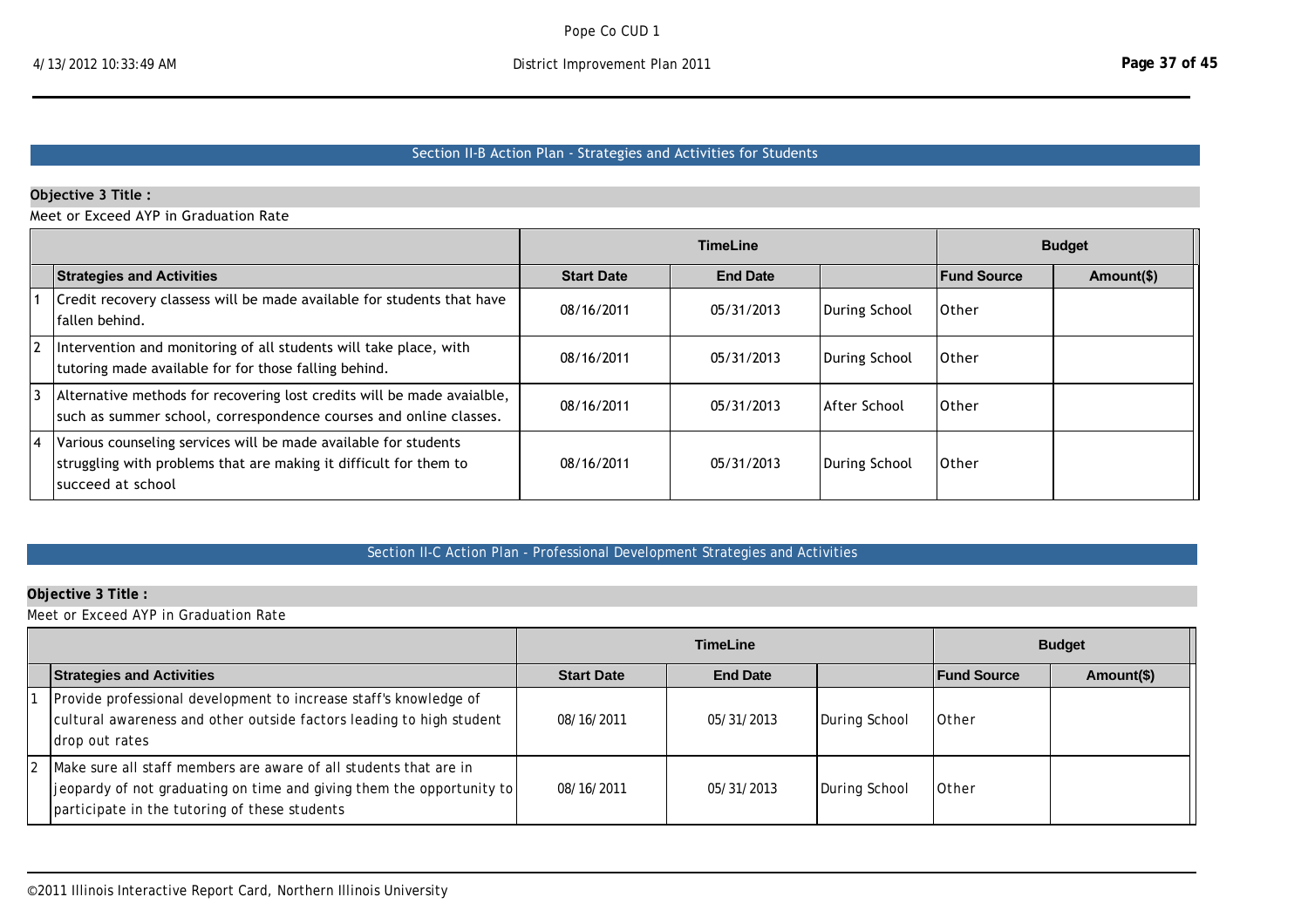### Section II‐D Action Plan ‐ Parent Involvement Strategies and Activities

### **Objective 3 Title :**

Meet or Exceed AYP in Graduation Rate

|                                                                                                                                           |                   | <b>TimeLine</b> |               |                    | <b>Budget</b> |
|-------------------------------------------------------------------------------------------------------------------------------------------|-------------------|-----------------|---------------|--------------------|---------------|
| <b>Strategies and Activities</b>                                                                                                          | <b>Start Date</b> | <b>End Date</b> |               | <b>Fund Source</b> | Amount(\$)    |
| Use STI NOW parent portal so parents can track their child's progress<br>$\vert$ (grades, attendance, etc) online at their convenience    | 08/16/2011        | 05/31/2013      | During School | 10ther             |               |
| Parents will be provided notification of student progress by letters,<br>meetings, conversations and quarterly progress and grade reports | 08/16/2011        | 05/31/2013      | During School | 10ther             |               |

## Section II-E Action Plan - Monitoring

#### **Objective 3 Title :**

Meet or Exceed AYP in Graduation Rate

Monitoring - Include the process for monitoring the effectiveness of the strategies and activities for the objective and identify the person(s) responsible for overseeing the work. Describe the process and measures of success for this objective. (How will district personnel monitor the effectiveness of the strategies and activities?)

Progress towards graduation for all high school students will monitored at the end of each quarter, semester, and school year by both the guidance counselor and high school principal. After seeing that intervention may be needed, a course of action will be undertaken to attempt to get the student back on the path to graduation.

Designate the name and role of the person(s) (e.g., Karen Smith, assistant principal) overseeing the strategies and activities in the action plan to achieve each objective.

|        | Name            | <b>Title</b>                                 |
|--------|-----------------|----------------------------------------------|
|        | Judy Kaegi      | $\overline{\phantom{a}}$<br>School Principal |
| $\sim$ | Rachel Anderson | Guidance Counselor.                          |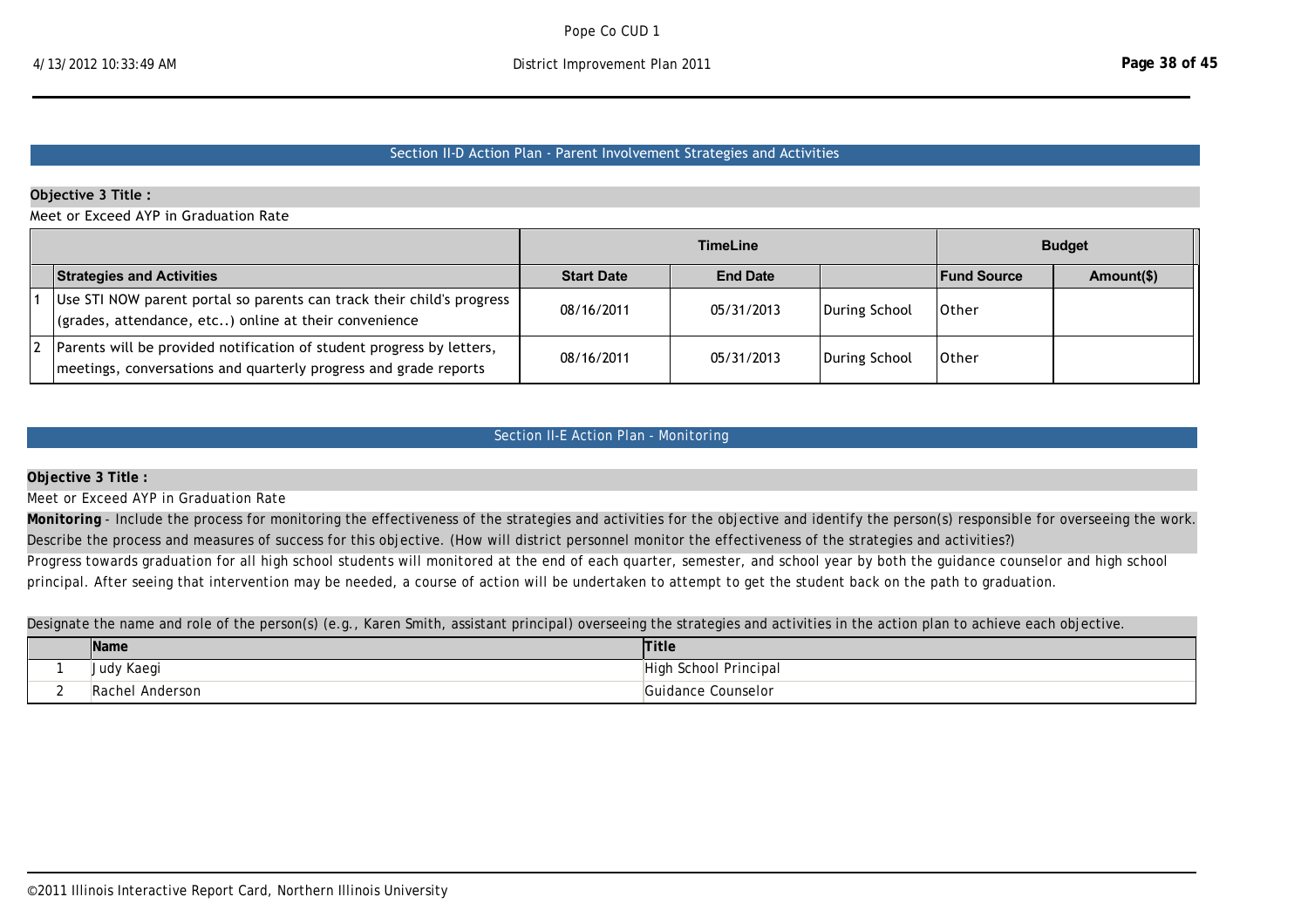## Section III ‐ Development, Review and Implementation A. Stakeholder Involvement

**Stakeholder Involvement ‐ Describe specifically how stakeholders (including parents, school staff, and outside experts) have been consulted in the development of the plan. The names and titles of the district improvement team or plan developers are identified here.**

This plan was developed in coordination with the two school improvement plans that have already been put into place, along with input from other various stakeholders. Those who have been consulted throughout the improvement process include the following: Rob Wright (superintendent), Judy Kaegi (principal), Ed Blankenship (principal), Lisa Reed (teacher), Kara Carlton (teacher), Johnna Hankins (teacher), Kelly Clark (teacher), Jessica Wagner (teacher), Kathy Brickhaus (teacher), Jennifer Wilson (teacher), Deborah Chambers (teacher), Kathy Herring (special education coordinator), Chuck Hughes (parent), and Jennifer Ferguson (parent).

## Section III - Development, Review and Implementation B. District Responsibilities

**District Responsibilities - Specify the services and resources that the district has provided to revise the plan and other services that the district will provide toward implementation of strategies and activities. District responsibilities include providing technical assistance to the schools including data analysis, identification of the district's challenges in implementing professional development requirements, the resulting need-related technical assistance and professional development to effect changes in instruction, and analysis and revision of the district's budget to ensure that funds provided under Title I and Title III supplement, not supplant, non federal funds, and that services provided with these funds are comparable with the services in schools that are not receiving funds under Title I ( NCLB, Section 1116 and 1120A).**

The district will provide for professional development workshops and conferences and make these available to staff. The district will identify subject-specific professional growth conferences and workshops to improve student achievement, teacher methodology and strategies. The district will coordinate teacher institute days for K-12 district teachers to meet and communicate specific challenges, needs, and resources. Subject area teachers will meet with same subject teachers for the alignment of curriculum to Common Core standards and instruction.

## Section III - Development, Review and Implementation C. State Responsibilities

**State Responsibilities - Specify the services and resources that ISBE, RESPROS/ISCs, and other service providers have provided the district during the development and review of this plan and other services that will be provided during the implementation of the plan. ISBE shall provide technical assistance to the district, if requested, to develop and implement the district plan and work with schools needing improvement. Such technical assistance shall be supported by effective methods and instructional strategies based on scientifically based research. The technical assistance shall address problems, if any, implementing the parental involvement activities described in NCLB, Section 1118, and the professional development activities described in NCLB, Section 1119. [NCLB, Section 1116(c)(9)(B)].**

district improvement plan. RESPRO has also assisted in providing professional development opportunities and consultation and support through their representatives. ISBE has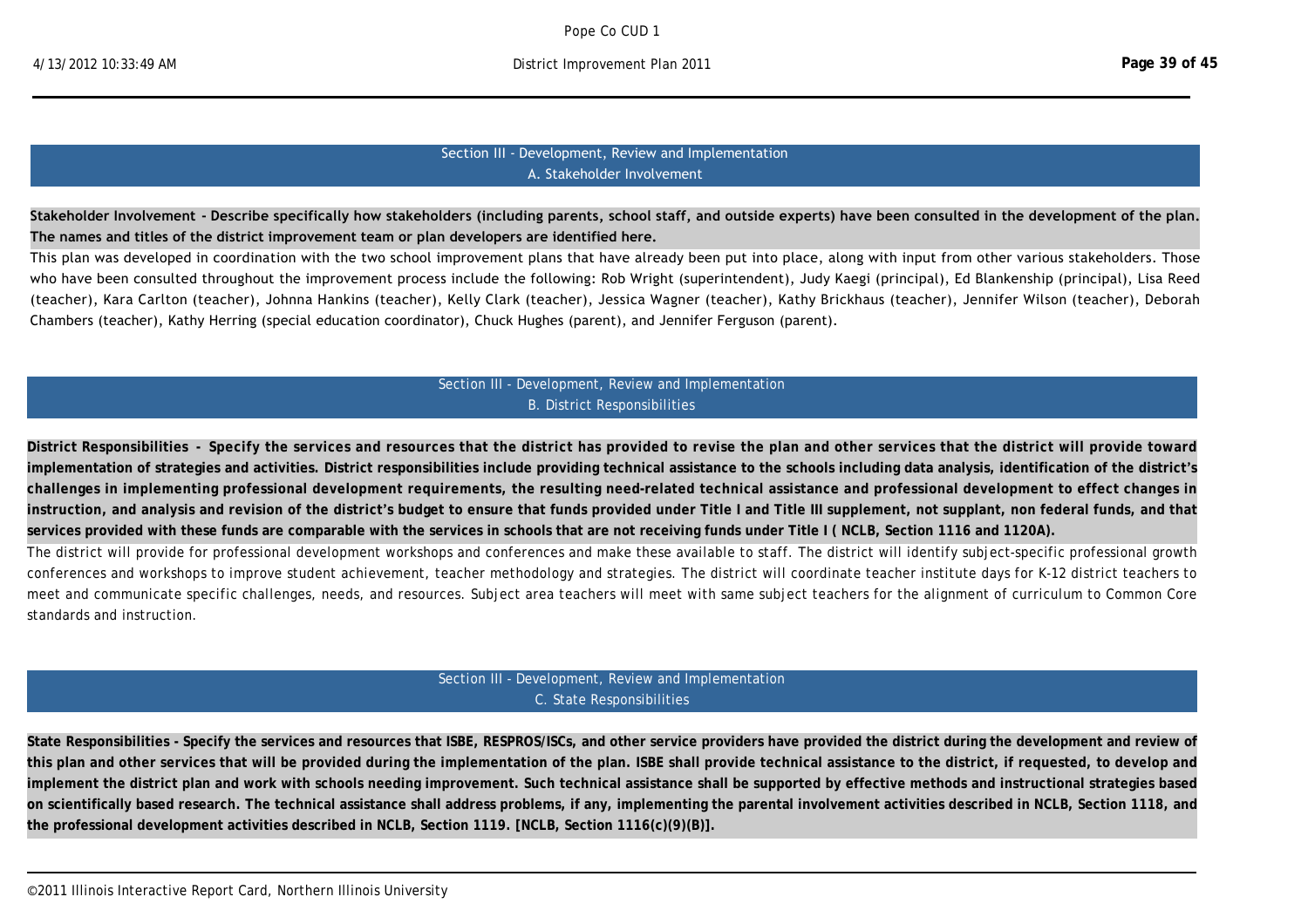**State Responsibilities - Specify the services and resources that ISBE, RESPROS/ISCs, and other service providers have provided the district during the development and review of**  Pope Co CUD 1

**implement the district plan and with schools need instruction instruction with schools and instruction strategies based of the strategies based of the strategies based of the strategies based of the strategies based of th on scientifically based research. The technical assistance shall address problems, if any, implementing the parental involvement activities described in NCLB, Section 1118, and**  4/13/2012 10:33:49 AM District Improvement Plan 2011

RESPRO provided assistance with the school improvement process at both the elementary school and high school. Those plans played an important role in the making of this district improvement plan. RESPRO has also assisted in providing professional development opportunities and consultation and support through their representatives. ISBE has provided assistance, support, guidance and approval as the district has moved into improvement status, in areas such as Supplemental Educational Services, school choice letters, adoption of Common Core standards, and principal and teacher evaluation reform.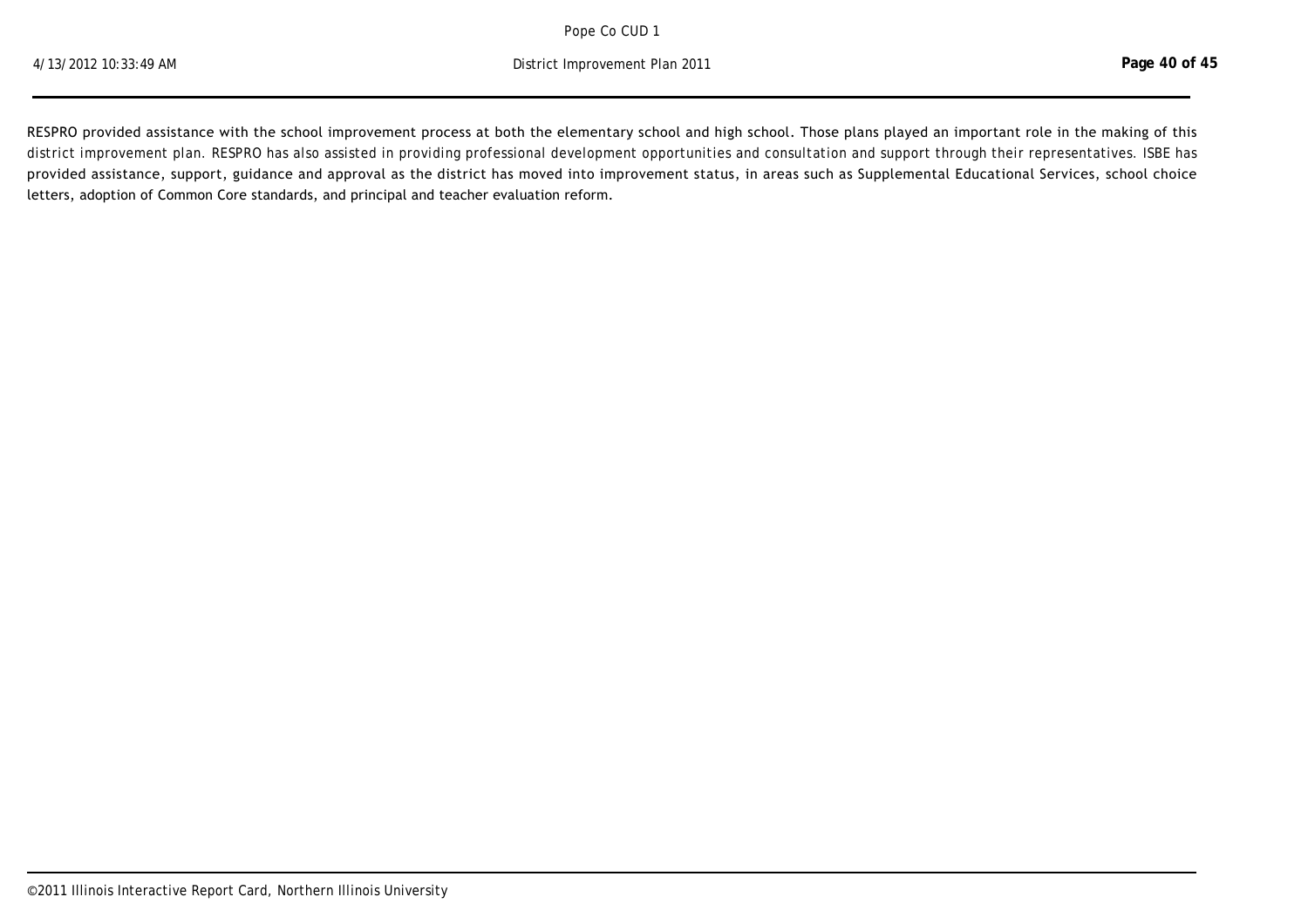## Section IV‐A Local Board Action

**DATE APPROVED** by Local Board: 12/15/2011

**A.Assurances** 

- 1. Strategies and activities have been founded in scientifically based research as required by NCLB, Section 1116(b)(3)(A)(i) and as defined in NCLB, Section 9101(37).
- 2. Technical assistance provided by the district serving its school is founded on scientifically based research (NCLB, Section 1116(b)(4)(C)) as defined in NCLB, Section 9101(37).
- 3. The plan includes strategies and activities that support the implementation of the Illinois Learning Standards and ensures alignment of curriculum, instruction, and assessment with the Illinois Learning Standards.
- 4. The district will spend at least 10 percent of the funds made available under Title I, Part A, subpart 2 of NCLB, for the purpose of providing high-quality professional development. (Title I districts only.)

#### **B.Superintendent's Certification**

By submitting the plan on behalf of the district, the district superintendent certifies to ISBE that all the assurances and information provided in the plan are true and correct and that the improvement plan has been duly approved by the local school board. By sending e-mail notification of plan completion from the **Submit Your Plan** page the plan shall be deemed to be executed by the superintendent on behalf of the district.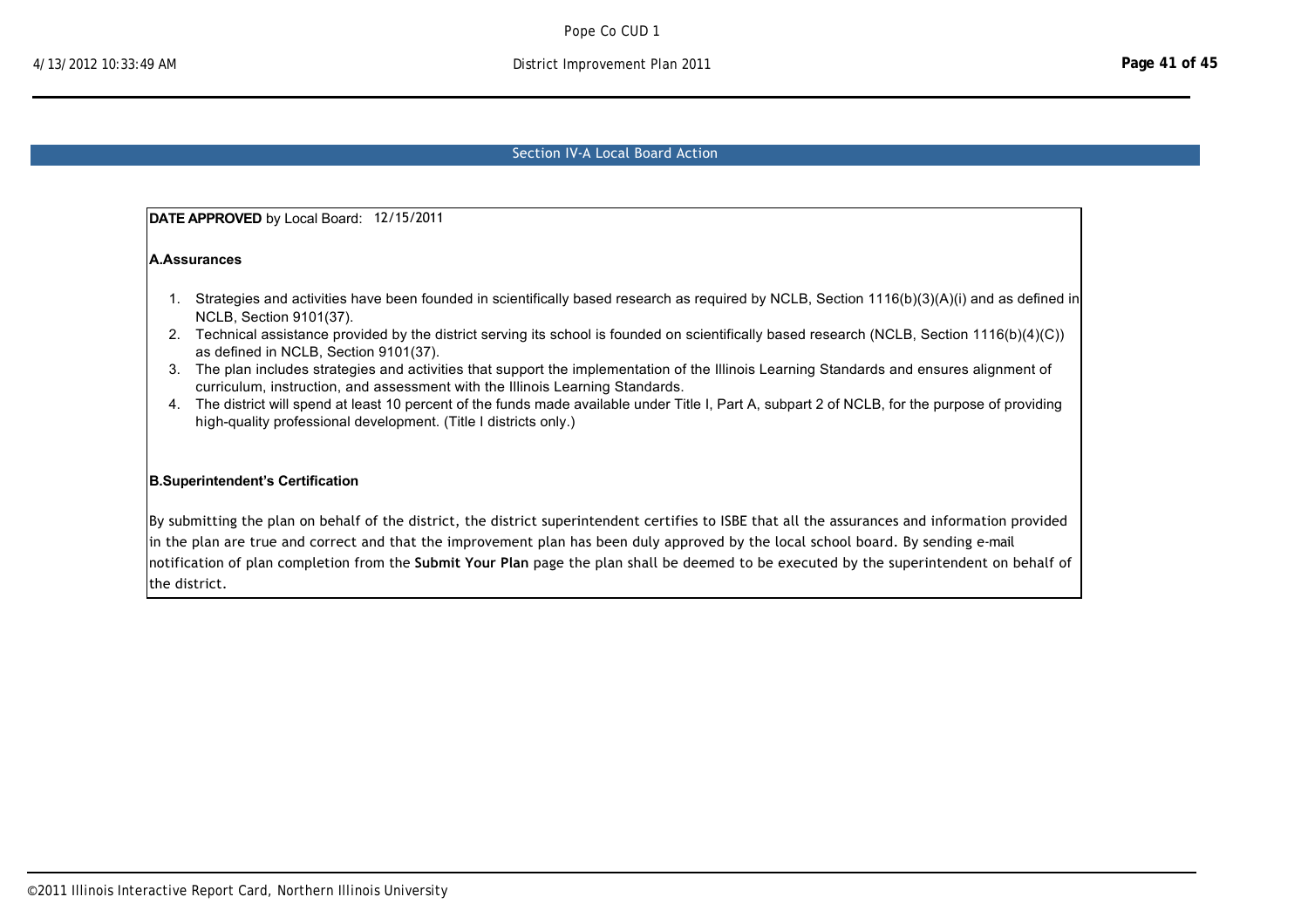# Section IV‐B ISBE Monitoring

| PART I - SECTIONS I and II OF THE PLAN |              |                                                                                                                                        |  |  |
|----------------------------------------|--------------|----------------------------------------------------------------------------------------------------------------------------------------|--|--|
| <b>ANALYSIS OF DATA</b>                |              |                                                                                                                                        |  |  |
| $O Yes$ $O No$                         |              | Have the areas of low achievement been clearly identified?[C]                                                                          |  |  |
| $\bigcap$ Yes                          | $\bigcap$ No | Does the DIP include analysis of report card data that sufficiently clarify the areas of weakness?[C]                                  |  |  |
| $OYes$ $ONO$                           |              | Is it clear that the areas of weakness are broad or narrow and whether they affect many or few students?[C]                            |  |  |
| $CYes$ $CNo$                           |              | Does the analysis, along with other data, provide clear direction for the selection of the objectives, strategies, and activities?[C]  |  |  |
| LOCAL ASSESSMENT DATA                  |              |                                                                                                                                        |  |  |
| $CYes$ $CNo$                           |              | Do these local assessment results add clarity to the state assessment data?                                                            |  |  |
| $OYes$ $ONO$                           |              | Does the analysis, along with the other data, provide clear direction for the selection of the objectives, strategies, and activities? |  |  |
| <b>OTHER DATA</b>                      |              |                                                                                                                                        |  |  |
| $OYes$ $ONO$                           |              | Do the other data add clarity to the state assessment data?                                                                            |  |  |
| $CYes$ $ONo$                           |              | Does the analysis, along with the other data, provide clear direction for the selection of the objectives, strategies, and activities? |  |  |
| <b>IDENTIFICATION OF KEY FACTORS</b>   |              |                                                                                                                                        |  |  |
| $O Yes$ $O No$                         |              | Have data or research been used to determine the key factors believed to cause low performance?[C]                                     |  |  |
| $\subset$ Yes                          | $\bigcap$ No | Are the key factors within the district's capacity to change or control?[C]                                                            |  |  |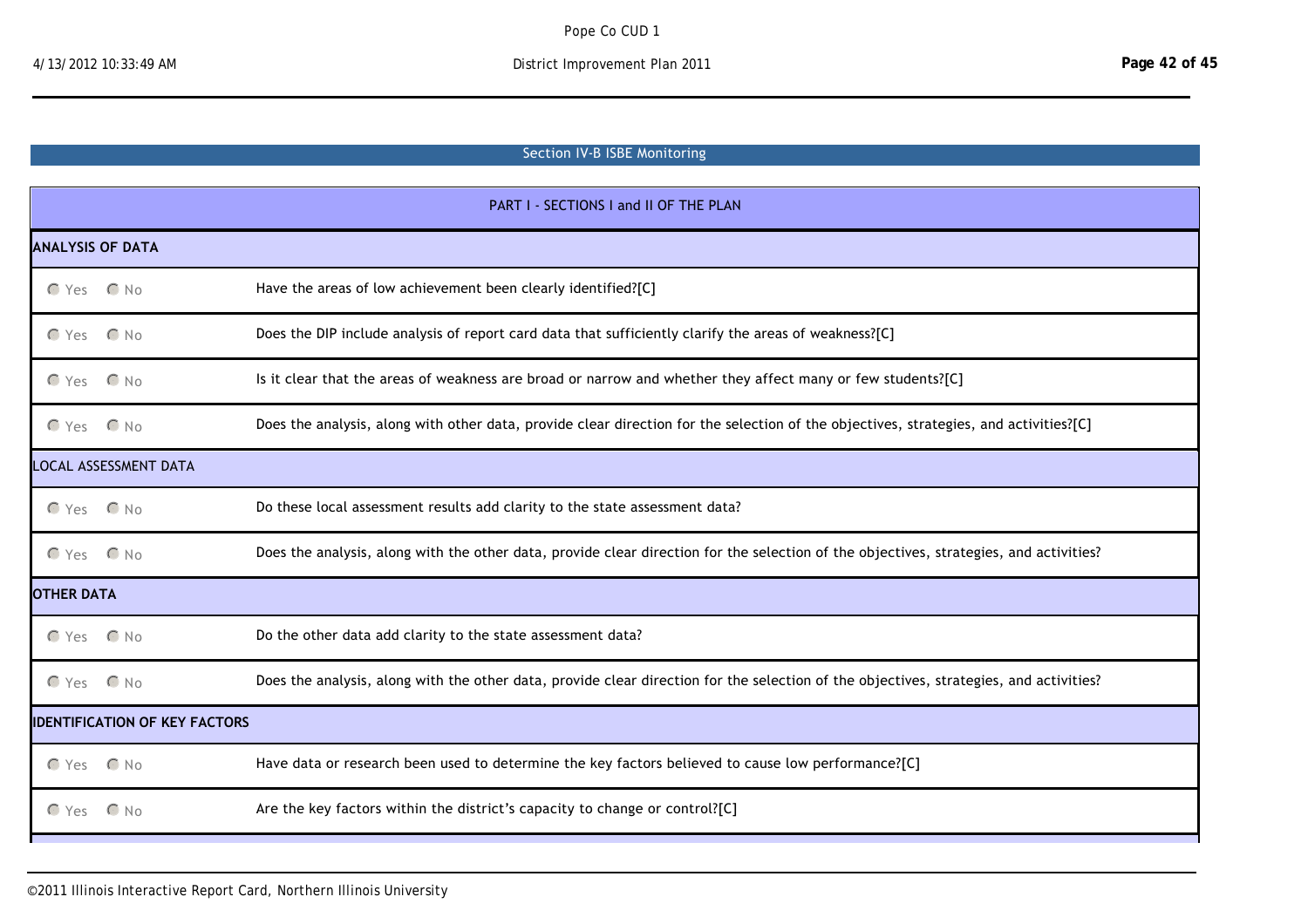nmlkj Yes nmlkj No Are the key factors with the distriction the district  $\alpha$ 

| <b>CLARITY OF OBJECTIVES</b>           |                        |                                                                                                                                                                                                                                        |  |  |
|----------------------------------------|------------------------|----------------------------------------------------------------------------------------------------------------------------------------------------------------------------------------------------------------------------------------|--|--|
| C Yes C No                             |                        | Has the DIP team stated measurable objectives that promote continuous and substantial progress to ensure that students in each subgroup<br>meet the State's target (e.g., in delivering tiered services or differentiated instruction? |  |  |
| $\mathcal{C}$ Yes                      | $\bigcap$ No           | Has the DIP team stated measurable objectives that clarify the present areas needed for improvement for the two years of the plan?[C]                                                                                                  |  |  |
|                                        | $OYes$ $ONO$ $N/A$     | Do the objectives address all areas of AYP and AMAO deficiency?[C]                                                                                                                                                                     |  |  |
|                                        | C Yes C No C N/A       | Do the objectives address the areas of special education compliance?                                                                                                                                                                   |  |  |
| ALIGNMENT OF STRATEGIES AND ACTIVITIES |                        |                                                                                                                                                                                                                                        |  |  |
| C Yes C No                             |                        | Is there a clear relationship between the key factors believed to have caused low achievement and the strategies and activities selected?                                                                                              |  |  |
| $OYes$ $ONO$                           |                        | Will the selected strategies and activities likely improve student learning and achievement?[C]                                                                                                                                        |  |  |
| $CYes$ $CNo$                           |                        | Are the strategies and activities measurable?[C]                                                                                                                                                                                       |  |  |
| $CYes$ $CNo$                           |                        | Are the measures of progress for the strategies and activities clearly identified?                                                                                                                                                     |  |  |
| $CYes$ $CNo$                           |                        | Are expectations for classroom behavior and practice related to the objectives clear?[C]                                                                                                                                               |  |  |
|                                        | $CYes$ $ONo$ $N/A$     | Is professional development aligned with the strategies and activities for students?[C]                                                                                                                                                |  |  |
|                                        | $CYes$ $ONo$ $N/A$     | Do the professional development strategies and activities directly address the factors that caused the school to be identified in status or<br>special education non-compliance?                                                       |  |  |
|                                        | $O Yes$ $O No$ $O N/A$ | Do the parent involvement strategies and activities clearly align with the strategies and activities for students?[C]                                                                                                                  |  |  |
| $\bigcap$ Yes                          | $C$ No $C$ N/A         | Do these parent activities relate to the factors contributing to low achievement and will they engage parents in sharing responsibility for<br>student learning?                                                                       |  |  |
|                                        |                        |                                                                                                                                                                                                                                        |  |  |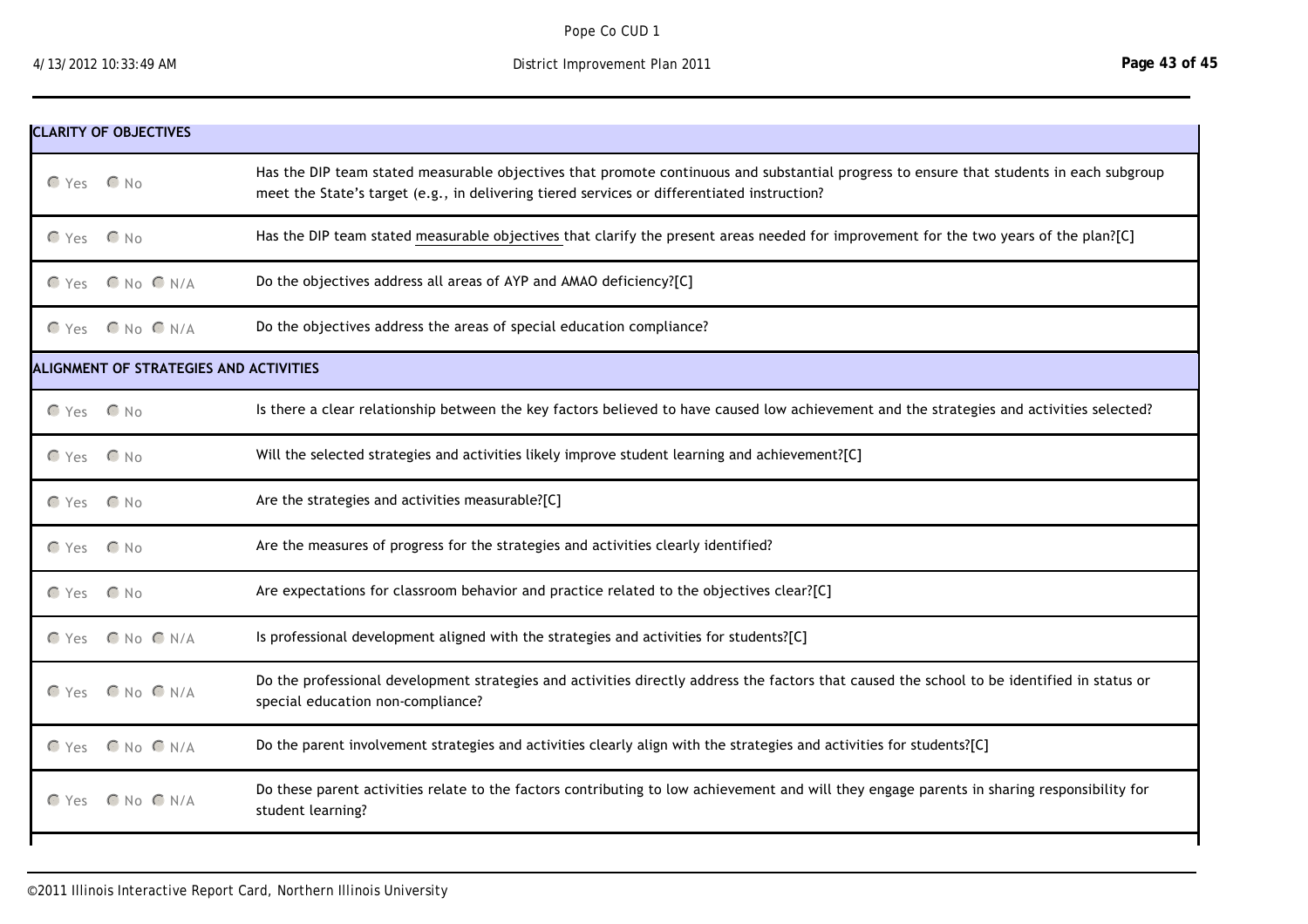student learning?

| $OYes$ $ONO$             | Are timelines reasonable and resources coordinated to achieve the objectives?[C]                                                            |  |
|--------------------------|---------------------------------------------------------------------------------------------------------------------------------------------|--|
| <b>MONITORING</b>        |                                                                                                                                             |  |
| $CYes$ $ONo$             | Is it clear who will oversee progress of the objectives and take responsibility for ensuring implementation of the plan?[C]                 |  |
| $CYes$ $ONo$             | Will the collection of strategies and activities, along with the monitoring process, provide sufficient direction for plan implementers?[C] |  |
| <b>PART I - COMMENTS</b> |                                                                                                                                             |  |

| PART II - SECTIONS III and IV OF THE PLAN               |                                                                                                                                                                                   |  |  |  |
|---------------------------------------------------------|-----------------------------------------------------------------------------------------------------------------------------------------------------------------------------------|--|--|--|
| METHODS OF PLAN DEVELOPMENT, REVIEW, AND IMPLEMENTATION |                                                                                                                                                                                   |  |  |  |
| ISTAKEHOLDER INVOLVEMENT                                |                                                                                                                                                                                   |  |  |  |
| <b>J<sub>ra</sub></b> Yes Jra No                        | Does the plan describe how stakeholders have been consulted?[C]                                                                                                                   |  |  |  |
| <b>J<sub>ra</sub></b> Yes Jra No                        | Does the DIP team include a cross section of teachers, experts, parents, and other stakeholders to develop a plan on behalf of students that<br>best effect necessary changes?[C] |  |  |  |
| <b>IDISTRICT RESPONSIBILITIES</b>                       |                                                                                                                                                                                   |  |  |  |
| $\frac{1}{2}$ Yes $\frac{1}{2}$ No                      | Is it clear what support the district will provide to ensure the success of the plan?[C]                                                                                          |  |  |  |
| <b>STATE RESPONSIBILITIES</b>                           |                                                                                                                                                                                   |  |  |  |
| the Yest the No                                         | Does the plan indicate what support outside providers have given in developing the plan and what support, if any, is expected for its<br>implementation?[C]                       |  |  |  |
| <b>APPROVAL DATE OF LOCAL BOARD</b>                     |                                                                                                                                                                                   |  |  |  |
| <b>J</b> <sub>n</sub> Yes J <sub>n</sub> No             | The plan indicates the approval date of this plan. [C]                                                                                                                            |  |  |  |

PART II - COMMENTS